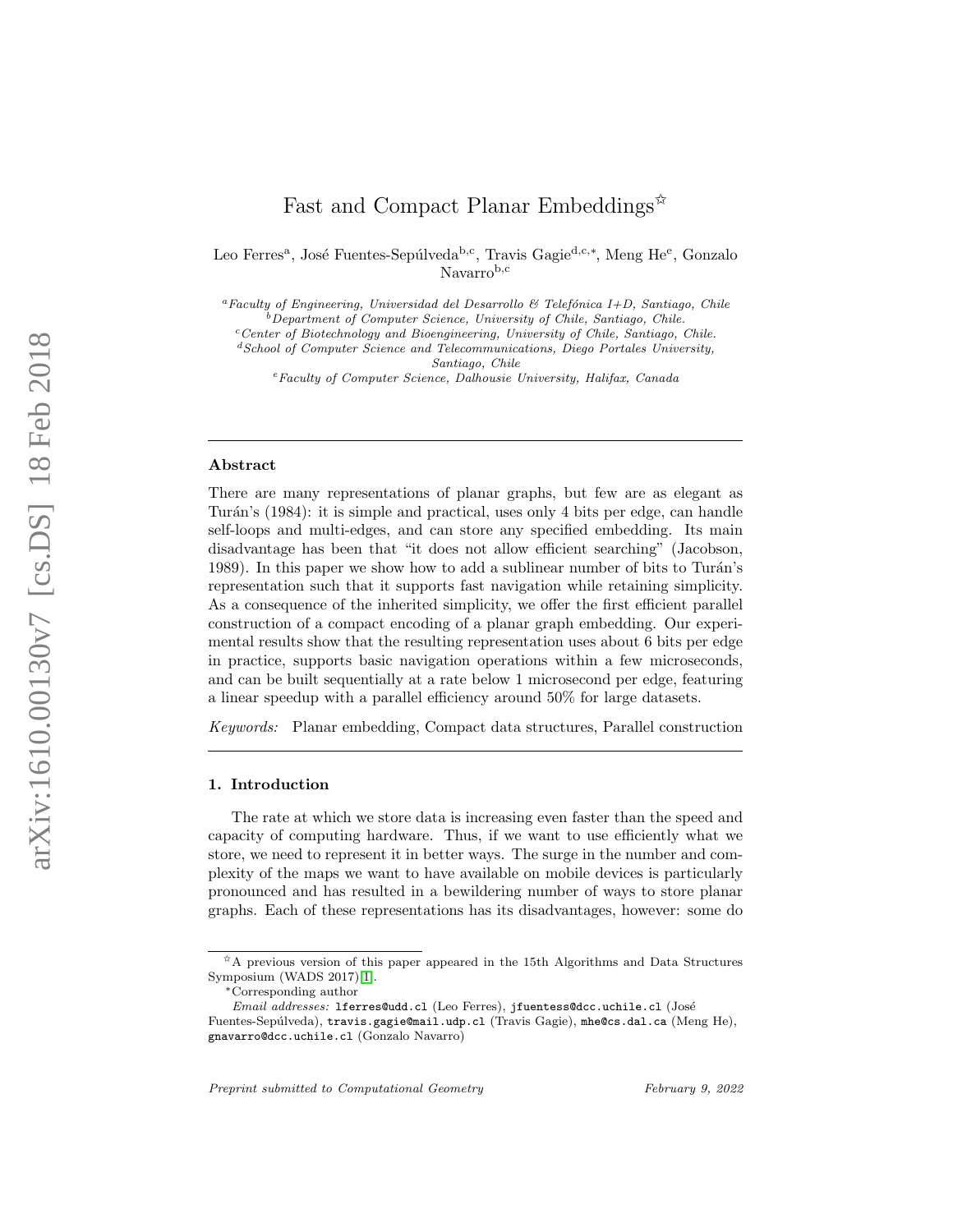not support fast navigation, some are large, some cannot represent multi-edges or certain embeddings, and some are costly to build. In this paper we introduce a compact representation of planar graph embeddings that addresses all these issues, and demonstrate its practicality.

More concretely, as described in Section [2,](#page-2-0) a planar embedding with  $n$  nodes and m edges can be represented in  $m \log 12 \approx 3.58m$  bits [\[2\]](#page-31-1), which has been matched with  $o(m)$ -bit redundancy with a structure that in addition supports efficient navigation [\[3\]](#page-31-2). The structure is, however, complex and no implementation has been attempted. The much simpler representation of Turán  $[4]$  uses 4m bits, which is still close to the lower bound, but it does not support navigation. The other existing representations require more than  $4m$  bits for general planar embeddings, some restrict the embeddings where they apply, and most have complicated construction algorithms. The majority of these constructions cannot be parallelized, and the others require  $\mathcal{O}(m \log m)$  work.

Our contribution in this paper is threefold:

- 1. We show how to add  $o(m)$  bits to Turán's representation such that it supports fast navigation. We can list the edges incident to any vertex in clockwise or counter-clockwise order using constant time per edge, including starting the enumeration at any desired neighbour. As a consequence, we can also list the nodes on a face in constant time per node. We can also find a vertex's degree in time  $\mathcal{O}(f(m))$  for any  $f(m) \in \omega(1)$ , and determine whether two vertices are neighbours in  $\mathcal{O}(f(m))$  time for any  $f(m) \in \omega(\log m)$ .
- 2. We give a parallel algorithm that builds our data structure from any spanning tree of the planar embedding, in  $\mathcal{O}(m)$  work and  $\mathcal{O}(\log m)$  span  $(\mathcal{O}(\log^2 m)$  span to support the neighbour query). This is the first linearwork practical parallel algorithm for building compact representations of planar graphs.
- 3. We implement and experimentally evaluate the space, query, and construction performance of our representation. In practice, our structure uses less than 6m bits, performs navigation operations within a few microseconds, and can be built sequentially at a rate below 1 microsecond per edge. The parallel algorithm scales linearly, with an efficiency around 50% for large datasets, with up to 24 processors.

Summarizing, we offer the first simple compact representation of planar embeddings, which is easy to program, uses little space, and is efficiently built and navigated. Our structure is thousands of times faster than the classical one when compression makes our representation fit in main memory. We leave the code publicly available at <http://www.dcc.uchile.cl/~jfuentess/pemb/>.

Turán chooses an arbitrary spanning tree of the graph, roots it at a vertex on the outer face and traverses it, writing its balanced-parentheses representation as he goes and interleaving that sequence with another over a different binary alphabet, consisting of an occurrence of one character for the first time he sees each edge not in the tree and an occurrence of the other character for the second time he sees that edge. These two sequences can be written as three sequences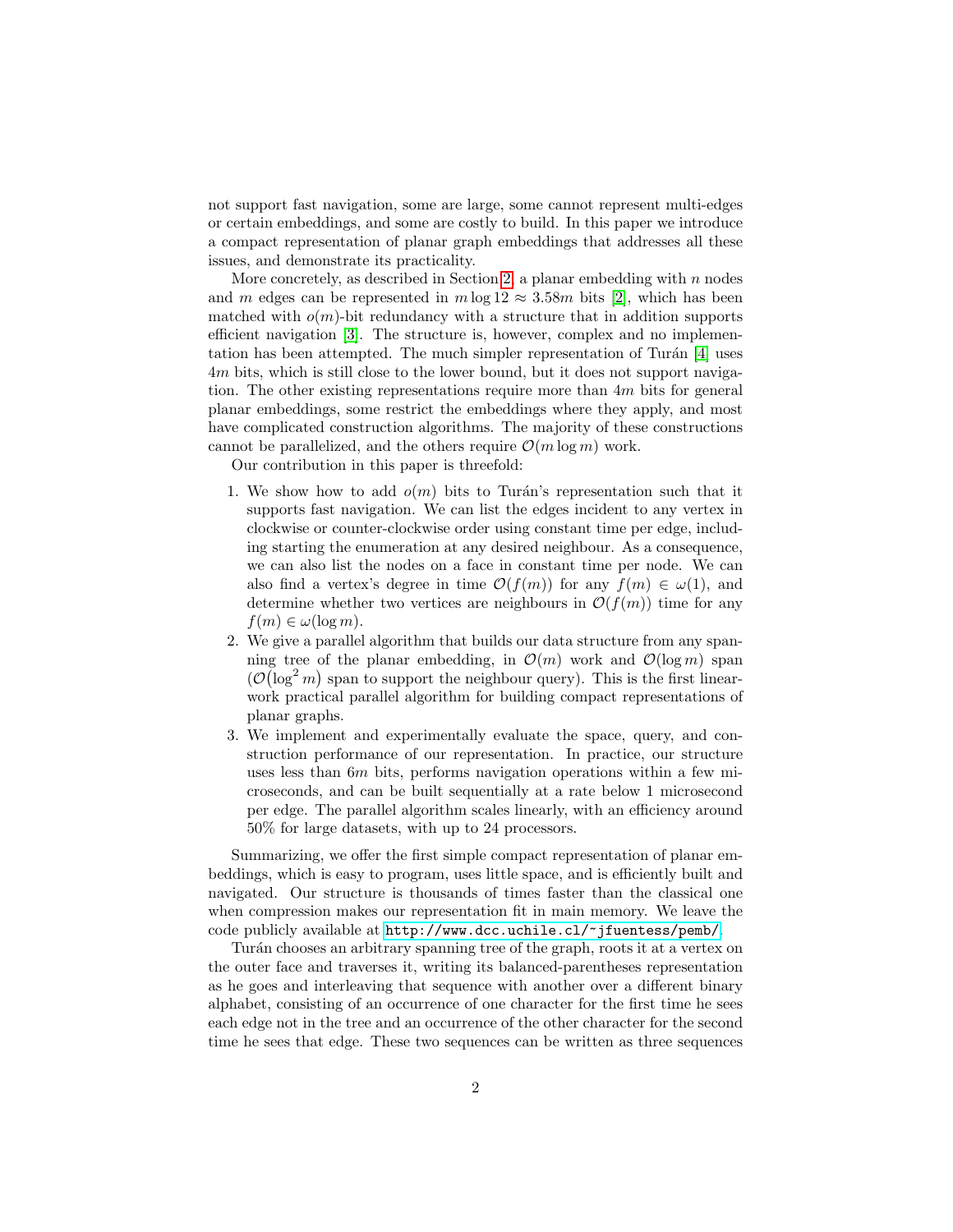over  $\{0, 1\}$ : one of length  $2n - 2$  encoding the balanced-parentheses representation of the tree; one of length  $2m - 2n + 2$  encoding the interleaved sequence; and one of length 2m indicating how they are interleaved. Our extension of this representation is based on the observation that the interleaved sequence encodes the balanced-parentheses representation of the complementary spanning tree of the dual of the graph. By adding a sublinear number of bits to each balancedparentheses representation, we can support fast navigation in the trees, and by storing the sequence indicating the interleaving as a bitvector with support for operations rank and select [\[5\]](#page-31-4), we can support fast navigation in the graph.

Section [2](#page-2-0) surveys the related work on compact representations of planar embeddings. Section [3](#page-3-0) describes bitvectors and the balanced-parentheses representation of trees, which are the building blocks of our extension of Turán's representation. We also describe the model of parallelism we use in our construction algorithms. In Section [4](#page-5-0) we prove the observation mentioned above on Turán's interleaved sequence. In Section [5](#page-7-0) we describe our data structure and how we implement queries. Section [6](#page-15-0) describes our parallel construction algorithm and discusses some implementation issues. In Section [7](#page-22-0) we describe our experiments on space, query and construction performance, and discuss the results. Finally, in Section [8](#page-29-0) we present our conclusions and future work directions.

#### <span id="page-2-0"></span>2. Related work

Tutte [\[2\]](#page-31-1) showed that representing a specified embedding of a connected planar multi-graph with n vertices and m edges requires  $m \log 12 \approx 3.58m$  bits in the worst case. Turán [\[4\]](#page-31-3) gave a very simple representation that uses  $4m$  bits. Jacobson [\[5\]](#page-31-4) argued that this representation "does not allow fast searching" and (introducing techniques that we will apply to Turán's representation) proposed one that instead uses  $\mathcal{O}(m)$  bits and supports fast navigation, based on book embeddings [\[6\]](#page-31-5). Munro and Raman [\[7\]](#page-31-6) estimated that Jacobson's representation uses 64n bits and proposed one using  $2m + 8n + o(m)$  bits that retains fast navigation, still based on the same book embeddings (but this does not handle self-loops). Keeler and Westbrook [\[8\]](#page-31-7) also noted that "the constant factor in [Jacobson's] space bound is relatively large" and gave a representation that uses  $m \log 12 + \mathcal{O}(1)$  bits for planar graphs (not embeddings), as well as for planar embeddings containing either no self-loops or no vertices with degree 1; however, they again gave up fast navigation. Chiang, Lin and Lu [\[9\]](#page-31-8), improving previous work by Chuang et al. [\[10\]](#page-31-9), gave a representation (without allowing self-loops) that uses  $2m+3n+o(m)$  bits with fast navigation, based on so-called orderly spanning trees. However, although all planar graphs can be represented with orderly spanning trees, some planar embeddings cannot. For simple planar embeddings (i.e., no self-loops nor multiple edges, thus  $m \leq 3n$ ), their space decreases to  $2n+2m+o(m) \leq 4m+o(m)$  on connected graphs. Barbay *et al.* [\[11\]](#page-31-10) gave a data structure that uses  $\mathcal{O}(m)$  bits to represent simple planar graphs with fast navigation, based on realizers of planar triangulations [\[12\]](#page-32-0). Still, their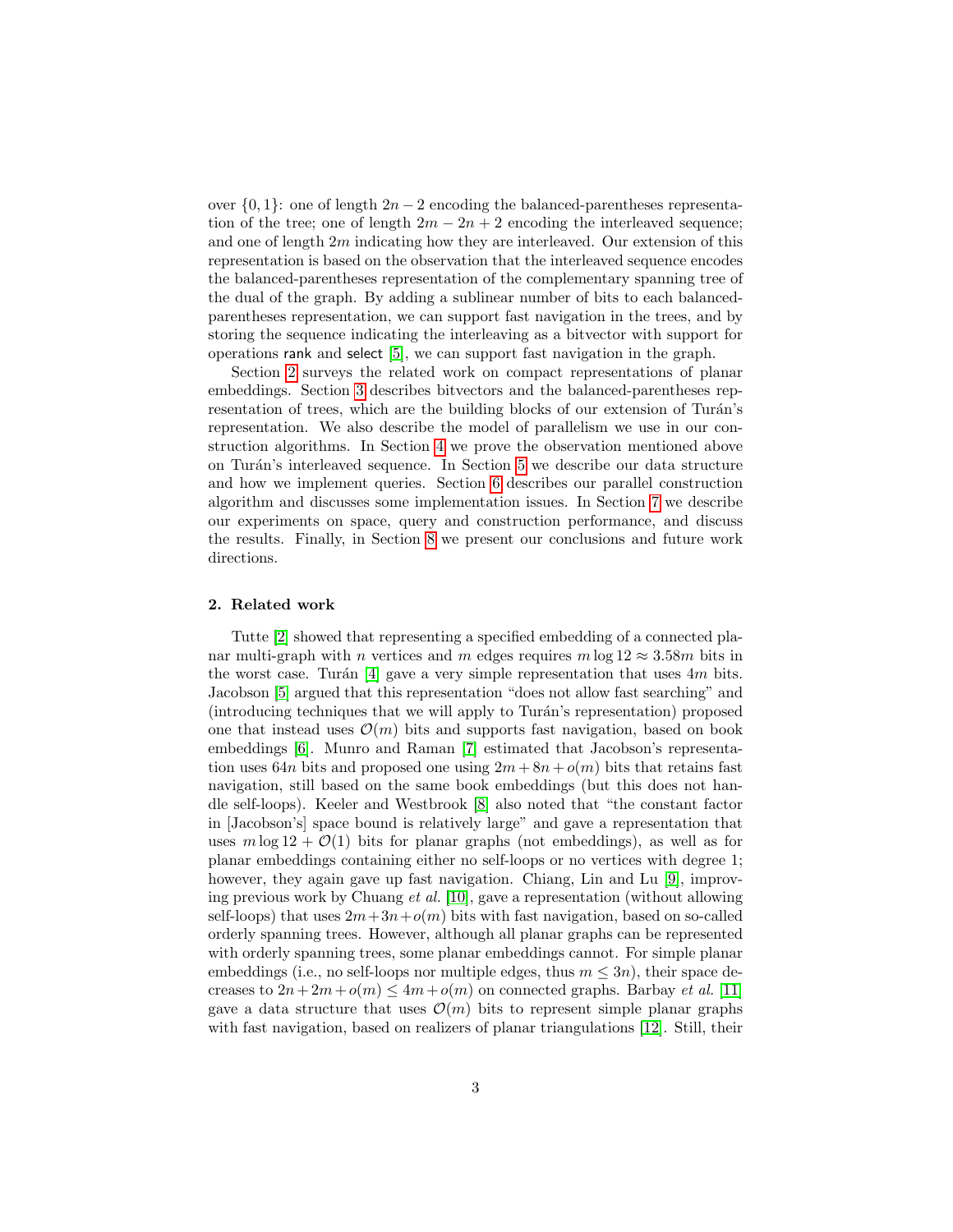constant is relatively large,  $18n+o(m)$ . Finally, Blelloch and Farzan [\[3\]](#page-31-2), extending the work of Blandford et al.. [\[13\]](#page-32-1), matched for the first time Tutte's lower bound on general planar embeddings, with a structure that uses  $m \log 12 + o(m)$ bits and supports fast navigation. Their structure is based on small vertex separators [\[14\]](#page-32-2). They can also represent any planar graph within its lower-bound space plus a sublinear redundancy, even when the exact lower bound is unknown for general planar graphs [\[15\]](#page-32-3). While Blelloch and Farzan closed the problem in theoretical terms, their representation is complicated and has not been implemented. Other authors [\[16,](#page-32-4) [17,](#page-32-5) [18,](#page-32-6) [19,](#page-32-7) [20\]](#page-32-8) have considered special kinds of planar graphs, notably tri-connected planar graphs and triangulations. We refer the reader to Munro and Nicholson's [\[21\]](#page-32-9) and Navarro's [\[22,](#page-32-10) Chapter 9] recent surveys for further discussion of compact data structures for graphs.

Most of the navigable representations we have mentioned require complicated construction algorithms, generally defying a parallel implementation. It is not known how to compute a book embedding [\[6\]](#page-31-5) in parallel, which is necessary to build the representations of Jacobson and of Munro and Raman. There are also no parallel algorithms to build orderly spanning trees [\[9\]](#page-31-8), necessary for the representation of Chiang *et al.* Its predecessor [\[10\]](#page-31-9) uses instead a triangulation and a canonical ordering; for the latter there is only a CREW construction running in  $\mathcal{O}(\log^4 n)$  time with  $n^2$  processors [\[23\]](#page-32-11). As for the vertex separators [\[14\]](#page-32-2) required to build the representation of Blandford et al. and of Blelloch and Farzan, Kao et al. [\[24\]](#page-32-12) designed a linear-work, logarithmic-span algorithm for computing a cycle separator of a planar graph. However, the construction of these representations of planar embeddings decompose the input graph by repeatedly computing separators until each piece is sufficiently small. This increases the total work to  $\mathcal{O}(n \log n)$  even if this optimal parallel algorithm is used. The best linear-work parallel algorithms [\[25\]](#page-33-0) for building the realizers [\[12\]](#page-32-0) used in the construction of Barbay *et al.*'s representation have  $\mathcal{O}(\log n)$ span in the expected case but  $\mathcal{O}(\log n \log \log n)$  deterministic span.

#### <span id="page-3-0"></span>3. Preliminaries

# 3.1. Bitvectors and parentheses

A bitvector is a binary string that supports the queries rank and select in addition to random access, where  $rank_b(i)$  returns the number of bits set to b in the prefix of length i of the string and  $\text{select}_b(j)$  returns the position of the jth bit set to b. For convenience, we define  $\text{select}_b(0) = 0$ .

It is possible to represent a bitvector of length  $\ell$  in  $\ell + o(\ell)$  bits and support random access, rank and select in constant time [\[5,](#page-31-4) [26,](#page-33-1) [27\]](#page-33-2). Furthermore, if the bitvector has k 1s, it can be represented in  $\log {(\ell) \choose k} + o(\ell)$  bits [\[28\]](#page-33-3), which is  $\ell H(k/\ell)+o(\ell) = k \log(\ell/k)+\mathcal{O}(k)+o(\ell)$ , with  $H(x) = -x \log x-(1-x) \log(1-x)$ x). All our logarithms are to the base 2 unless otherwise stated.

By adding some further operations on the bitvectors, we can represent an ordered tree or forest of t vertices using  $2t + o(t)$  bits and support natural navigation queries in constant time. One of the most popular such representations is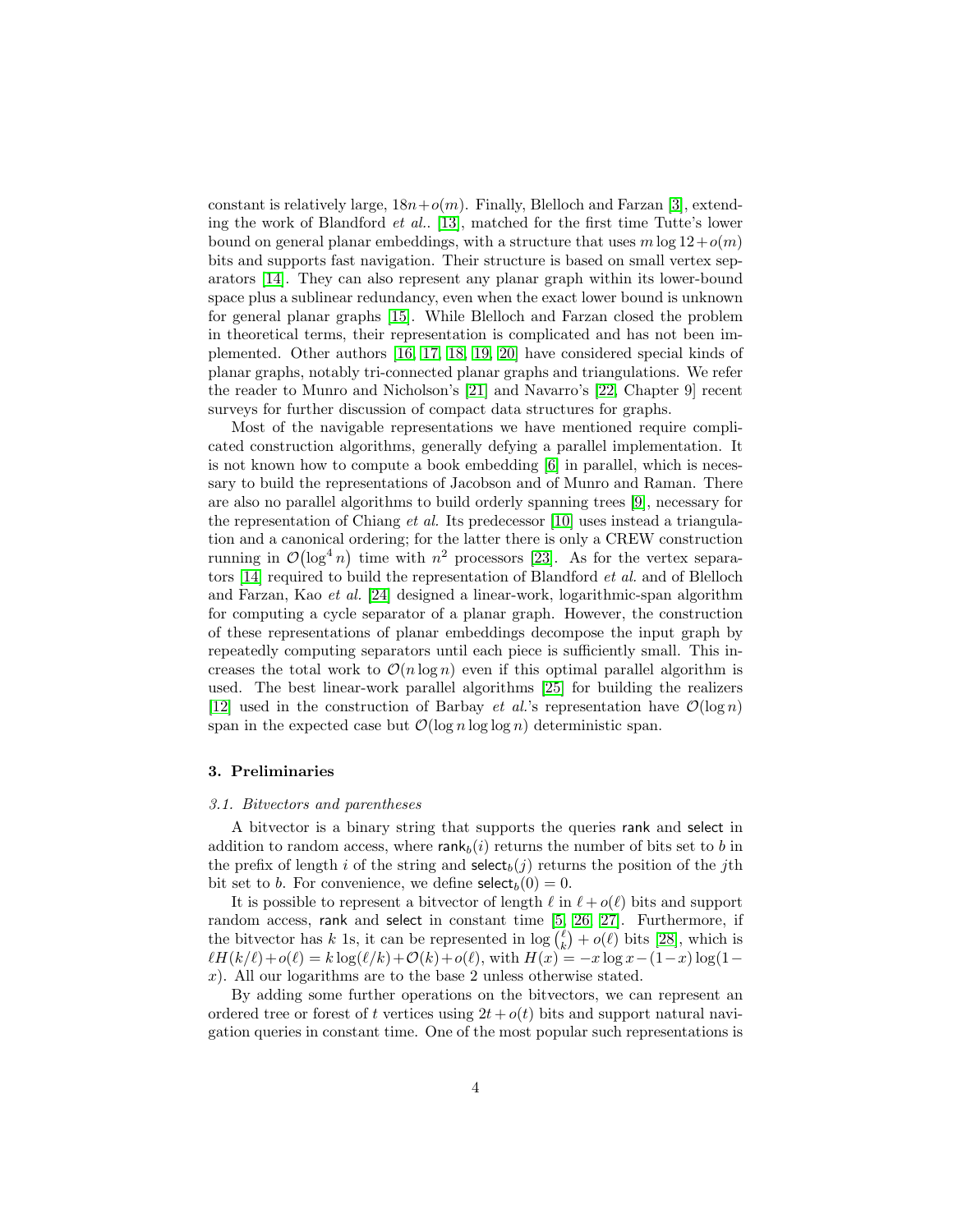a string of balanced parentheses: we traverse each tree from left to right, writing an opening parenthesis when we first visit a vertex (starting at the root) and a closing parenthesis when we leave it for the last time (or, in the case of the root, when we finish the traversal). We can encode the string of parentheses as a bityector of length  $2t$ , with 0s encoding opening parentheses and 1s encoding closing parentheses. By adding  $o(t)$  further bits, we can support in constant time, among others, the following queries used by our solution [\[7,](#page-31-6) [29,](#page-33-4) [30\]](#page-33-5):

- match(i) locates the position of the parenthesis matching the *i*th parenthesis in the bitvector (i.e., finds the other parenthesis referring to the same node);
- parent(v) returns the parent of v, or 0 if v is the root of its tree. Nodes v and **parent** $(v)$  are represented as their pre-order rank in the traversal.

#### 3.2. Parallel computation model

As we focus on practical parallel algorithms, we describe and analyze our construction using the *Dynamic Multithreading (DyM) Model* [\[31\]](#page-33-6) (we nevertheless express our final results in terms of the PRAM model as well). In the DyM model, a multithreaded computation is modelled as a directed acyclic graph (DAG) where vertices are instructions and edge  $(u, v)$  represents precedence between instructions  $u$  and  $v$ . The model is based on two parameters of the multithreaded computation: its *work*  $T_1$  and its *span*  $T_\infty$ . The work is the running time on a single thread, that is, the number of nodes (i.e., instructions) in the DAG, assuming each instruction takes constant time. The span is the length of the longest path in the DAG, that is, the intrinsically sequential part of the computation. The time  $T_p$  needed to execute the computation on p threads then has complexity  $\Theta(T_1/p+T_\infty)$ , which can be reached with a greedy scheduler. The improvement of a multithreaded computation using  $p$  threads is called speedup,  $T_1/T_p$ . The upper bound on the achievable speedup,  $T_1/T_{\infty}$ , is called *parallelism*. Finally, the *efficiency* is defined as  $T_1/pT_p$  and can be interpreted as the percentage of improvement achieved by using  $p$  cores or how close we are to the linear speedup. In the DyM model, the workload of the threads is balanced by using the work-stealing algorithm [\[32\]](#page-33-7).

To describe parallel algorithms in the DyM model, we augment sequential pseudocode with three keywords. The spawn keyword, followed by a procedure call, indicates that the procedure should run in its own thread and may thus be executed in parallel to the thread that spawned it. The sync keyword indicates that the current thread must wait for the termination of all threads it has spawned. Finally, **parfor** is "syntactic sugar" for **spawning** one thread per iteration in a for loop, thereby allowing these iterations to run in parallel, followed by a sync operation that waits for all iterations to complete. In practice, the parfor keyword is implemented by halving the range of loop iterations, spawning one half and using the current procedure to process the other half recursively until reaching one iteration per range. After that, the iterations are executed in parallel. Therefore, this implementation adds an overhead bounded above by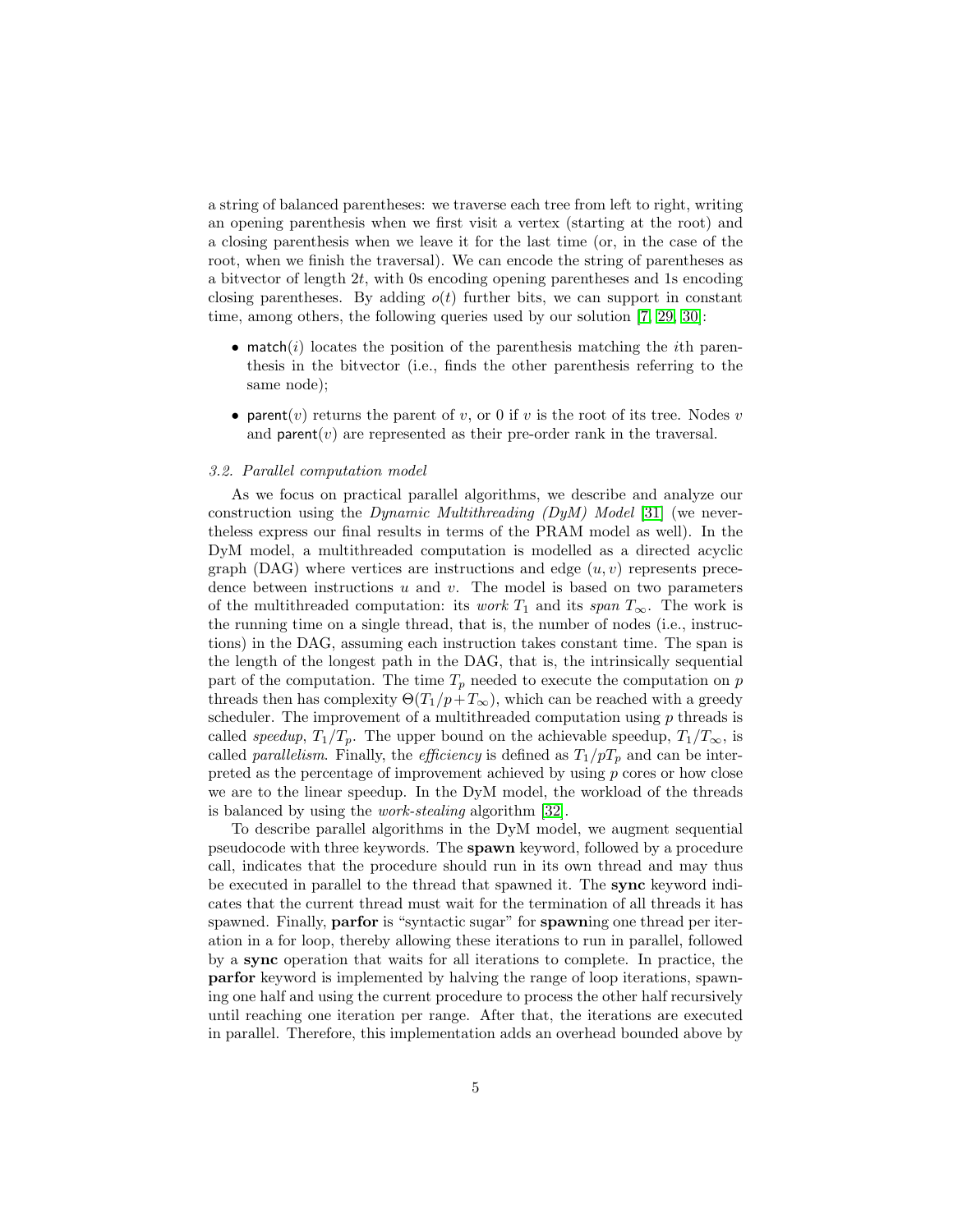the logarithm of the number of loop iterations. We include such overheads in our complexities.

#### <span id="page-5-0"></span>4. Spanning trees of planar graphs

It is well known [\[33,](#page-33-8) [34,](#page-33-9) [35\]](#page-33-10) that for any spanning tree T of a connected planar graph  $G$ , the edges dual to  $T$  are a spanning tree  $T^*$  of the dual of  $G$ , with  $T$  and  $T^*$  interdigitating; see Figure [1](#page-6-0) for an illustration (including multiedges and a self-loop). If we choose  $T$  as the spanning tree of  $G$  for Turán's representation, then we store a 0 and a 1, in that order, for each edge in  $T^*$ . We now show that these bits encode a traversal of  $T^*$ .

<span id="page-5-1"></span>Lemma 1. Consider any planar embedding of a planar graph G, any spanning tree  $T$  of  $G$  and the complementary spanning tree  $T^*$  of the dual of  $G$ . If we perform a depth-first traversal of  $T$  starting from any vertex on the outer face of  $G$  and always process the edges incident to the vertex  $v$  we are visiting in counter-clockwise order (starting from the edge immediately after the one to v's parent or, if  $v$  is the root of  $T$ , from immediately after any incidence of the outer face), then each edge not in  $T$  corresponds to the next edge we cross in a depth-first traversal of  $T^*$ .

PROOF. Suppose the traversal of  $T^*$  starts at the vertex of the dual of  $G$  corresponding to the outer face of  $G$ . We now prove by induction that the vertex we are visiting in  $T^*$  always corresponds to the face of  $G$  incident to the vertex we are visiting in T and to the previous and next edges in counter-clockwise order.

Our claim is true before we process any edges, since we order the edges starting from an incidence of the outer face to the root of T. Assume it is still true after we have processed  $i < m$  edges, and that at this time we are visiting v in T and  $v^*$  in  $T^*$ . First suppose that the  $(i+1)$ th edge  $(v, w)$  we process is in T. We note that  $w \neq v$ , since otherwise  $(v, w)$  could not be in T. We cross from v to w in T, which is also incident to the face corresponding to  $v^*$ . Now  $(v, w)$ is the previous edge — considering their counter-clockwise order at  $w$ , starting from  $(v, w)$  — and the next edge (which is  $(v, w)$  again if w has degree 1) is also incident to  $v^*$ . This is illustrated on the left side of Figure [2.](#page-7-1) In fact, the next edge is the one after  $(v, w)$  in a clockwise traversal of the edges incident to the face corresponding to  $v^*$ .

Now suppose  $(v, w)$  is not in T and let  $w^*$  be the vertex in  $T^*$  corresponding to the face on the opposite side of  $(v, w)$ , which is also incident to v. We note that  $w^* \neq v^*$ , since otherwise  $(v, w)$  would have to be in T. We cross from  $v^*$ to  $w^*$  in  $T^*$ . Now  $(v, w)$  is the previous edge — this time still considering their counter-clockwise order at  $v$  — and the next edge (which may be  $(v, w)$  again if it is a self-loop) is also incident to  $w^*$ . This is illustrated on the right side of Figure [2.](#page-7-1) In fact, the next edge is the one that follows  $(v, w)$  in a clockwise traversal of the edges incident to the face corresponding to  $w^*$ .

Since our claim remains true in both cases after we have processed  $i + 1$ edges, by induction it is always true. In other words, whenever we should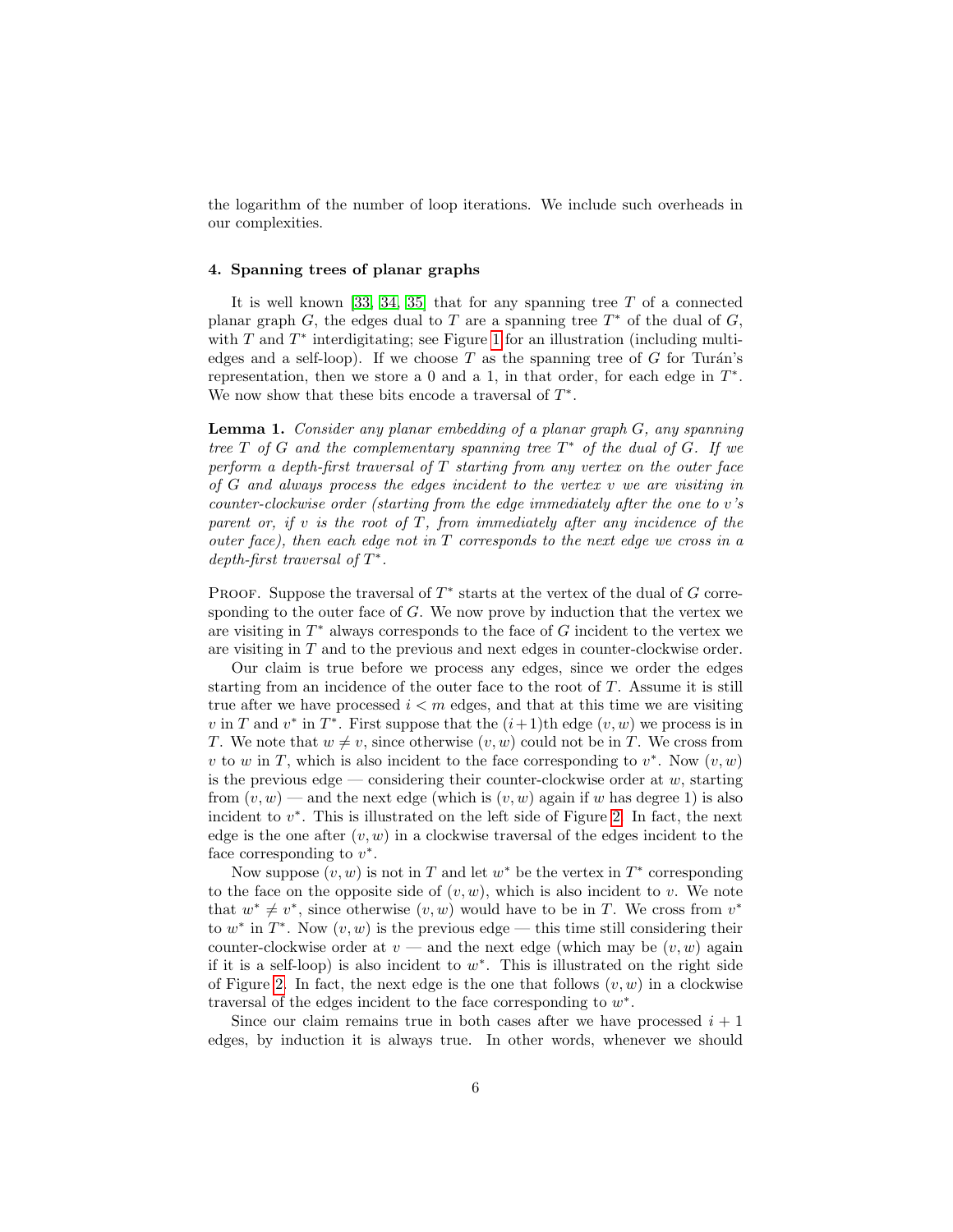<span id="page-6-0"></span>

|                                            |                          | T                | $G-T$                      | $T^*$                      |
|--------------------------------------------|--------------------------|------------------|----------------------------|----------------------------|
| ◎                                          | $\,1$<br>$\frac{2}{3}$   | (1, 2)           | (1, 3)                     | (A, B)                     |
| Ē                                          | $\overline{a}$<br>5      | (2, 3)<br>(2, 3) | (1, 3)                     | (A, B)                     |
| $\hat{\mathfrak{G}}$<br>$\dot{\mathbb{O}}$ | $\frac{6}{7}$<br>8       | (2, 4)<br>(2, 4) | (4, 8)                     | (A, C)                     |
| $\dot{\oplus}$<br>$^{\circledR}$           | $\overline{9}$<br>$10\,$ | (1, 2)           | (2, 6)                     | (C, D)                     |
|                                            | 11<br>12<br>13           | (1, 5)<br>(5, 6) | (2, 6)                     | (C, D)                     |
|                                            | 14<br>15                 | (5, 6)           | (6, 8)                     | (C, E)                     |
|                                            | 16<br>17<br>18           | (1, 5)           | (5, 7)                     | (E, F)                     |
|                                            | 19<br>20                 | (1, 7)<br>(7, 8) | (5, 7)                     | (E, F)                     |
| $\left[4\right]$<br>$\left[6\right]$       | 21<br>22<br>23           |                  | (6, 8)<br>(4, 8)<br>(7, 8) | (C, E)<br>(A, C)<br>(A, G) |
| $\circledS$<br>H)<br>(B)                   | 24<br>25                 | (7, 8)           | (7, 8)                     | (A, G)                     |
| E<br>D                                     | 26<br>27<br>28           | (1, 7)           | (1, 1)<br>(1, 1)           | (A, H)<br>(A, H)           |
| $\dot{\mathsf{P}}$                         |                          |                  |                            |                            |

Figure 1: Top left: A planar embedding of a planar graph  $G$ , with a spanning tree  $T$  of  $G$ shown in red and the complementary spanning tree  $T^*$  of the dual of G shown in blue with dashed lines. Bottom left: The two spanning trees, with  $T$  rooted at the vertex 1 on the outer face and  $T^*$  rooted at the vertex A corresponding to the outer face. Right: The list of edges we process while traversing  $T$  starting at 1 and processing edges in counter-clockwise order, with the edges in  $T$  shown in red and the ones in  $G - T$  shown in black; the edges of  $T^*$  corresponding to the edges in  $G - T$  are shown in blue.

process next an edge  $e$  in  $G$  that is not in  $T$ , we are visiting in  $T^*$  one of the vertices corresponding to the faces incident to e (i.e., one of the endpoints of the edge in the dual of  $G$  that corresponds to  $e$ ). Since we process each edge in G twice, once at each of its endpoints or twice at its unique endpoint if it is a self-loop, it follows that the list of edges we process that are not in  $T$ , corresponds to the list of edges we cross in a traversal of  $T^*$ . — Первый просто просто просто просто просто просто просто просто просто просто просто просто просто просто п<br>В просто просто просто просто просто просто просто просто просто просто просто просто просто просто просто про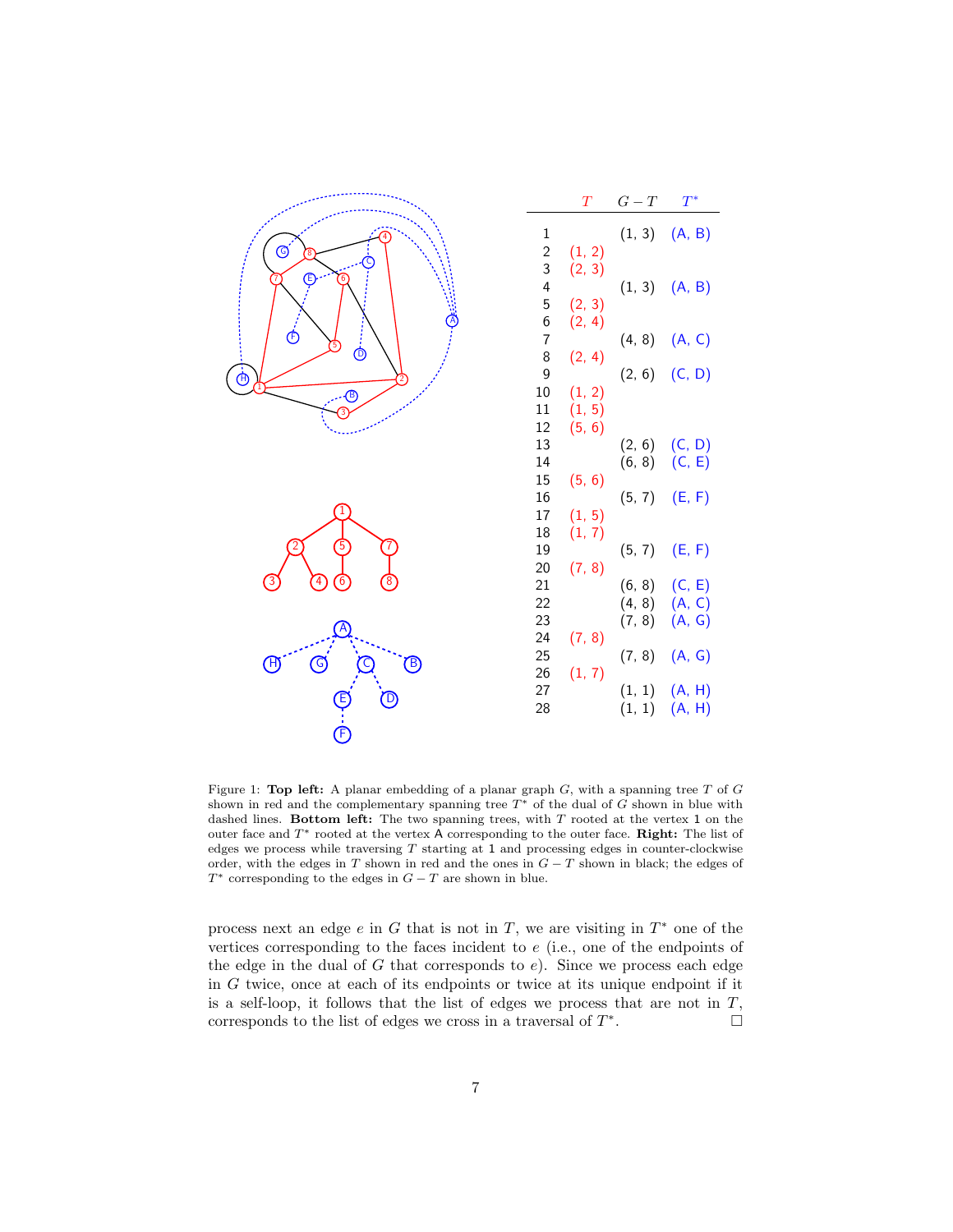<span id="page-7-1"></span>

Figure 2: Left: If we process an edge  $(v, w)$  in T, then we move to w in our traversal of T and the next edge,  $(w, x)$  in this case, is also incident to the vertex  $v^*$  we are visiting in our traversal of  $T^*$ . Right: If  $(v, w)$  is not in  $T$ , then in  $T^*$  we move from  $v^*$  to the vertex  $w^*$ corresponding to the face on the opposite side of  $(v, w)$  in G. The next edge,  $(v, y)$  in this case, is also incident to  $w^*$ .

We process the edges in counter-clockwise order so that the traversals of T and  $T^*$  are from left to right and from right to left, respectively; processing them in clockwise order would reverse those directions. For example, for the embedding in Figure [1,](#page-6-0) if we start the traversal of the red tree T at vertex 1 and start processing the edges at  $(1, 3)$ , then we process them in the order shown at the right of the figure.

## <span id="page-7-0"></span>5. Data structure

Our extension of Turán's representation of a planar embedding of a connected planar graph  $G$  with  $n$  vertices and  $m$  edges consists of the following components, which take  $4m + o(m)$  bits:

- a bitvector  $A[1..2m]$  in which  $A[i] = 1$  if and only if the *i*th edge we process in the traversal of  $T$  described in Lemma [1,](#page-5-1) is in  $T$ ;
- a bitvector  $B[1..2(n-1)]$  in which  $B[i] = 0$  if and only if the *i*th time we process an edge in T during the traversal, is the first time we process that edge;
- a bitvector  $B^*[1..2(m-n+1)]$  in which  $B^*[i] = 0$  if and only if the *i*th time we process an edge not in  $T$  during the traversal, is the first time we process that edge.

Notice  $B$  encodes the balanced-parentheses representation of  $T$ , except that it lacks the leading 0 and trailing 1 encoding the parentheses for the root. By Lemma [1,](#page-5-1)  $B^*$  encodes the balanced-parentheses representation of a traversal of the spanning tree  $T^*$  of the dual of G complementary to T (the right-to-left traversal of  $T^*$ , in fact), except that it also lacks the leading 0 and trailing 1 encoding the parentheses for the root. Therefore, since  $B$  and  $B^*$  encode forests, we can support match and parent with them.

To build A, B and  $B^*$  given the embedding of G and T, we traverse T as in Lemma [1.](#page-5-1) Whenever we process an edge, if it is in  $T$  then we append a 1 to A and append the edge to a list L; otherwise, we append a 0 to A and append the edge to another list  $L^*$ . When we have finished the traversal, we replace each edge in  $L$  or  $L^*$  by a 0 if it is the first occurrence of that edge in that list,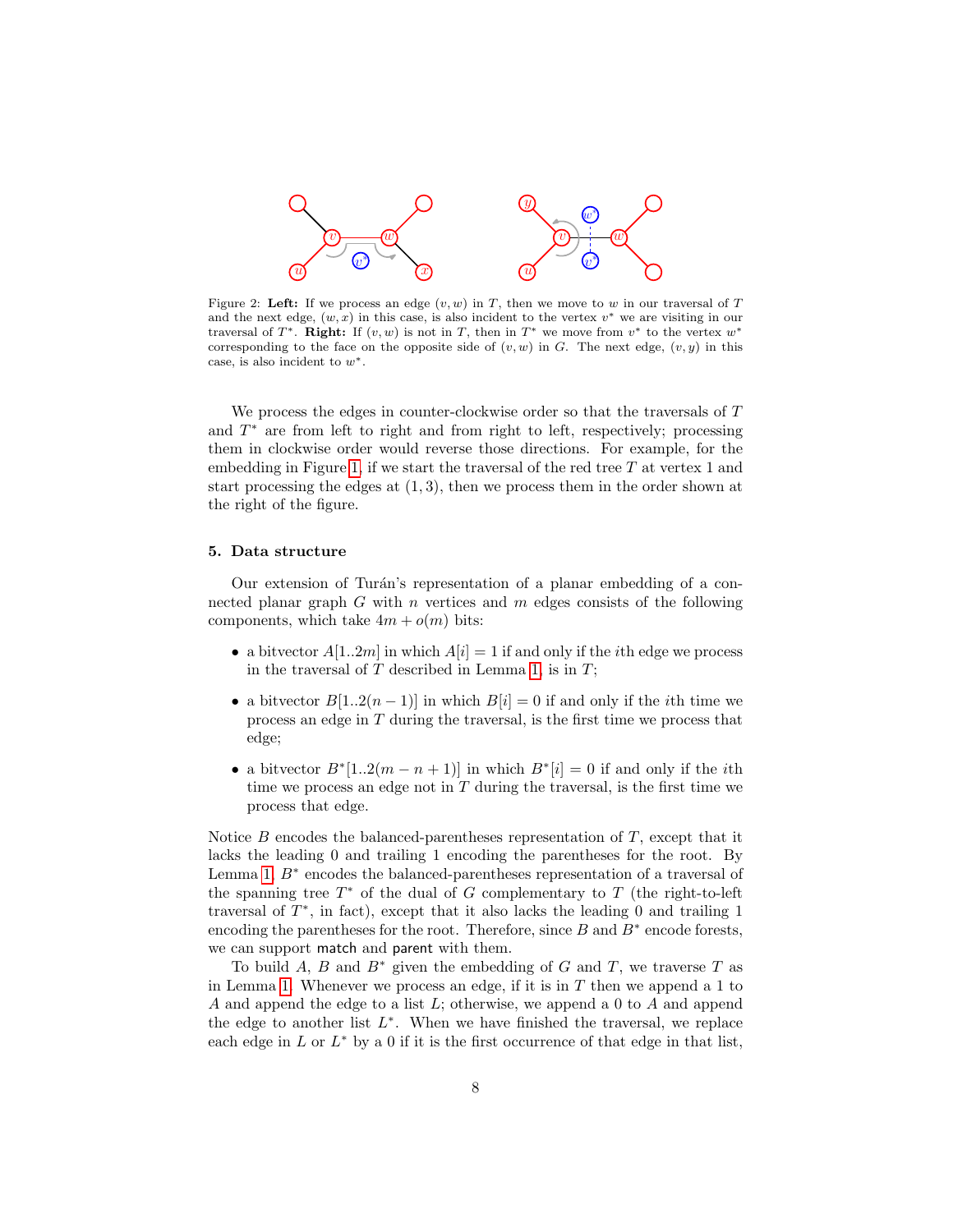and by a 1 if it is the second occurrence; this turns L and  $L^*$  into B and  $B^*$ , respectively. For the example shown in Figure [1,](#page-6-0)  $L$  and  $L^*$  eventually contain the edges shown in the columns labelled T and  $G-T$ , respectively, in the table on the on the right side of the figure, and

$$
A[1..28] = 0110110101110010110100010100
$$
  
\n
$$
B[1..14] = 00101100110011
$$
  
\n
$$
B^*[1..14] = 01001001110101.
$$

We identify each vertex  $v$  in  $G$  by its pre-order rank in our traversal of  $T$ . We say that, while we visit v, we process all the edges that lead from  $v$  to other nodes w. Note that each edge  $(v, w)$  is processed twice, while visiting v and while visiting  $w$ , but these correspond to two distinct positions in our traversal. Consider the following queries:

- first(v): return i such that the first edge we process while visiting v is the ith we process during our traversal;
- $\textsf{last}(v)$ : return i such that the last edge we process while visiting v is the ith we process during our traversal;
- next(i): return j such that if we are visiting v when we process the ith edge during our traversal, then the next edge we process when visiting  $v$ , in counter-clockwise order, is the one we process  $j<sup>th</sup>$ ;
- $prev(i)$ : return j such that if we are visiting v when we process the *i*th edge during our traversal, then the previous edge we processed when visiting  $v$ , in counter-clockwise order, is the one we process *j*th;
- mate(i): return j such that we process the same edge ith and jth during our traversal;
- vertex(i): return the vertex v such that we are visiting v when we process the ith edge during our traversal.

With these it is straightforward to reenact our traversal of T and recover the embedding of G. For example, with the following queries we can list the edges incident to the root of  $T$  in Figure [1](#page-6-0) and determine whether they are in  $T$ :

| first $(1)=1$  | $mate(1) = 4$                                                                             | $vertex(4) = 3$                               | $A[1] = 0$ |
|----------------|-------------------------------------------------------------------------------------------|-----------------------------------------------|------------|
| $next(1)=2$    | $mate(2) = 10$                                                                            | $vertex(10) = 2$ $A[2] = 1$                   |            |
| $next(2) = 11$ |                                                                                           | $mate(11) = 17$ vertex $(17) = 5$ $A[11] = 1$ |            |
|                | $\mathsf{next}(11) = 18$ $\mathsf{mate}(18) = 26$ $\mathsf{vertex}(26) = 7$ $A[18] = 1$ . |                                               |            |

To see why we can recover the embedding from the traversal, consider that if we have already correctly embedded the first i edges processed in the traversal, then we can embed the  $(i+1)$ th correctly given its endpoints and its rank in the counter-clockwise order at those vertices. Queries last and prev are superfluous for this task, but they allow traversing the neighbours of a node in clockwise order.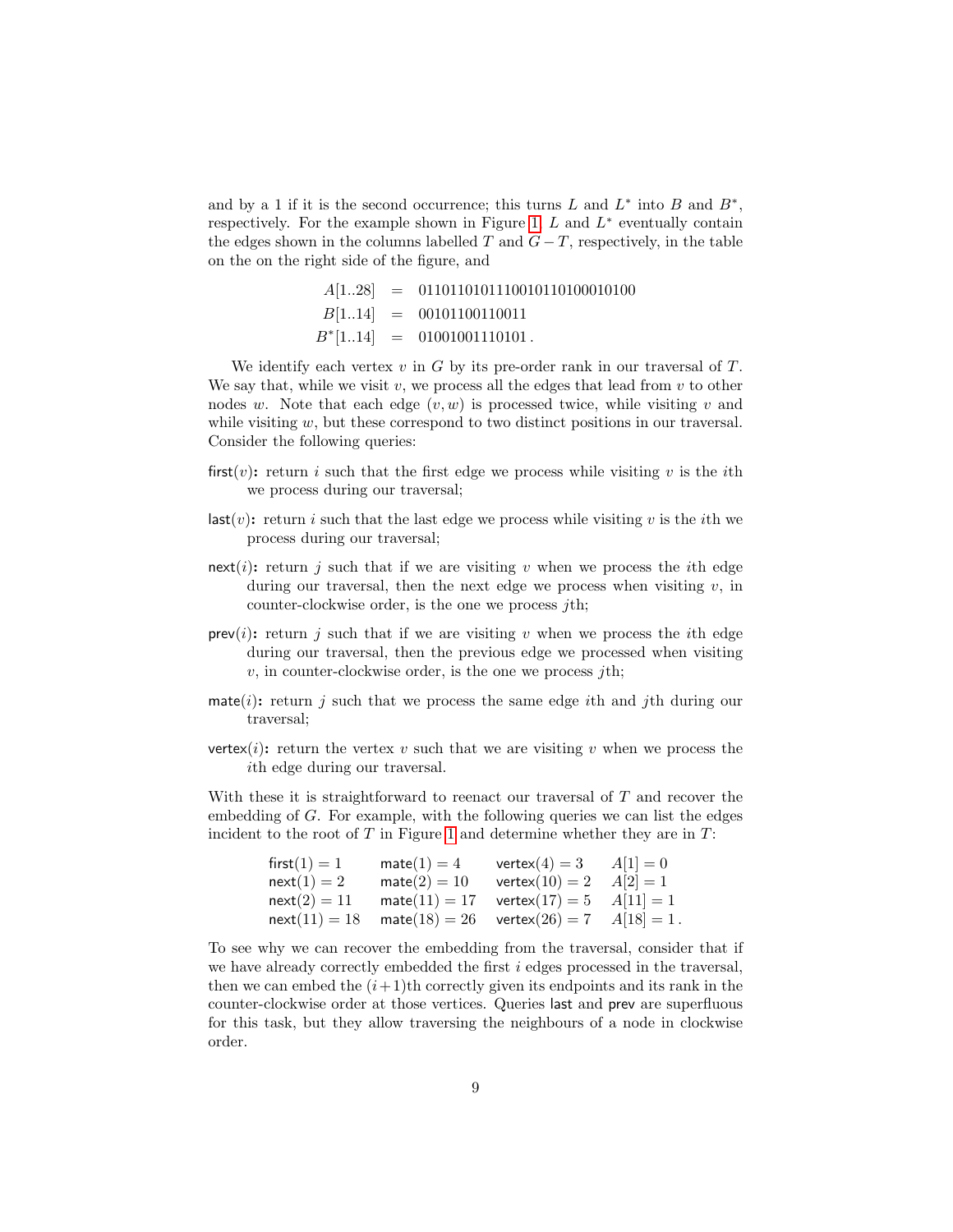# 5.1. Implementing the basic queries

We now explain our constant-time implementations of first, next, prev, mate and vertex.

Query first. If  $m = 0$  then first(v) is undefined, which we indicate by returning 0. Otherwise, we first process an edge at  $v$  immediately after first arriving at v. Since we identify v with its pre-order rank in our traversal of  $T$  and  $B$  lacks the opening parenthesis for the root, while first arriving at any vertex  $v$  other than the root we write the  $(v - 1)$ th 0 in B and, thus, the B.select<sub>0</sub> $(v - 1)$ th 1 in A. If v is the root then first(v) = 1 and so, since select<sub>x</sub>(0) = 0, this case is also handled by the formula below:

$$
first(v) = \begin{cases} A.\text{select}_1(B.\text{select}_0(v-1)) + 1 & \text{if } m \ge 1\\ 0 & \text{otherwise.} \end{cases}
$$

In our example,

$$
first(5) = A.\nselect_1(B.\nselect_0(4)) + 1 = A.\nselect_1(7) + 1 = 12
$$

and indeed the twelfth edge we process,  $(5, 6)$ , is the first one we process at vertex 5. Note that the formula works for nodes with only one edge too.

Query last. The logic of last is similar to that of first; we must locate the closing parenthesis that represents  $v$  in  $T$ .

$$
\text{last}(v) = \begin{cases} A.\text{select}_1(B.\text{match}(B.\text{select}_0(v-1))) & \text{if } m \ge 1\\ 0 & \text{otherwise.} \end{cases}
$$

Query next. If the *i*th edge we process is the last edge we process at a vertex v then  $next(i)$  is undefined, which we again indicate by returning 0. This is the case when  $i = 2m$ , or  $A[i] = 1$  and  $B[A.\text{rank}_1(i)] = 1$ . Otherwise, if the *i*th edge we process is not in T, then  $A[i] = 0$ , and we process the next edge at v one time step later. Finally, if the *i*th edge  $e$  we process is in  $T$  and not the last one we process at  $v$ , then we next process an edge at  $v$  immediately after returning to v by processing e again at time mate(i). This is the case when  $A[i] = 1$  and  $B[A.\text{rank}_1(i)] = 0$ . In other words,

$$
\text{next}(i) = \begin{cases} i+1 & \text{if } i < 2m \text{ and } A[i] = 0\\ \text{mate}(i) + 1 & \text{if } i < 2m \text{ and } A[i] = 1 \text{ and } B[A.\text{rank}_1(i)] = 0\\ 0 & \text{otherwise.} \end{cases}
$$

In our example, since  $A[12] = 1$ ,  $B[A.\text{rank}_1(12)] = B[8] = 0$ , the twelfth edge we process is  $(5, 6)$  and it is also the fifteenth edge we process,

$$
next(12) = mate(12) + 1 = 16,
$$

and indeed the second edge we process at vertex 5 is (5, 7).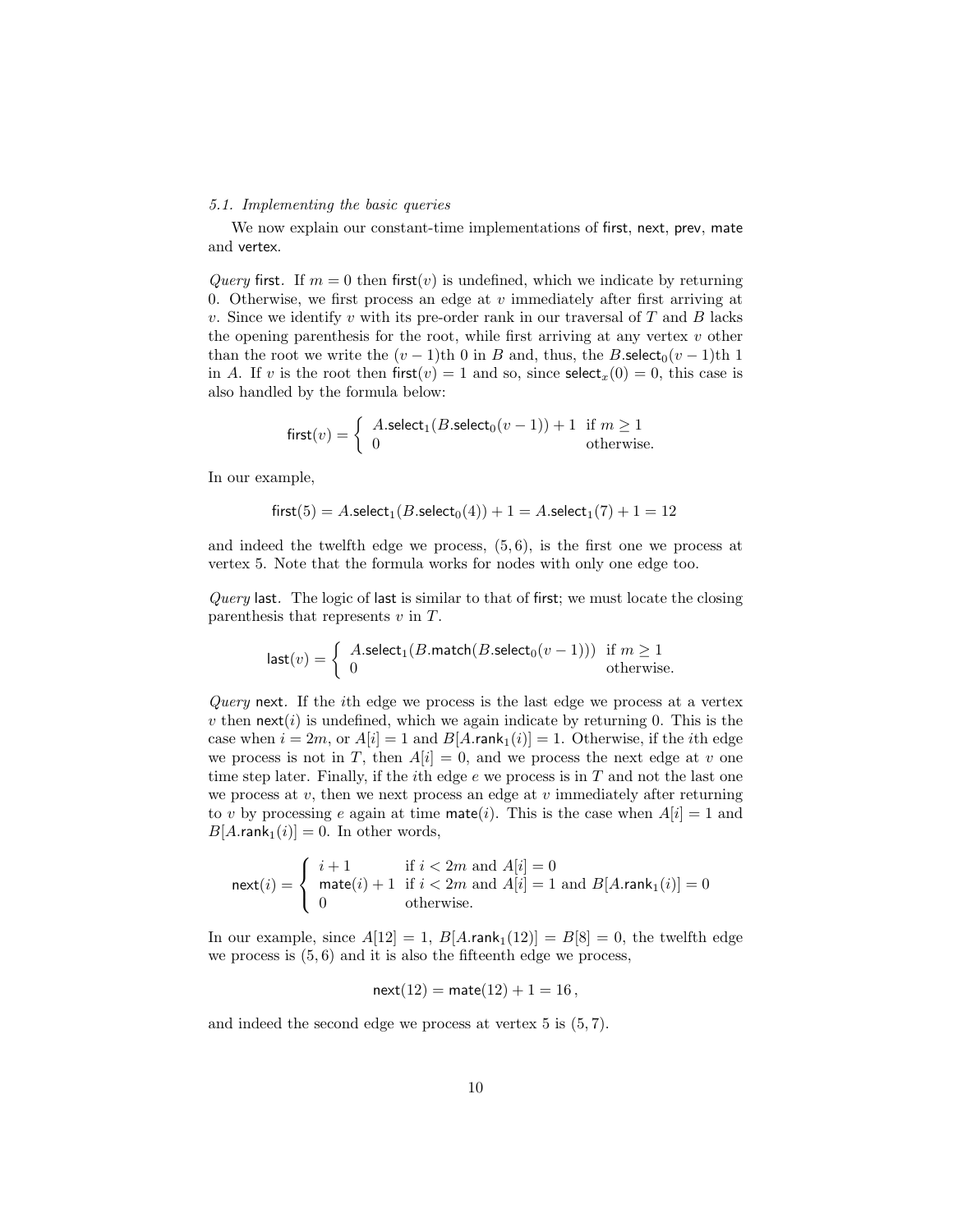Query prev. The logic for prev is similar to that of next; we only need to consider that, once we move one position backwards, we might arrive at a closing parenthesis. The formula follows.

$$
\text{prev}(i) = \begin{cases} i - 1 & \text{if } i > 1 \text{ and } A[i - 1] = 0\\ \text{mate}(i - 1) & \text{if } i > 1 \text{ and } A[i - 1] = 1 \text{ and } B[A.\text{rank}_1(i - 1)] = 1\\ 0 & \text{otherwise.} \end{cases}
$$

Query mate. To implement mate(i), we check  $A[i]$  to determine whether we wrote a bit in  $B$  or in  $B^*$  while processing the *i*th edge, and use rank on  $A$  to find that bit in the corresponding sequence. We then use match to find the bit encoding the matching parenthesis, and finally use select on A to find where we wrote in A that matching bit. Therefore,

$$
\text{mate}(i) = \left\{ \begin{array}{ll} A.\text{select}_0(B^*.\text{match}(A.\text{rank}_0(i))) & \text{if } A[i] = 0 \\ A.\text{select}_1(B.\text{match}(A.\text{rank}_1(i))) & \text{otherwise.} \end{array} \right.
$$

To compute mate(12) for our example, since  $A[12] = 1$ ,

$$
mate(12)
$$
  
=  $A.sleepect_1(B.math(Arank_1(12)))$   
=  $A.sleepect_1(B.math(8))$   
=  $A.sleepect_1(9)$   
= 15.

Query vertex. Suppose the *i*th edge  $e$  we process is not in  $T$  and we process it at vertex  $v$ . If the preceding time we processed an edge in  $T$  was the first time we processed that edge, we then wrote a  $0$  in  $B$ , encoding the opening parenthesis for v; otherwise, we then wrote a 1 in  $B$ , encoding the closing parenthesis for one of v's children. Now suppose  $e$  is in  $T$ . If that is the first time we process e, we move to the other endpoint w of  $e$  — which is a child of  $v$  — and write a 0 in  $B$ , encoding the opening parenthesis for  $w$ . If it is the second time we process e, then we write a 1 in  $B$ , encoding the closing parenthesis for v itself. Therefore,

$$
\text{vertex}(i) = \left\{\begin{array}{c} B.\text{rank}_0(A.\text{rank}_1(i)) + 1 \\ \text{if } A[i] = 0 \text{ and } B[A.\text{rank}_1(i)] = 0 \\ B.\text{parent}(B.\text{rank}_0(B.\text{match}(A.\text{rank}_1(i)))) + 1 \\ \text{if } A[i] = 0 \text{ and } B[A.\text{rank}_1(i)] = 1 \\ B.\text{parent}(B.\text{rank}_0(A.\text{rank}_1(i))) + 1 \\ \text{if } A[i] = 1 \text{ and } B[A.\text{rank}_1(i)] = 0 \\ B.\text{rank}_0(B.\text{match}(A.\text{rank}_1(i))) + 1 \\ \text{otherwise.} \end{array}\right.
$$

In our example, since  $A[16] = 0$  and  $B[A.\text{rank}_1(16)] = B[9] = 1$ ,

vertex $(16)$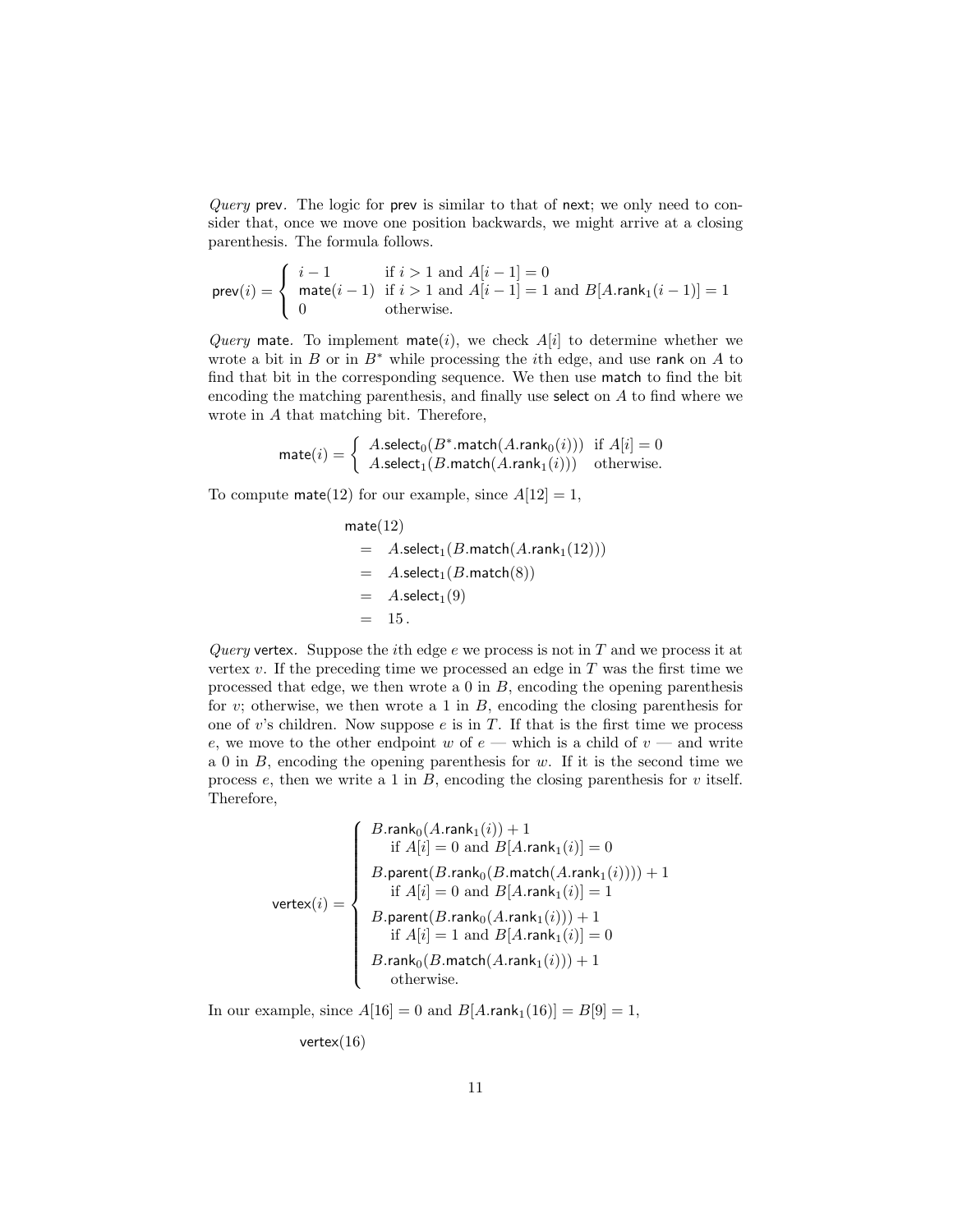| <b>Function</b> degree                                                                                                                                          | <b>Function</b> listing                                                                                                                                                        | <b>Function</b> face                                                                                                                                                                                      |  |
|-----------------------------------------------------------------------------------------------------------------------------------------------------------------|--------------------------------------------------------------------------------------------------------------------------------------------------------------------------------|-----------------------------------------------------------------------------------------------------------------------------------------------------------------------------------------------------------|--|
| <b>Input:</b> node $v$                                                                                                                                          | <b>Input:</b> node $v$                                                                                                                                                         | <b>Input:</b> edge $e$                                                                                                                                                                                    |  |
| $d = 0$<br>2 $edq = \text{first}(v)$<br>a while $edq \neq 0$ do<br>$edg = \texttt{next}(edg)$<br>$\overline{\mathbf{4}}$<br>$d=d+1$<br>5<br>$\epsilon$ return d | 1 $edq = \texttt{first}(v)$<br>2 while $edq \neq 0$ do<br>$mt = \mathtt{mate}(edq)$<br>3<br>output vertex $(mt)$<br>$\overline{\mathbf{4}}$<br>$edg = \texttt{next}(edg)$<br>5 | $1 \text{ } edg = e, \text{ } fst = \text{true}$<br>2 while $edq \neq e$ or fst do<br>$fst = false$<br>3<br>$mt = \mathtt{mate}(edq)$<br>4<br>output vertex $(mt)$<br>5<br>$edq = \texttt{next}(mt)$<br>6 |  |

- $B$ .parent $(B.\mathsf{rank}_{0}(B.\mathsf{match}(A.\mathsf{rank}_{1}(16)))) + 1$
- $= B.\text{parent}(B.\text{rank}_0(B.\text{match}(9))) + 1$
- $= B.\text{parent}(B.\text{rank}_0(8)) + 1$
- $B$ .parent $(5) + 1$
- $= 5$ ,

and indeed we process the sixteenth edge (5, 7) while visiting 5.

We remind the reader that since  $B$  lacks parentheses for the root of  $T$ , B.parent(5) refers to the parent of the fifth vertex in an in-order traversal of  $T$ not including the root, i.e., the parent vertex 5 of vertex 6. Adding 1 includes the root in the traversal, so the final answer correctly refers to vertex 5. The lack of parentheses for the root also means that, e.g., B.parent(4) refers to the parent of vertex 5 and returns 0 because vertex 5 is the root of its own tree in the forest encoded by  $B$ , without vertex 1. Adding 1 to that 0 also correctly turns the final value into 1, the in-order rank of the root. Of course, we have the option of prepending and appending bits to  $A, B$  and  $B^*$  to represent the roots of  $T$  and  $T^*$ , but that slightly confuses the relationship between the positions of the bits and the time steps at which we process edges.

We also note that, if we do not require that node identifiers are precisely preorder ranks in  $T$ , then we can use the positions of their 0 in  $B$  as their identifiers. This removes the need for using  $B.\mathsf{rank}_0$  and  $B.\mathsf{select}_0$  in all the formulas that convert between node identifiers and positions in T.

#### 5.2. More complex queries

We can define more complex queries on top of the basic ones. For example, we give the pseudocode of three queries:  $degree(v)$  returns the number of neighbours of vertex v; listing(v) returns the list of neighbours of vertex v, in counter-clockwise order;  $face(e)$  returns the list of vertices, in clockwise order, of one of the face where the edge e belongs. We also support the other order (clockwise or counter-clockwise, or the other face where e belongs) by using last and prev instead of first and next.

Queries listing(v) and  $face(e)$  are implemented in optimal time, that is,  $\mathcal{O}(1)$  per returned element. Instead, degree(v) requires time  $\mathcal{O}(\text{degree}(v))$ . We can also determine neighbour $(u, v)$ , that is, whether two vertices u and v are neighbours, by listing the neighbours of each in interleaved form, in time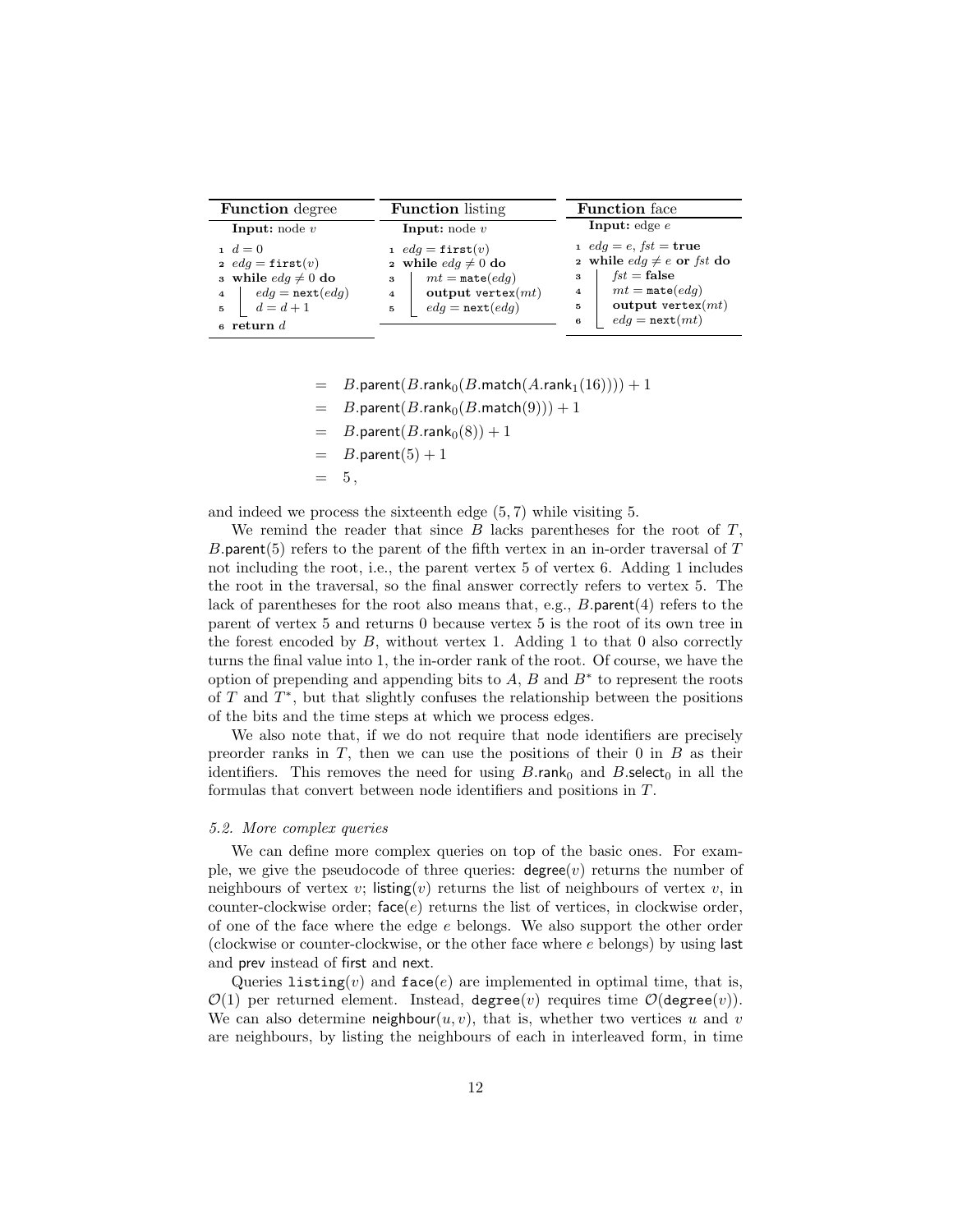$\mathcal{O}(\min(\text{degree}(u), \text{degree}(v)))$ . These times are not so satisfactory compared with the  $\mathcal{O}(1)$  achieved by other representations [\[7,](#page-31-6) [9\]](#page-31-8) to compute neighbour $(u, v)$ and degree $(v)$ .

For degree(v), we can get arbitrarily close to constant time by adding  $o(m)$  further bits to our representation, that is, we can solve the query in time  $\mathcal{O}(f(m))$  for any given function  $f(m) \in \omega(1)$ . To do this, we store a bitvector  $D[1..n]$  marking with 1s the (at most)  $m/f(m) = o(m)$  vertices with degree at least  $f(m)$ , which takes  $nH(m/(nf(m))) + o(n) = \mathcal{O}((m/f(m)) \log(n f(m)/m)) +$  $o(n) = o(m)$  bits by using a sparse bitvector representation [\[28\]](#page-33-3) (recall that G is connected, so  $m \geq n-1$ ). We also store a second bitvector  $E[1..2m]$ where we append, for each  $D[v] = 1$ , degree $(v) - 1$  copies of 0s followed by a 1. Since E has  $m/f(m)$  1s, it can also be stored as a sparse bitvector using  $\mathcal{O}((m/f(m))\log f(m)) + o(m) = o(m)$  bits. Therefore, if  $D[v] = 1$ , its degree is obtained in constant time with select<sub>1</sub> $(E, r)$  – select<sub>1</sub> $(E, r - 1)$ , where  $r = \text{rank}_{1}(D, v)$ . If, instead,  $D[v] = 0$ , then we know that degree $(v) < f(m)$ and thus we apply the procedure that sequentially counts the neighbours, in time  $\mathcal{O}(f(m)).$ 

We can use a similar idea, albeit more complex, to answer neighbour $(u, v)$ queries in time  $\mathcal{O}(f(m))$ , for any  $f(m) = \omega(\log m)$ . We consider the graph induced by the  $\mathcal{O}(m/f(m)) = o(m/\log m)$  nodes with degree  $f(m)$  or higher and eliminate multi-edges and self-loops. The resulting graph  $G'$  is simple and still planar, so it has average degree less than 6 and thus  $o(m/\log m)$  edges. We represent  $G'$  in classical adjacency-list form, with the nodes inside each list sorted by increasing node identifier. This requires  $o(m)$  bits in total. To solve neighbour $(u, v)$  in G', we can use binary search for v in the list of u in time  $\mathcal{O}(\log m) = o(f(m))$ . To answer neighbour $(u, v)$  on G, we check whether either u or v is low-degree (assuming we mark low-degree nodes in a bitvector D' analogous to D) and, if so, list its neighbours in  $\mathcal{O}(f(m))$  time. If not, we translate nodes u and v to their corresponding nodes  $u' = \text{rank}_1(D', u)$  and  $v' = \text{rank}_1(D', v)$  in G' and query G' in time  $o(f(m))$ .

The following theorem summarizes the results of this section.

<span id="page-12-0"></span>**Theorem 1.** We can store a given planar embedding of a connected planar graph G with m edges in  $4m + o(m)$  bits such that later, given a vertex v, we can list the edges incident to v in clockwise or counter-clockwise order, even if we are given a particular starting edge incident to  $v$ , using constant time per edge. We can also traverse the edges limiting a face in constant time per edge. Further, we can find a vertex's degree in  $\mathcal{O}(f(m))$  time for any given function  $f(m) \in \omega(1)$ , and determine whether two vertices are neighbours in  $\mathcal{O}(f(m))$ time for any given function  $f(m) \in \omega(\log m)$ .

#### 5.3. Reducing space on simple planar graphs

Chiang et al. [\[9\]](#page-31-8) use  $2m+3n+o(m)$  bits to represent planar graphs without self-loops, which can be more than the  $4m+o(m)$  bits used in our representation. However, if G is simple (i.e., has no loops nor multiple edges), their representation requires only  $2m + 2n + o(m) \leq 4m + o(m)$  bits. We remind the reader that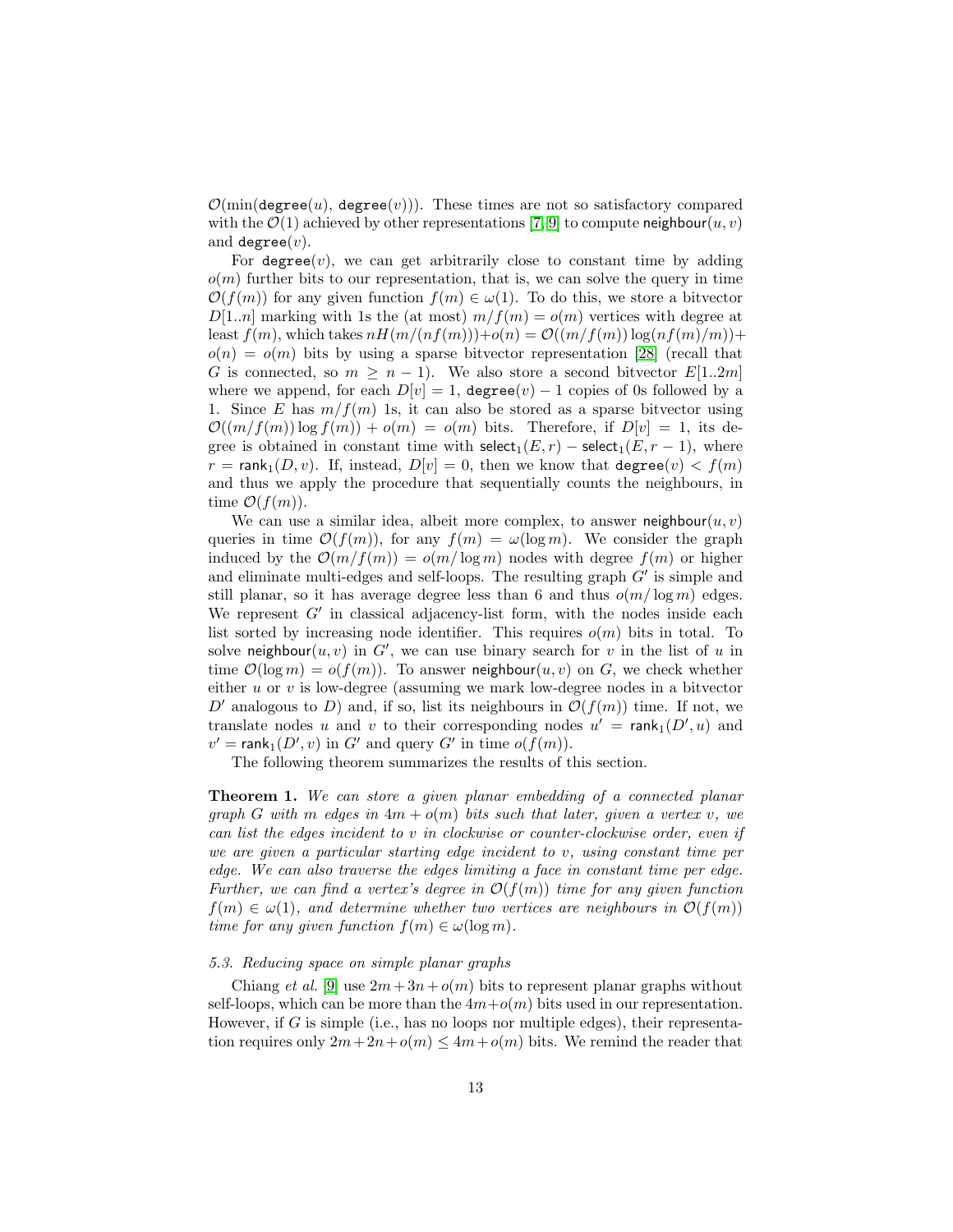this representation can handle any simple planar graph, but does not always respect the given embedding, so they cannot represent arbitrary embeddings.

We show that, if there are no self-loops, our representation can use less than  $4m + o(m)$  bits, by exploiting some redundancy in our representation and without changing the main scheme. Assume we represent a single sequence  $S[1..2m]$  over an alphabet of four symbols,  $\Sigma = \{(), |, |\}$ , that replaces A, B, and  $B^*$ . That is, the parentheses are the 0s and 1s in  $B$ , the brackets are the 0s and 1s and  $B^*$ , and A corresponds to whether the symbols are parentheses or brackets. In our running example, the sequence is

$$
S[1..2m] = [ ( ( ) ) ( [ ) [ ( ( ] [ ) [ ) ( ] [ ) [ ] ] [ ] ] ]
$$

The zeroth-order entropy of S is defined as  $H_0(S) = \sum_{c \in \Sigma} \frac{m_c}{2m} \log \frac{2m}{m_c}$ , where c occurs  $m_c$  times in S. The kth-order entropy, for any  $k > 0$ , is defined as  $H_k(S) = \sum_{C \in \Sigma^k} \frac{|S_C|}{2m} H_0(S_C)$ , where  $S_C$  is the string formed by the symbols that follow the context C in S (assume S is circular for simplicity, so that  $S[1]$ follows  $S[2m]$ .

Ferragina and Venturini [\[36\]](#page-33-11) show how to store a string S within  $|S|H_k(S)$  +  $o(|S|\log|\Sigma|)$  bits, for any  $k = o(\log_{|\Sigma|} |S|)$ , so that any substring of length  $\mathcal{O}(\log |S|)$  can be extracted in constant time. We use their result to store S in  $2mH_1(S) + o(m)$  bits. Instead of a structure on parentheses on bitvector B and another on bitvector  $B^*$ , we build both parentheses structures on top of sequence S. Both are similar to the original  $o(m)$ -bit structure of Navarro and Sadakane [\[30\]](#page-33-5), only that the structure built to navigate parentheses ignores the bracket symbols, and vice versa (a similar arrangement is described by Navarro [\[22,](#page-32-10) pp. 311–315]). The only changes are that each symbol uses 2 bits instead of 1, that there are two symbols that do not change the "excess" count (number of opening minus closing parentheses up to some position), and that in order to extract a chunk of  $\Theta(\log m)$  symbols, we use the extraction method of Ferragina and Venturini [\[36\]](#page-33-11). A rank/select functionality on top of  $A$  is also easily provided on top of S, by using the same  $o(m)$ -bit structures [\[26,](#page-33-1) [27\]](#page-33-2) and interpreting both parentheses as 1s and both brackets as 0s. Therefore, with  $o(m)$  further bits, we provide the necessary functionality on top of the  $H_1(S)$ bits needed to encode S.

This entropy gives precisely 2 bits per symbol (and thus  $4m$  bits in total) for general planar embeddings, but if there are no self-loops, then the substring " $\mid$ " cannot appear in S (other longer strings cannot appear either, but we would need a higher-entropy model to capture them). An upper bound to the first-order entropy when this substring is forbidden is obtained by noticing that we can have only 3 symbols, instead of 4, following an opening bracket; therefore we can encode S using  $n \log 4 + n \log 4 + (m-n) \log 3 + (m-n) \log 4 =$  $m \log 12 + n \log(4/3) \approx 3.58m + 0.42n$ . This is still 4m in the worst case. To obtain a nontrivial bound in terms of  $m$ , we calculate the exact first-order entropy of  $S$  when substring "[]" is forbidden.

Let us use the names  $op = (g, c p = 0)$ ,  $ob = [g, d]$ , Let us call  $x<sub>y</sub>$  number of symbols y following a symbol x in S; for example  $op_{ob}$  is the number of opening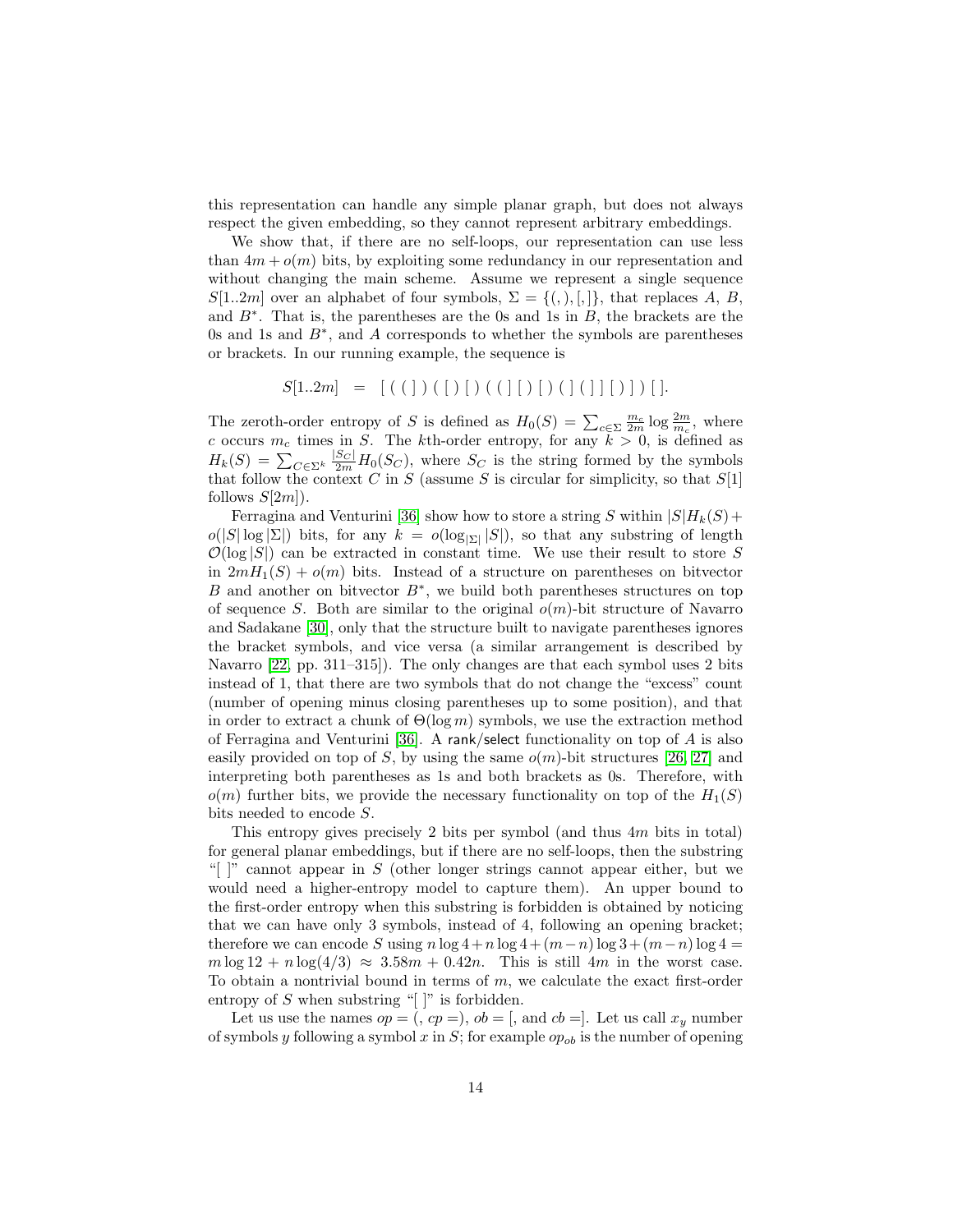brackets following opening parentheses, that is, the number of occurrences of substring "( [" in S. It must then hold that  $\sum op_* = \sum cp_* = n$  and  $\sum$  $\sum$  $ob_* =$  $cb_* = m - n$ . It also holds  $\sum *_{op} = \sum *_{cp} = n$  and  $\sum *_{ob} = \sum *_{cb} = m - n$ . The system of restrictions must be satisfied while maximizing

$$
2mH_1(S) = nH(op_*) + nH(op_*) + (m-n)H(obj_*) + (m-n)H(cb_*),
$$

where  $H(x_1,...,x_4) = \sum \frac{x_i}{x} \log \frac{x}{x_i}$  and  $x = \sum x_i$ . Forbidding self-loops implies the additional restriction  $ob_{cb} = 0$ .

We solve the optimization problem with a combination of algebraic and numeric computation, using Maple and C, up to 4 significant digits. We find that the entropy is maximized at a value slightly below  $3.8m<sup>1</sup>$  $3.8m<sup>1</sup>$  $3.8m<sup>1</sup>$ . Therefore, the resulting space with no self-loops and using the described compressed representation can be bounded by  $3.8m + o(m)$  bits. Simple graphs have no self-loops and no multiple-edges, but this second restriction translates into longer forbidden substrings, whose effect is harder to analyze.

We remind the reader that the representation of Keeler and Westbrook [\[8\]](#page-31-7), on the other hand, achieves  $m \log 12 \approx 3.58m$  bits when no self-loops (or, alternatively, no degree-one nodes) are permitted, yet it does not support queries. When neither self-loops nor degree-one nodes are permitted, they reach  $3m$  bits. In this case, both "[]" and "()" are forbidden strings. While we have not been able to compute the exact first-order entropy in this case, this must be at most  $n \log 3 + n \log 4 + (m - n) \log 3 + (m - n) \log 4 = m \log 12 \approx 3.58m$ , which is obtained by using log 4 bits to encode the symbol that follows a closing bracket or parenthesis, and log 3 bits to encode the symbol that follows an opening bracket or parenthesis.

We note that these space improvements can also be applied on top of the representation of Chiang *et al.* [\[9\]](#page-31-8) since, when encoding a simple graph, the difference between both representations is that they use a particular spanning tree (which may also force a particular embedding).

# 5.4. Unconnected planar graphs

Our representation can be easily extended to unconnected planar graphs, because our parentheses representations can immediately be extended to handle forests instead of just individual trees. To handle an unconnected planar graph, we first find all the connected components of the graph and then compute an arbitrary spanning tree for each connected component. Then, we construct the binary sequences: the sequence  $B$  will represent the *forest* of the spanning trees, concatenating all the balanced-parentheses representations; the sequence  $B^*$  will represent the complementary spanning tree of the dual of the graph. Finally, sequence A indicates the interleaving of the sequences  $B$  and  $B^*$ . We visit the connected components in arbitrary order.

<span id="page-14-0"></span><sup>&</sup>lt;sup>1</sup>The maximum is 3.7999*m*, found for  $m = 1.731n$ ,  $op_{op} = cop = 0.2683n$ ,  $ob_{op} = 0.2679n$ ,  $cb_{op} = 0.1955n$ ,  $op_{cp} = cp_{cp} = 0.2677n$ ,  $ob_{cp} = 0.2673n$ ,  $cb_{cp} = 0.1974n$ ,  $op_{ob} = cp_{ob}$ 0.1961n,  $ob_{ob} = 0.1958n$ ,  $cb_{ob} = 0.1429n$ ,  $op_{cb} = cp_{cb} = 0.2679n$ ,  $ob_{cb} = 0$ ,  $cb_{cb} = 0.1952n$ .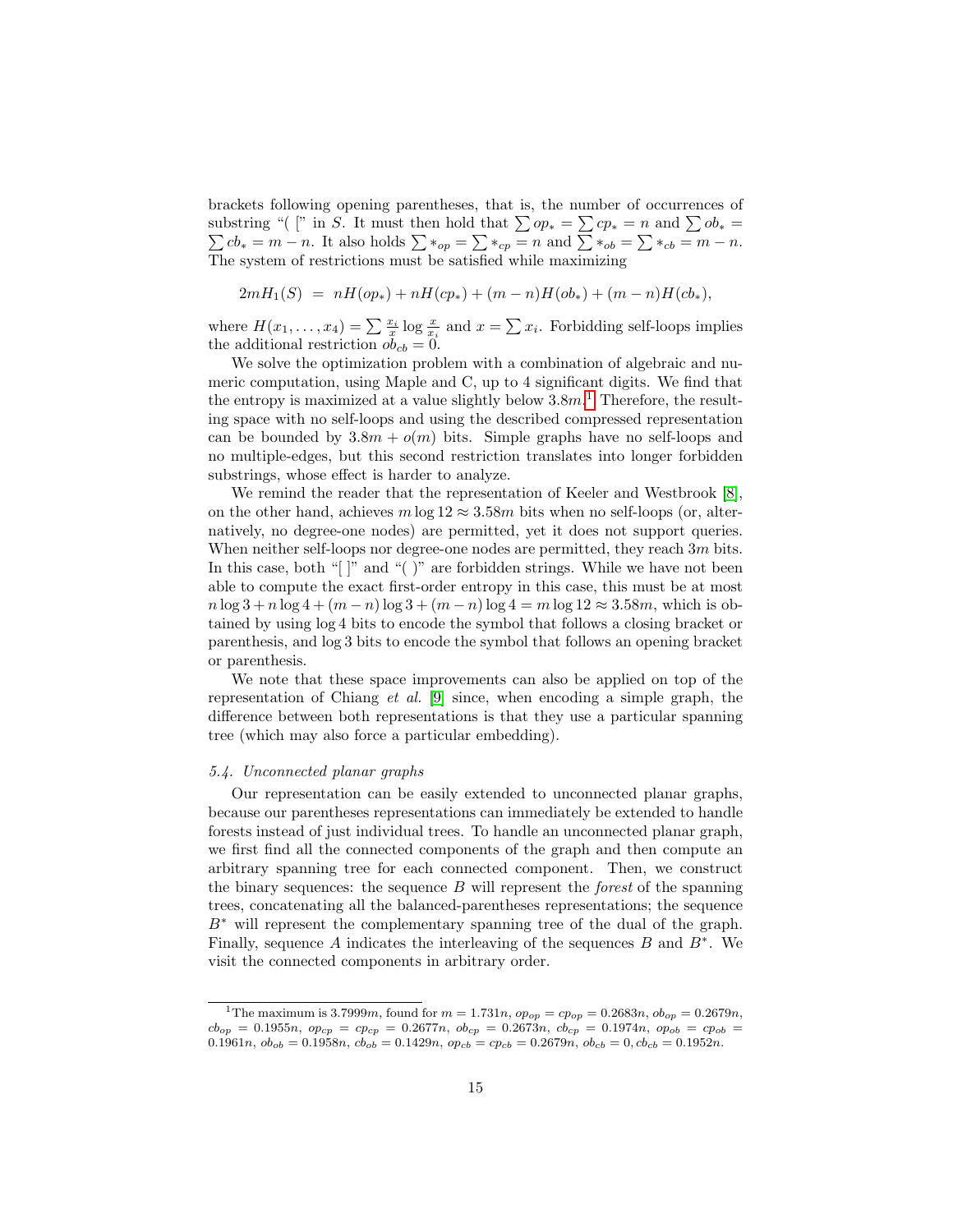Note that, in the case of connected planar graphs, our navigation queries and the fact that the first edge we list is adjacent to the external face, are sufficient to recover the embedding. This is not the case if the graph has  $k > 1$  connected components. Concretely, some components may be embedded inside faces of other components, whereas our arrangement assumes that all the connected components lie on the outer face (our navigation queries cannot distinguish between those cases).

To recover the embedding we might add  $k-1$  edges to the spanning tree, so that all the connected components lying in a single face are threaded through a node in their frontier, and the first one is linked to a node on the containing face. Therefore the total length of A will be  $2(m + k - 1)$  and the length of B will be  $2(n+k-2)$ . The fake edges will be marked in a bitvector  $K[1..n+k-2]$ indexed by preorder value. Since K contains  $k - 1$  1s, it can be encoded in  $k \log(n/k) + \mathcal{O}(k)$  bits [\[37\]](#page-33-12). Since  $n \leq m + k$ , the space of the whole structure can be written in terms of m and k as  $4m + k \log(m/k) + O(k) + o(m)$  bits.

The k  $\log(m/k) + \mathcal{O}(k)$  or k  $\log(n/k) + \mathcal{O}(k)$  bits to describe the embedding are asymptotically optimal: consider a chain of t triangles (delimited with  $m =$  $2t + 1$  edges) and  $k - 1$  isolated nodes (so there are k connected components in total) to represent all the ways to distribute  $k-1$  balls into t bins. This requires  $\log {k+t-2 \choose k-1} = k \log(t/k) + \mathcal{O}(k) = k \log(m/k) + \mathcal{O}(k)$  bits with any encoding. This is also  $k \log(n/k) + \mathcal{O}(k)$  bits, since this graph has  $n = 2t + k$  nodes.

We use  $K$  to avoid listing fake edges in any of the traversal operations. The fake edges increase the degree of a node by a constant factor: a node may have one fake edge per face it participates in, which at most doubles its degree. Further, a node in the frontier of its component may have two extra fake edges threading it with other connected components. Therefore, the time complexity of the navigation operations is not affected.

The fake edges may, in addition, be useful for a more ambitious face operation that takes into account the actual embedding, where a face is surrounded by a sequence of edges but is also limited by the frontier edges of the connected components it has inside. To find all those edges, we also traverse the fake edges in the face traversal, yet without listing them. The fake edges will lead us to the other connected components that are contained and/or surround the face we are listing.

#### <span id="page-15-0"></span>6. Parallel construction

In this section we discuss the parallel construction of our extension of Turán's representation. Since the representation is based on spanning trees and tree traversals, we can borrow ideas of well-known parallel algorithms, such as parallel Euler Tour traversal or parallel computation of spanning trees.

We assume that a tree  $T$  is represented with adjacency lists. Such representation consists of an array of nodes  $V_T[1..n]$ , and an array of edges  $E_T[1..2n-2]$ . Each node  $v \in V_T$  stores two indices in  $E_T$ , v.first and v.last, delimiting the adjacency list of  $v$ , which starts with  $v$ 's parent edge (except the root) and is sorted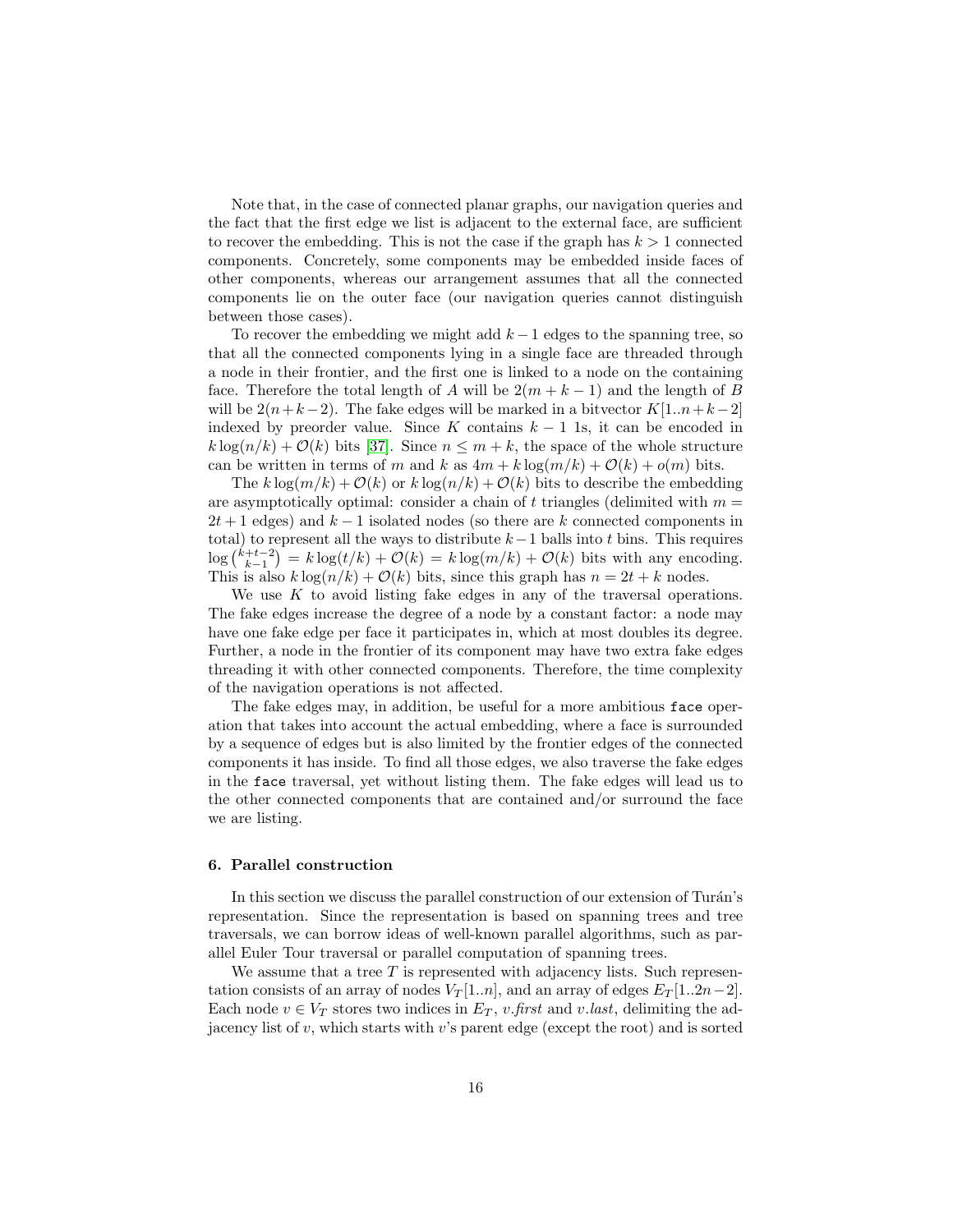counter-clockwise around v. The number of children of v is then  $v-last - v.first$ (plus 1 for the root). Each edge  $e \in E_T$  has three fields: *e.src* and *e.tgt* are the positions in  $V_T$  of its source and target vertices, and e.mat is the position in  $E_T$  of the mate edge e' of e, where e'.src = e.tgt and e'.tgt = e.src. Our representation of graphs is similar, with the exception that the concept of parent of a vertex is not valid in graphs; therefore the first edge in the adjacency list of a vertex  $v$  cannot be interpreted as  $v$ 's parent edge.

#### <span id="page-16-0"></span>6.1. Parallel construction of compact planar embeddings

We will first assume that the input consists of a connected planar graph embedding  $G = (V_G, E_G)$  and a spanning tree  $T = (V_T, E_T)$  of G, together with an array C that stores the number of edges of  $G \backslash T$  between any two consecutive edges in T, in counter-clockwise order. In Section [6.3](#page-20-0) we will explain how to obtain  $T$  and  $C$  in parallel.

With the spanning tree, we construct the bitvectors  $A, B$ , and  $B^*$  by performing an Euler Tour over T. During the tour, by writing a 0 for each forward (parent to child) edge and a 1 for each backward (child to parent) edge, we obtain the bitvector B. By reading in C the number of edges of  $G \setminus T$  between two consecutive edges of T, representing these edges with 0s and the edges of T with 1s, we obtain the bitvector A. Finally, by using the previous Euler Tour and the array C we can obtain the bitvector  $B^*$ , by finding out which is the first (0) and which is the second (1) occurrence of each edge.

Algorithm [1](#page-17-0) gives the detailed pseudocode. It works in the following steps:

- 1. In lines 1–4, it initializes the output bitvectors  $(A \text{ and } B^* \text{ are set to } 0s)$ and creates an auxiliar array LE that is used to store the traversal of the tree following the Euler Tour. Each entry of LE represents one traversed edge of T and stores four fields: value is 0 or 1 depending on whether the edge is a forward or a backward edge, respectively; succ is the index in  $LE$  of the next edge in the Euler tour; rankA is the rank of the edge in A; and rankB is the rank of the edge in  $B$ .
- 2. In lines  $5-19$ , the algorithm traverses T to create the Euler Tour. For each edge  $e_i \in E_T$ , rankA is set to  $C[E_T[j].mat] + 1$  and rankB to 1 (lines 6–7). Those ranks will be used later to compute the final positions of the edges in  $A, B$ , and  $B^*$ . For each forward edge, a 0 is written in the corresponding value field and the succ field is connected to the next edge in the Euler Tour. For backward edges the procedure is similar. Note that all the edges in the adjacency list of a node of  $T$  are forward edges, except (for non-root nodes) the first one, which is the parent edge.
- 3. Line 20 computes the final ranks in  $A$  and  $B$  using a parallel list ranking algorithm that adds up the weights from the beginning of the list to each element. The weights are stored in the fields rankA and rankB of LE. We use the list ranking algorithm of Helman and Jájá [\[38\]](#page-33-13).
- 4. Bitvectors A and B are written in lines 21–23. Since initially all the elements of  $A$  are 0s, it is enough to set to 1 all the elements in the rank $A$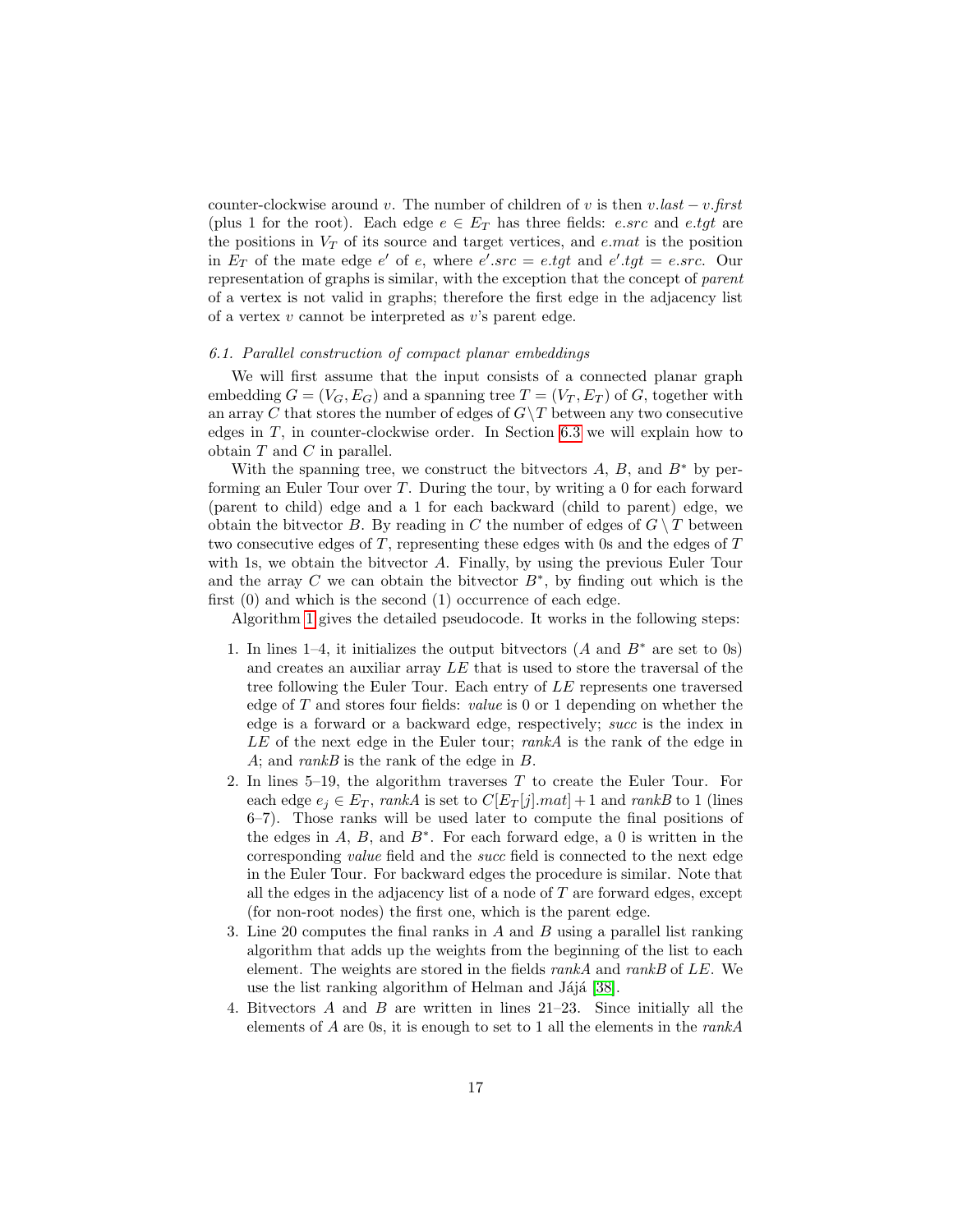#### Algorithm 1: Parallel compact planar embedding algorithm.

**Input** : A planar graph embedding  $G = (V_G, E_G)$ , a spanning tree  $T = (V_T, E_T)$  of G, an array C of size  $|E_T|$ , and the starting vertex *init*. **Output:** Bitvectors  $A$ ,  $B$  and  $B^*$  induced by  $G$  and  $T$ .  $1 A =$  a bitvector of length  $|E_G|$  initialized with 0s 2 B = a bitvector of length  $|E_T| - 2$ 3  $B^* =$  a bitvector of length  $|E_G| - |E_T| + 2$  initialized with 0s 4  $LE =$ an array of length  $|E_T|$ 5 parfor  $j = 1$  to  $|E_T|$  do 6  $LE[j].rankA = C[*E*<sub>T</sub>[j].mat] + 1$  $\tau$  |  $LE[j].rankB = 1$ 8 if  $E_T[j].src = init$  or  $E_T[j].src.first \neq j$  then // forward edge 9 |  $LE[j].value = 0 // opening parenthesis$ 10 if  $E_T[j].tgt.first = E_T[j].tgt.last$  then // target is a leaf 11 |  $LE[j].succ = E_T[j].mat$ 12 else  $//$  target has children 13  $\left| \begin{array}{c} \end{array} \right|$   $\left| \begin{array}{c} \tilde{LE}[j].succ = E_T[j].tgt.first + 1 \end{array} \right|$ <sup>14</sup> else // backward edge 15 | LE[j].value =  $1$  // closing parenthesis 16 if  $E_T[j]$ . mat =  $E_T[j]$ . tgt. last then // j was the last edge of target, return 17 |  $LE[j].succ = E_T[j].tgt.first$ 18 else // continue with next edge from target 19 | LE[j].succ =  $E_T[j]$ .mat + 1 20 parallelListRanking $(LE)$ 21 parfor  $j = 1$  to  $|E_T|$  do 22  $\left| \right|$   $A[LE[j].rank A] = 1$ 23  $B[LE[j].rankB] = LE[j].value$ 24  $D_{pos}$ ,  $D_{edge}$  = arrays of length  $|E_G|$  and  $|E_G| - |E_T| + 2$ , respectively 25 parfor  $j = 1$  to  $|E_T|$  do 26  $p = LE[j].rankA - LE[j].rankB$ 27  $base = ref(E_T[j].mat)$ 28  $delta = p - base - 1$ 29 partor  $k = base + 1$  to  $base + C[E_T[j].mat]$  do  $30$  |  $D_{pos}[k] = k + delta$ 31  $D_{edge}[k + delta] = k$ 32 parfor  $j = 1$  to  $|E_G| - |E_T| + 2$  do 33  $\mid$   $mat = E_G[D_{edge}[j]]$ . mat 34 **if**  $j > D_{pos}[mat]$  then 35  $\Big| \Big| B^*[j] = 1$ 36 createRankSelect $(A)$ , createBP $(B)$ , createBP $(B^*)$ 

<span id="page-17-0"></span>fields. For B, the algorithm copies the content of field value at position rankB, for all the elements in LE.

5. The algorithm now computes the position of each edge of  $G \setminus T$  in  $B^*$ . That information is implicit in the fields  $rankA$  and  $rankB$  of  $LE$  (line 26), once the list ranking of step 3 is carried out. For each edge  $e \in E_T$ , the algorithm computes the positions in  $B^*$  of the edges of  $G\$ T that follow, in counter-clockwise order, the mate edge of  $e$  (lines 27–31). The algorithm uses two auxiliary arrays,  $D_{pos}$  and  $D_{edge}$ . Let edge  $E_G[j]$  belong to  $G \setminus T$ . Then  $D_{pos}[j]$  stores the position of the edge in  $B^*$ . The array  $D_{edge}$  is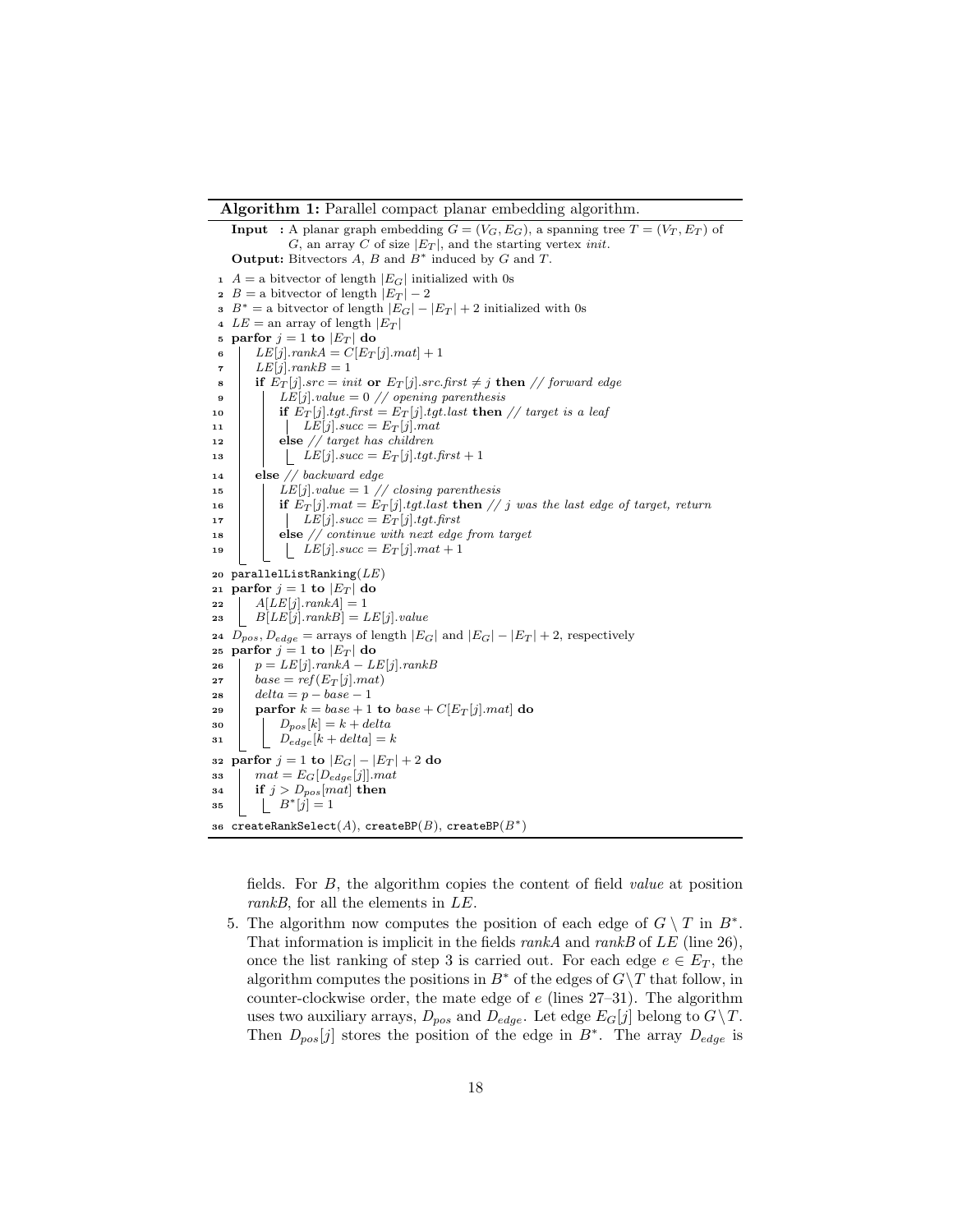the inverse of  $D_{pos}$ :  $D_{edge}[i]$  is the position of the *i*-th edge of  $B^*$  in  $E_G$ . This step uses function  $ref(e)$ , which maps the position e of an edge in  $E_T$  to its position in  $E_G$ . This is naturally returned by the spanning tree construction, which gives the identity in G of the edges selected for T.

- 6. In lines 32–35, the algorithm computes whether the edges stored in  $D_{pos}$ are forward or backward edges. For each edge e in  $G \setminus T$ , it compares the positions in  $B^*$  of e and its mate. If the position of e is greater, then e is a backward edge and, therefore, is represented with a 1.
- 7. Finally, in line 36 the structures to support operations rank, select, match, and parent are constructed. For the bitvector  $A$ , the parallel algorithm of Labeit et al. [\[39\]](#page-34-0) (createRankSelect) is used. For  $B$  and  $B^*$  the parallel algorithm of Ferres et al. [\[40\]](#page-34-1) for balanced parenthesis sequences (createBP) is used.

We have omitted some implementation details for simplicity. For example, the pseudocode uses parfor throughout, whereas the implementation uses the threads in a more controlled manner. Line 29, in particular, is more efficiently done in sequential form. We have also omitted some space optimizations, such as the reuse of some fields instead of allocating new arrays.

Analysis. Step 1 initializes the arrays, which requires  $T_1 = \mathcal{O}(m)$  work and  $T_{\infty} = \mathcal{O}(\log m)$  span (due to the overhead of the implicit **parfor**). In step 2, the algorithm traverses the edges of  $T$ , performing an independent computation on each edge. Therefore, with the overhead of the **parfor** loop, we obtain  $T_1 =$  $\mathcal{O}(n)$  and  $T_{\infty} = \mathcal{O}(\log n)$  time. Step 3 uses a parallel list ranking algorithm [\[38\]](#page-33-13) over *n* elements, which has complexities  $T_1 = \mathcal{O}(n)$  and  $T_\infty = \mathcal{O}(\log n)$ . Step 4 assigns the values to  $A$  and  $B$  independently for each entry, thus we have again  $T_1 = \mathcal{O}(n)$  and  $T_\infty = \mathcal{O}(\log n)$ . In step 5, the algorithm traverses all the edges in  $G \setminus T$ . Since the loop in line 29 is also processed in parallel, we obtain  $T_1 =$  $\mathcal{O}(m-n)$  and  $T_{\infty} = \mathcal{O}(\log(m-n))$ . Similarly to step 4, in step 6 the algorithm sets the entries of bitvector  $B^*$ , which can be done independently for each entry, obtaining times  $T_1 = \mathcal{O}(m - n)$  and  $T_\infty = \mathcal{O}(\log(m - n))$ . Finally, step 7 builds the rank/select structures in times  $T_1 = \mathcal{O}(m)$  and  $T_\infty = \mathcal{O}(\log m)$  [\[39\]](#page-34-0). The construction of the structures supporting match and parent over balanced parentheses is constructed in times  $T_1 = \mathcal{O}(m)$  and  $T_\infty = \mathcal{O}(\log m)$  [\[40\]](#page-34-1).

In addition to the size of the compact data structure, our algorithm uses  $\mathcal{O}(m \log m)$  bits for the arrays LE,  $D_{pos}$  and  $D_{edge}$ . As said, the constant is kept low in practice by reusing fields. Notice that the memory consumption is independent of the number of threads.

#### <span id="page-18-0"></span>6.2. Structures for degree and neighbour queries

Before discussing how to construct the structures to speed up  $degree(v)$ and neighbour $(u, v)$  queries, let us discuss the parallel construction of the sparse bitvector of Raman *et al.* [\[28\]](#page-33-3). Let  $\ell$  be the length of the sparse bitvector. Their representation divides the bitvector into blocks of length  $b = (\log \ell)/2$ . The *i*th block is described as a pair  $(c_i, o_i)$ , where  $c_i$  corresponds to the number of 1s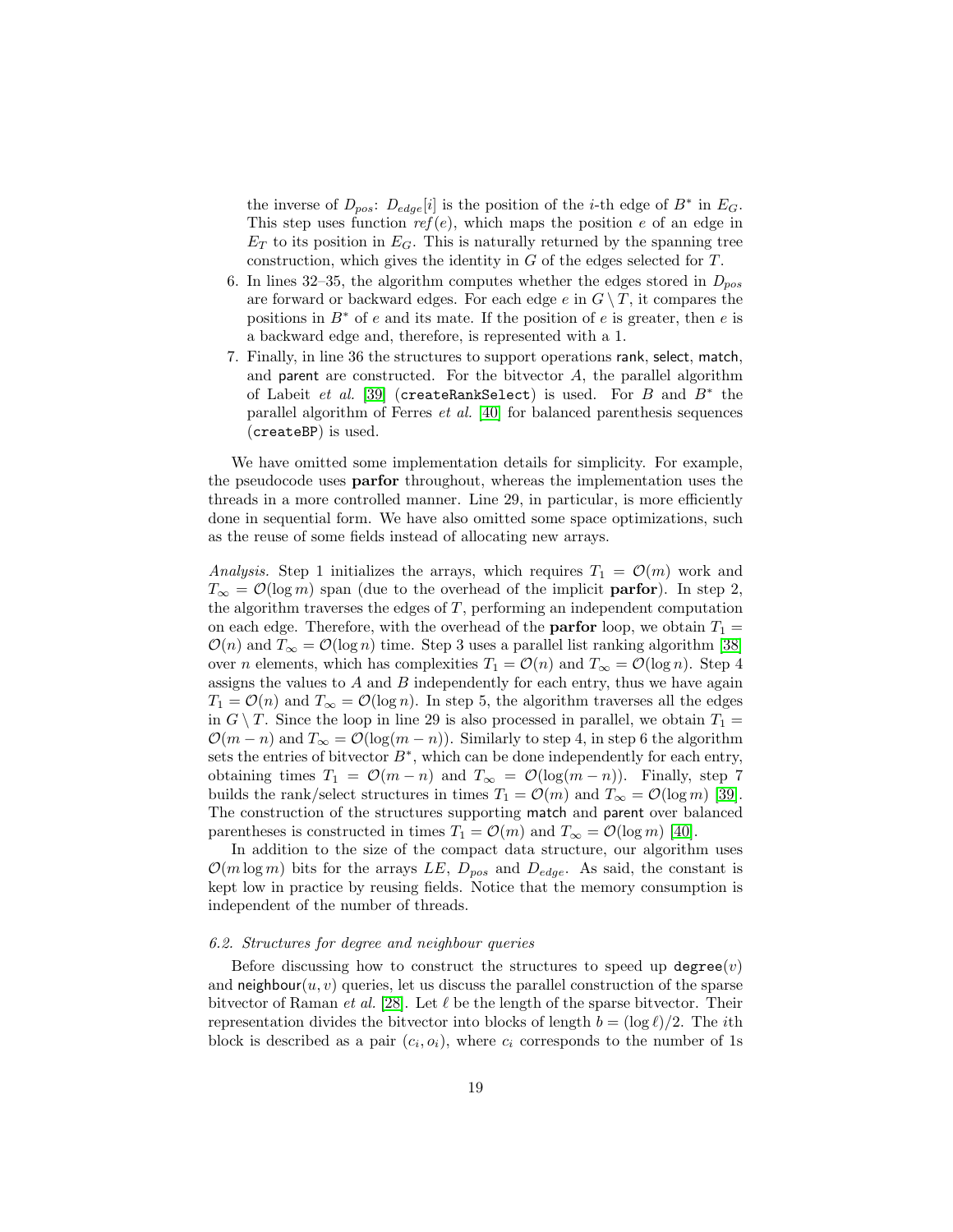inside the block, also known as the *class* of the block, and  $o_i$  corresponds to its offset, an identifier among all the different blocks sharing the same class. Thus, the bitvector is represented as two arrays,  $C[1..\lceil \ell/b \rceil]$  and  $O[1..\lceil \ell/b \rceil]$ , where  $C[i] = c_i$  and  $O[i] = o_i$ . We can compute in parallel each entry of the arrays C and O independently, using linear time on each block  $[22, Sec. 4.1]$  $[22, Sec. 4.1]$ . Thus, we have  $\mathcal{O}(\ell)$  work and  $\mathcal{O}(\log(\ell/b) + b) = \mathcal{O}(\log \ell)$  span. In order to reduce the space consumption of the arrays  $C$  and  $O$ , the entries of the arrays are packed into the bits of consecutive machine words. Notice that the size of the elements of C is fixed,  $\lceil \log(b + 1) \rceil$  bits, whereas the size of those of O,  $\lceil \log o_i \rceil$  bits, is variable. To pack the entries of  $O$  in parallel, we need to compute an array  $P[1..\lceil \ell/b \rceil]$  pointing to the starting position of each element in O. Array P is computed with a parallel parallel prefix sum over the values  $\lceil \log o_i \rceil$ . This takes linear work and logarithmic span [\[39\]](#page-34-0), and then we can write each value  $o_i$  to its packed position in parallel. The array  $P$  is retained to provide efficient access to O. To reduce its space to  $o(\ell)$  bits, only the entries of the form  $P[i \cdot \log n]$  are stored in absolute form, whereas the others are stored as differences from the preceding multiple of  $\log n$ , using  $\mathcal{O}(\log \log n)$  bits. This space reduction is easily computed in parallel within the same time bounds. Once the data structures C, O, and P, using  $\ell H + o(\ell)$  bits, are built, we can access in constant time any chunk of  $\mathcal{O}(\log \ell)$  bits from the bitvector by using tables [\[28\]](#page-33-3). Therefore, we can provide rank and select functionality by building the classical  $o(\ell)$ -bit data structures on top of the bitvector, in parallel [\[39\]](#page-34-0). In total, we use  $\mathcal{O}(\ell)$  work and  $\mathcal{O}(\log \ell)$  span.

The structures to support  $degree(v)$  can then be constructed in parallel as follows: First, we construct the bitvector  $D$  by checking all the vertices with degree at least  $f(m)$ . Remember that the degree of a vertex v can be computed in constant time with  $v-last - v.first$ . Since the degree of each vertex can be obtained independently, we can do this in parallel with  $\mathcal{O}(m)$  work and  $\mathcal{O}(\log m)$ span. Then, we construct the bitvector  $E$  by writing in unary the degree of each high-degree vertex. To do that, we perform a parallel prefix sum over all the degrees of high-degree vertices. The prefix sum returns the positions where we have to write a 1 in E. Thus, we construct E with  $\mathcal{O}(m)$  work and  $\mathcal{O}(\log m)$ span. Finally, we construct the compact representation of D and E in  $\mathcal{O}(m)$ work and  $\mathcal{O}(\log m)$  span, using the sparse bitvectors of Raman *et al.* [\[28\]](#page-33-3).

For the neighbour $(u, v)$  query, we must contract the original graph G into a smaller graph  $G' = (V', E')$ , induced by all the vertices with degree at least  $f(m)$ . To build G' efficiently in parallel we do as follows. We first compute  $D'[1..n]$  similarly to D. We then fill two arrays  $X[1..n]$  and  $Y[1..2m]$ , so that  $X[i] = D'[i];$  and  $Y[j] = 1$  if  $D'[E_G[j].src] = 1$  and  $D'[E_G[j].tgt] = 1$ , and  $Y[j] = 0$  otherwise. Next, we perform a parallel prefix sum over X, so that  $X[i]$ is the name of node i in G' (if  $D'[i] = 1$ ). We also perform a parallel prefix sum on  $Y$ , so as to write contiguously in array  $E'$  the mapped edge targets,  $E'[j'] = X[E_G[j].tgt]$  for those entries j where  $Y[j] = 1$ , where  $j' = \sum_{k=1}^{j} Y[k]$ . For each such edge, we also check if it is the first with this  $X[E_G[j].src]$  value, and if so, we record that  $j'$  is the start of the adjacency list of node  $X[E_G[j].src]$ , in an array  $V'[X[E_G[j].src]] = j'.$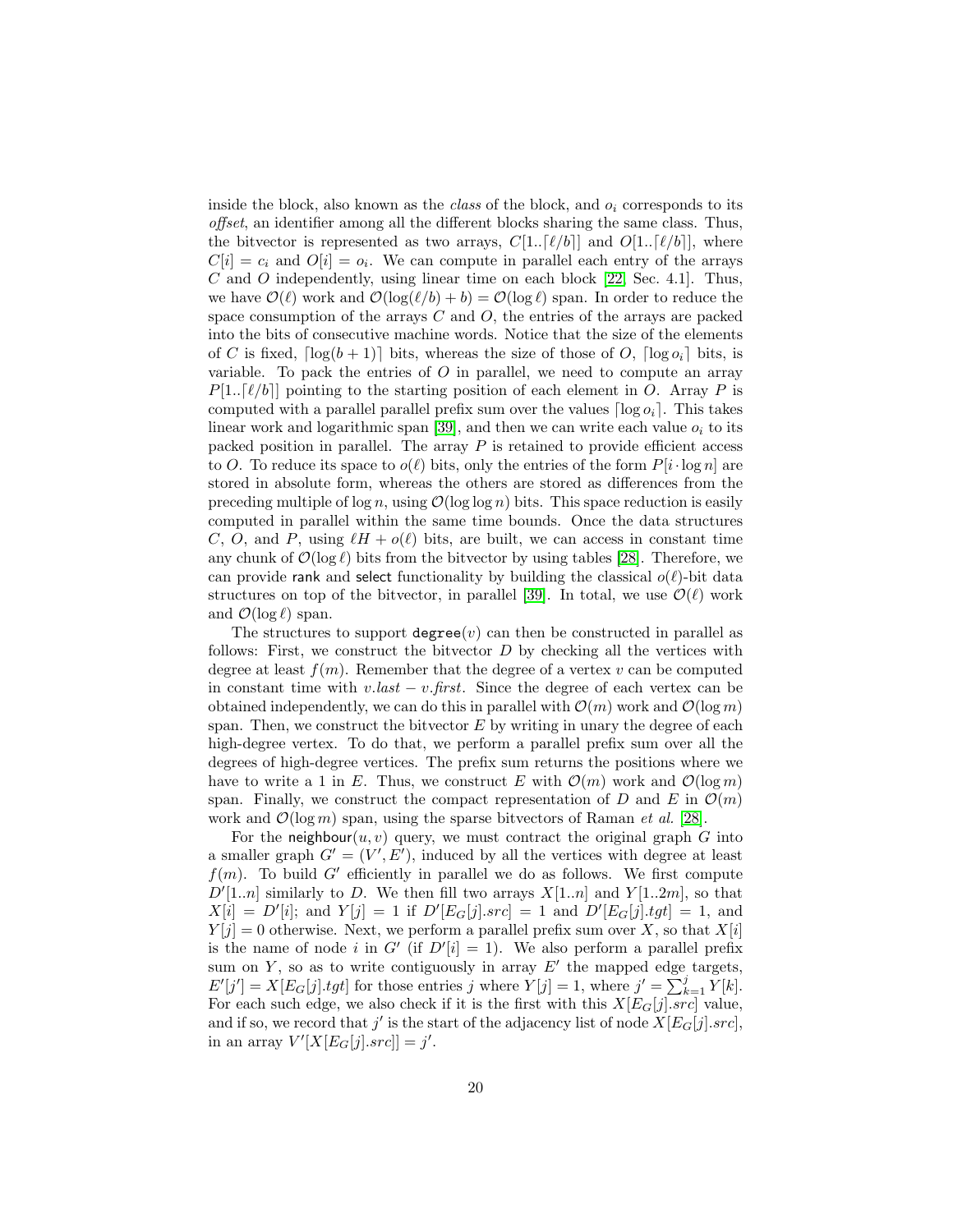Thus V' and E' are an adjacency list representation of  $G'$ , built with  $\mathcal{O}(m)$ work and  $\mathcal{O}(\log m)$  span. Instead of sorting the adjacency lists, however, we build a wavelet tree representation on  $E'$  [\[39\]](#page-34-0). This supports the operation rank generalized to sequences, and therefore we use that high-degree nodes  $u$  and v of G are connected if and only if  $X[v]$  is mentioned in the adjacency list of  $X[u]$ , that is, E'.rank $_{X[v]}(V'[X[u]+1]-1)-E'$ .rank $_{X[v]}(V'[X[u]]-1) > 0$ . The generalized rank operation takes time  $\mathcal{O}(\log |V'|)$  and the wavelet tree is built with  $\mathcal{O}(|E'|) = o(m/\log m)$  work and  $\mathcal{O}(\log^2 |E'|) = \mathcal{O}(\log^2 m)$  span.

<span id="page-20-1"></span>Lemma 2. Given a connected planar graph embedding G with m edges and a spanning tree of G, we can compute in parallel a compact representation of G, using  $4m + o(m)$  bits and supporting the navigational operations described in Section [5,](#page-7-0) in  $\mathcal{O}(m)$  work and  $\mathcal{O}(\log m)$  span  $\mathcal{O}(\log^2 m)$  span if operation neighbour is supported), using  $\mathcal{O}(m \log m)$  bits of additional memory.

# <span id="page-20-0"></span>6.3. Parallel computation of spanning trees

In this section we discuss the parallel computation of the spanning tree  $T = (V_T, E_T)$  and the array C used in Section [6.1.](#page-16-0)

Generating a rooted (or a directed) spanning tree turns out to be a difficult to parallelize problem. Even if it seems to be easier on planar embeddings, we do not know of good worst-case results on the DyM model. We discuss practical solutions later.

Such a spanning tree algorithm returns an array of parent references for each vertex. With this array of references, we can construct the corresponding adjacency list representation of the spanning tree. To do that, we mark with a 1 each edge  $E_G$  that belongs to  $E_T$  and with a 0 the rest of the edges. Using a parallel prefix sum algorithm over  $E_G$ , we compute the position of all the marked edges of  $E_G$  in  $E_T$ . The *first* and *last* fields of each node in the spanning tree are computed similarly. As a byproduct of the computation of  $E_T$ , we can compute the array C, which stores the number of edges of  $G \setminus T$  between two consecutive edges in  $T$ , in counter-clockwise order. This can be done by using the marks in the edges, counting the number of 0s between two consecutive 1s. Note that the starting vertex for the spanning tree must be in the outer face of  $G$ , to meet the description of the compact data structure for planar embeddings. Overall, we require times  $T_1 = \mathcal{O}(m)$  and  $T_\infty = \mathcal{O}(\log m)$  once the spanning tree is built, which is the complexity of the variants of the parallel prefix sum algorithm we employ. By combining the results with Lemma [2,](#page-20-1) we have the main result on construction.

Theorem 2. The compact representation introduced in Theorem [1](#page-12-0) of a connected planar graph embedding G with m edges can be constructed under the Dynamic Multithreaded parallel model with  $\mathcal{O}(m + spw)$  work and  $\mathcal{O}(\log m + sps)$ span  $(\mathcal{O}(\log^2 m + \text{sps})$  span if operation neighbour is supported), where spw and sps are the work and span, respectively, of any rooted spanning tree algorithm on planar embeddings.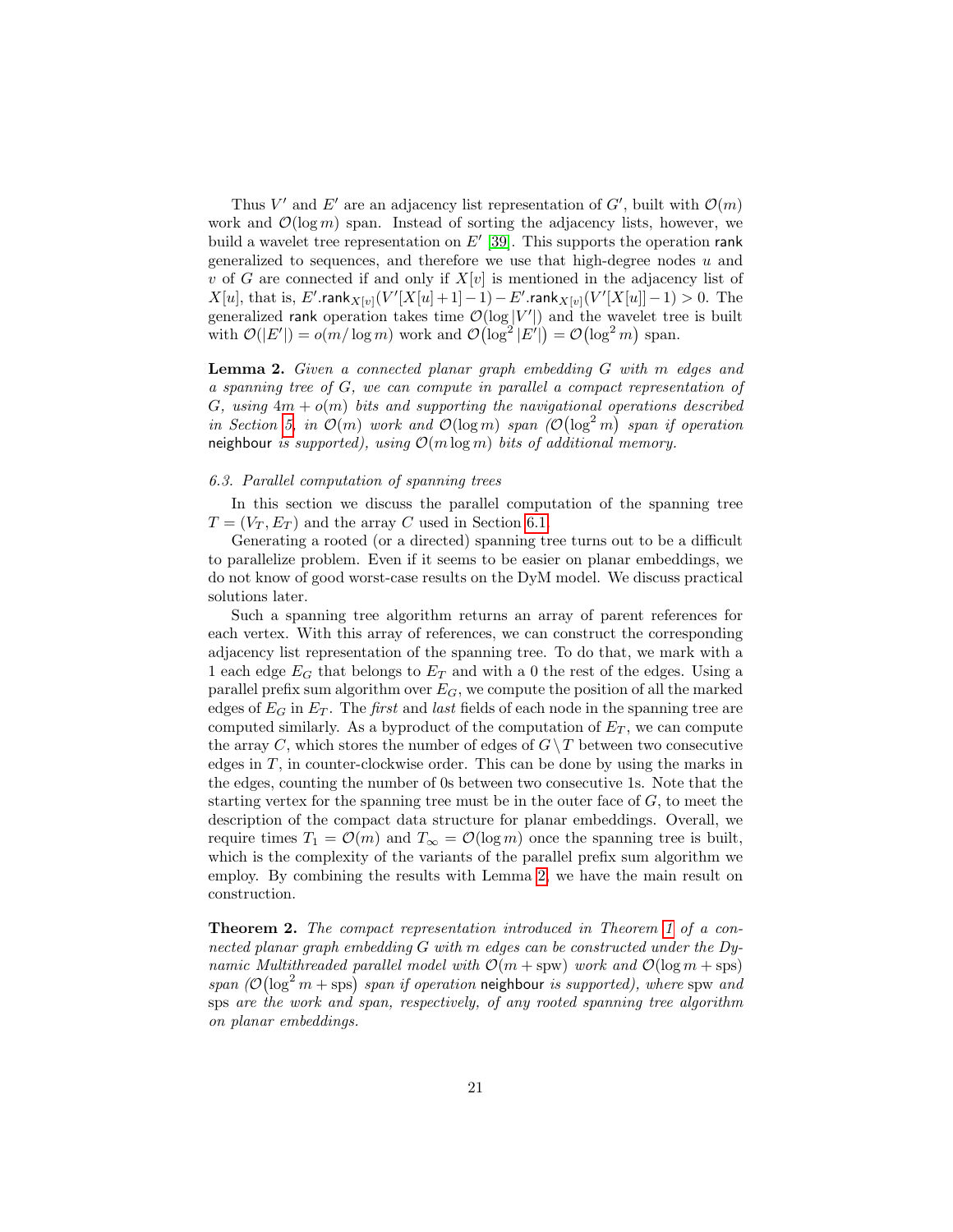In practice. The generation of a spanning tree is also difficult to parallelize in practice. Bader and Cong [\[41\]](#page-34-2) mention that "the spanning tree problem is notoriously hard for any parallel implementation to achieve reasonable speedup", and propose an algorithm that is shown to perform well in practice. This is the one we use in our implementation.

Their algorithm works as follows. Given a starting vertex of the graph G with *n* vertices and *m* edges, the algorithm computes sequentially a spanning tree of size  $\mathcal{O}(p)$ , called *stub spanning tree*, where p is the number of available threads. Then, the leaves of the stub spanning tree are evenly assigned to the  $p$ threads as starting vertices. Each thread traverses  $G$ , using its starting vertices, constructing spanning trees with a DFS traversal using a stack. For each vertex, a reference to its parent is assigned. Since a vertex can be visited by several threads, the assigment of the parent of the vertex may genarate a race condition. However, since the parent assigned by any thread already belongs to a spanning tree, any assignment will generate a correct tree. Thus, the race condition is benign. Once a thread has no more vertices on its stack, it tries to steal vertices from the stack of another thread by using the work-stealing algorithm. Since the spanning trees generated by all the threads are connected to the stub spanning tree, the union of all the spanning tree generates a spanning tree of G.

They analyze their algorithm in expectation on random graphs, obtaining  $\mathcal{O}(m/p)$  time when  $p \ll m$ , but general random graphs have a very small diameter. The diameter seems to be a lower bound for the span of their algorithm, and this is  $\Theta(n^{1/4})$  on random planar graphs [\[42\]](#page-34-3). Also, their best possible time is  $\mathcal{O}(\sqrt{m})$ , achieved when using  $p = \sqrt{m}$  processors. Despite its analysis, the algorithm of Bader and Cong has a good practical behavior and its implementation is simple.

To handle unconnected planar graphs, we can first use the algorithm of Shun *et al.* [\[43\]](#page-34-4), which finds the connected components within  $\mathcal{O}(n)$  work and  $\mathcal{O}(\log^3 n)$  span with high probability, and is shown to perform well in practice.

PRAM model. We can also analyze our algorithm under the PRAM model. Algorithm [1](#page-17-0) is easily translated into the EREW model, reaching  $\mathcal{O}(m/\log m)$ processors and  $\mathcal{O}(\log m)$  time, dominated by the parallel list ranking of line 20, the expansion from  $n \times m$  processors in line 29, and the construction of succinct structures in line 36. The construction in Section [6.2,](#page-18-0) of the structures that speed up degree and neighbour queries, is also easily carried out in the EREW model within those bounds, except for the sorting of the edges of  $G'$ . This can be done in  $\mathcal{O}(\log m)$  time with  $\mathcal{O}(m)$  processors in the EREW model [\[44\]](#page-34-5), and in  $\mathcal{O}(\log^2 m)$  time with  $\mathcal{O}(m/\log m)$  processors in the CREW model [\[45\]](#page-34-6). The postprocessing we have described in this section, once the spanning tree is built, also runs in  $\mathcal{O}(\log m)$  time and  $\mathcal{O}(m/\log m)$  EREW processors.

The most costly part of the process is likely to be the construction of the spanning tree. The best PRAM results we know of are  $\mathcal{O}(\log^2 m \log^* m)$  time and  $\mathcal{O}(m)$  processors in the EREW model [\[46\]](#page-34-7),  $\mathcal{O}(\log^2 m)$  time and  $\mathcal{O}(m/\log m)$ processors in the arbitrary CRCW model [\[47\]](#page-34-8), and  $\mathcal{O}(\log m)$  time and  $\mathcal{O}(m^3)$ processors in the same model [\[48\]](#page-34-9).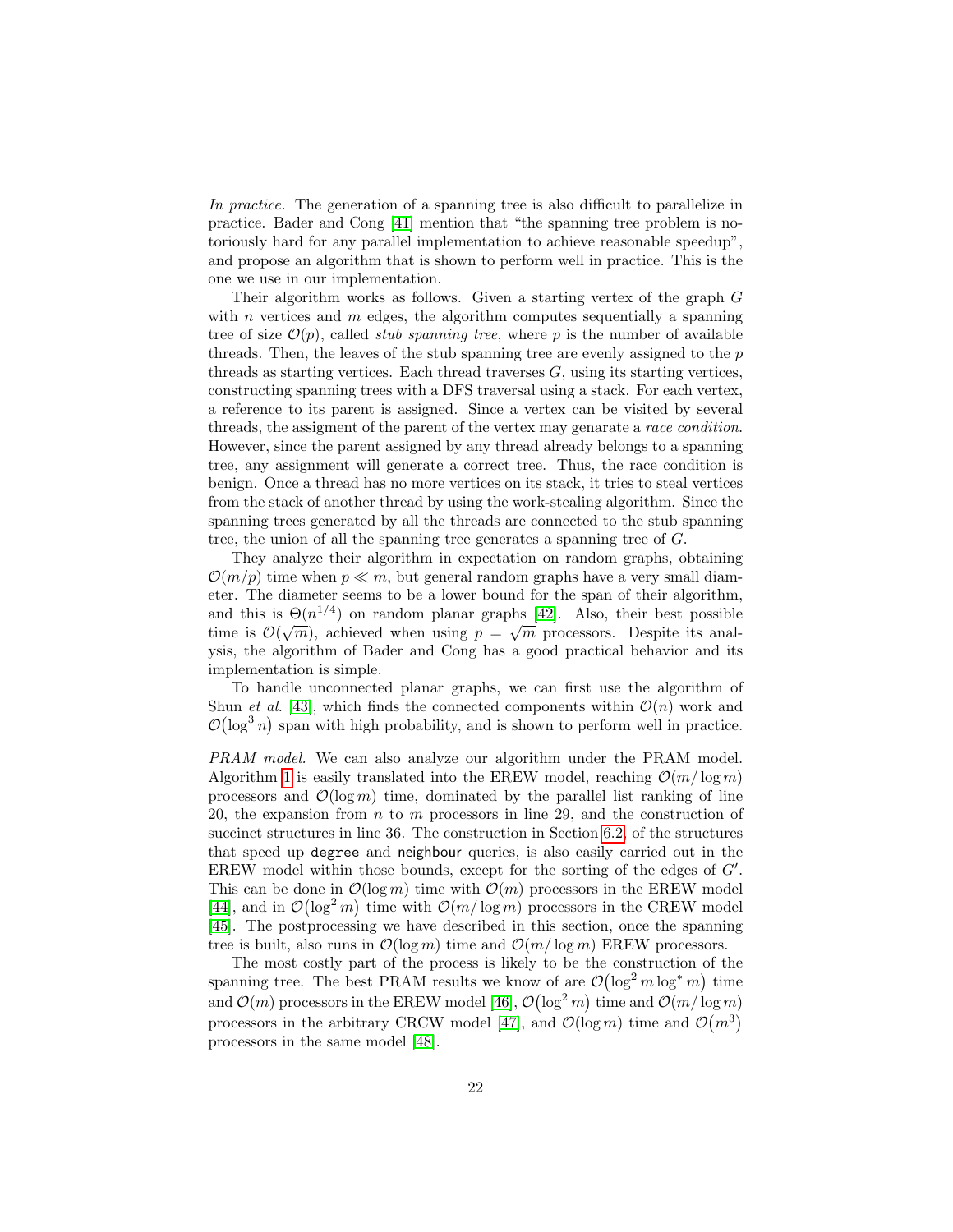**Theorem 3.** The compact representation introduced in Theorem [1](#page-12-0) of a conncected planar graph embedding G with m edges can be constructed under the PRAM EREW model with  $\mathcal{O}(m)$  processors and  $\mathcal{O}(\log^2 m \log^* m)$  time, and under the PRAM arbitrary CRCW model with  $\mathcal{O}(m/\log m)$  processors and  $\mathcal{O}(\log^2 m)$  time, or  $\mathcal{O}(m^3)$  processors and  $\mathcal{O}(\log m)$  time.

# <span id="page-22-0"></span>7. Experiments

We implemented the data structure construction and queries in C and compiled it using GCC 5.4. For the parallel construction we used Cilk Plus extension, an implementation of the DyM model. We build only the basic structures, excluding those to speed up operations degree and neighbour. The code and data needed to replicate our results are available at [http://www.dcc.uchile.](http://www.dcc.uchile.cl/~jfuentess/pemb/) [cl/~jfuentess/pemb/](http://www.dcc.uchile.cl/~jfuentess/pemb/).

The experiments were carried out on a NUMA machine with two NUMA nodes. Each NUMA node includes a 14-core Intel <sup>R</sup> Xeon <sup>R</sup> CPU (E5-2695) processor clocked at 2.3GHz. The machine runs Linux 4.4.0-83-generic, in 64 bit mode. The machine has per-core L1 and L2 caches of sizes 64KB and 256KB, respectively and a per-processor shared L3 cache of 35MB, with a 768GB DDR3 RAM memory (384GB per NUMA node), clocked at 1867MHz. Hyperthreading was enabled, giving a total of 28 logical cores per NUMA node.

#### 7.1. Datasets

Our experiments ran on real and artificial datasets with different numbers of nodes. The datasets are shown in Table [1.](#page-23-0) For the artificial datasets we generated points  $(x, y)$  with the function rnorm of R.<sup>[2](#page-22-1)</sup> The real dataset, wc, corresponds to the coordinates of 2, 243, 467 unique cities in the world.[3](#page-22-2) From those real or generated points, we obtained a Delaunay Triangulation using Triangle, a software for the generation of meshes and triangulations<sup>[4](#page-22-3)</sup>. Finally, we generated planar embeddings from the Delaunay triangulations with the *Edge Addition Planarity Suite*<sup>[5](#page-22-4)</sup>. The minimum and maximum degree of the dataset wc was 3 and 36, respectively. For the rest of the datasets, the minimum degree was 3 and the maximum degree was 16.

<span id="page-22-1"></span><sup>2</sup>The rnorm function generates random numbers with normal distribution given a mean and a standard deviation. In our case, the  $x$  and  $y$  components were generated using mean  $0$ and standard deviation 10000. For more information about the rnorm function, visit [https:](https://stat.ethz.ch/R-manual/R-devel/library/stats/html/Normal.html) [//stat.ethz.ch/R-manual/R-devel/library/stats/html/Normal.html](https://stat.ethz.ch/R-manual/R-devel/library/stats/html/Normal.html)

<span id="page-22-2"></span><sup>&</sup>lt;sup>3</sup>The dataset containing the coordinates was created by  $MaxMind$ , available from [https://](https://www.maxmind.com/en/free-world-cities-database) [www.maxmind.com/en/free-world-cities-database](https://www.maxmind.com/en/free-world-cities-database). The original dataset contains 3, 173, 959 cities, but some of them have the same coordinates. We selected the 2, 243, 467 cities with unique coordinates to build our dataset wc.

<span id="page-22-3"></span> $4$ Available at [http://www.cs.cmu.edu/~quake/triangle.html]( http://www.cs.cmu.edu/~quake/triangle.html). Our triangulations were generated using the options -cezCBVPNE.

<span id="page-22-4"></span> $5A$ vailable at <https://github.com/graph-algorithms/edge-addition-planarity-suite>. Our embeddings were generated using the options  $-s$   $-q$   $-p$ .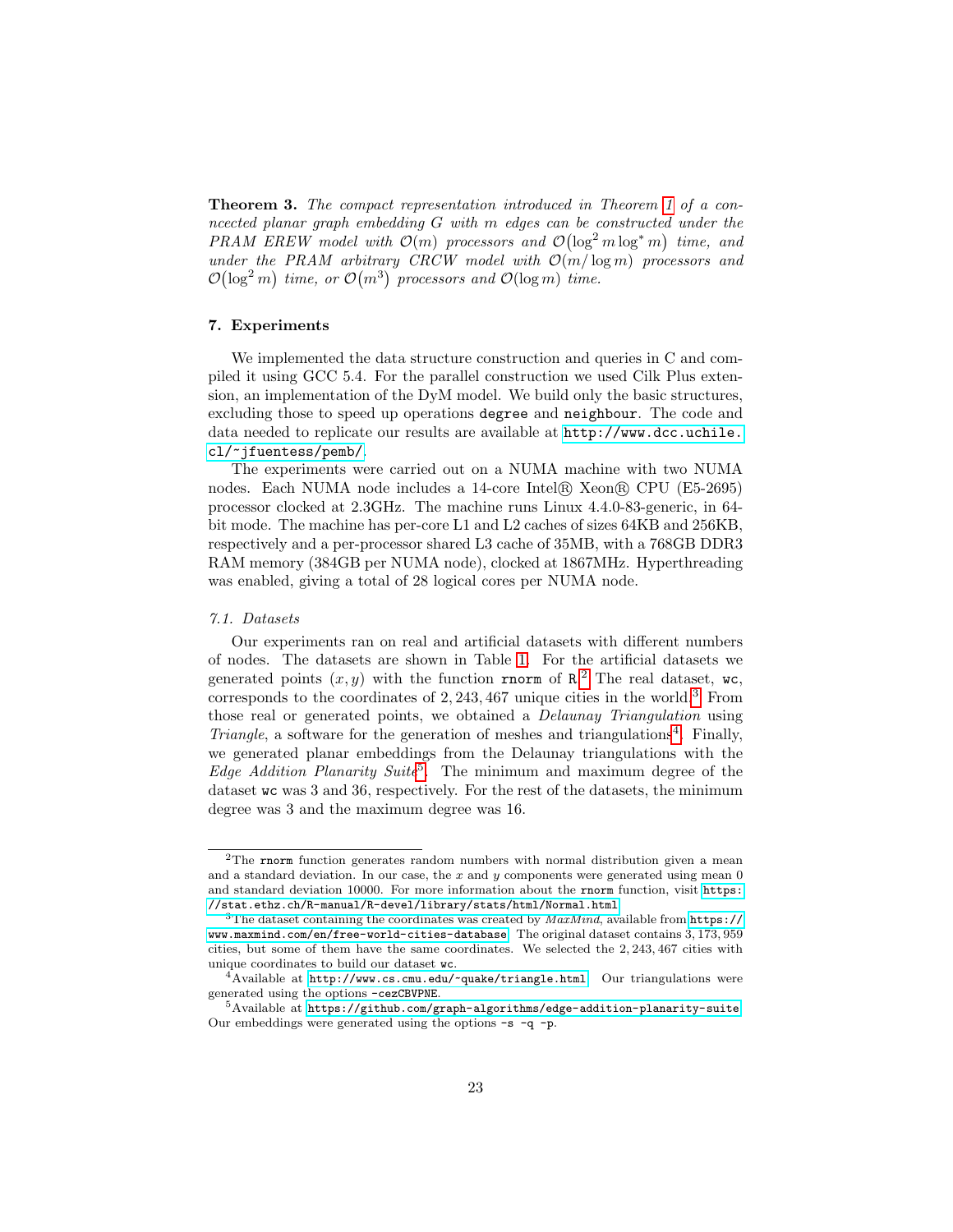<span id="page-23-0"></span>

|   | Dataset | Vertices $(n)$ | Edges $(m)$ |
|---|---------|----------------|-------------|
|   | WC.     | 2,243,467      | 6,730,395   |
| 2 | pe5M    | 5,000,000      | 14,999,983  |
| 3 | pe10M   | 10,000,000     | 29,999,979  |
| 4 | pe15M   | 15,000,000     | 44,999,983  |
| 5 | pe20M   | 20,000,000     | 59,999,975  |
| 6 | pe25M   | 25,000,000     | 74,999,979  |

Table 1: Datasets used in our experiments.

# 7.2. Space usage

There are no other implemented compact representations of planar embeddings. In this subsection we aim to show that representations designed for other kinds of graphs are indeed not competitive for this graph family. We compare our compact representation with four solutions designed to compress Web graphs, social networks and planar graphs [\[49,](#page-34-10) [50,](#page-34-11) [51,](#page-34-12) [52\]](#page-34-13), and with one parallel framework for processing general graphs in compressed form [\[53\]](#page-35-0). The three solutions for Web graphs and social networks require reordering the vertices of the graph. The solution of Apostolico and Drovandi [\[49\]](#page-34-10) (AD) enumerates the vertices through a BFS traversal of the graph. The reordering induces two useful properties: *locality* (a vertex with index  $i$  will have neighbours with indexes close to i), and *similarity* (vertices with similar index will have similar adjacency lists). Thus, the vertices and their adjacency lists are compressed following the ordering induced by the BFS traversal. The solution of Boldi et al. [\[50\]](#page-34-11) (BRSV) reorders the nodes based on a clustering algorithm called Layered Label Propagation (LLP). The LLP algorithm is used in combination with the WebGraph framework [\[54\]](#page-35-1). Brisaboa et al. [\[51\]](#page-34-12) proposed the  $k^2$ -tree structure for graph compression. The  $k^2$ -tree is a compact tree representation of the adjacency matrix of a graph. The structure exploits the clustering of the edges in the adjacency matrix, representing large empty areas of the matrix efficiently. The clustering is dependent on the ordering of the vertices of the graph. In our comparison, we used the  $k^2$ -tree structure combined with the BFS traversal of  $[49]$ , as suggested by Hernández and Navarro  $[55]$ . Blandford *et al.* [\[52\]](#page-34-13) proposed a compact representation based on graph separators (GS). To construct the compact representation, the vertices of the graph must be renumbered. The new numbering is computed recursively, decomposing the graph by the computation of graph separators. The sequence of computed separators generate the new numbering. After the renumbering step, adjacent vertices tend to be close in the numbering. The representation takes advantage of that and reorders the adjacency list of each vertex, storing the difference between consecutive neighbours. Finally, the adjacency lists are encoded space-efficiently. In our experiments, we use the child-flipping heuristic [\[52\]](#page-34-13) to compute the numbering of the vertices and snip code to encode the adjacency lists, which was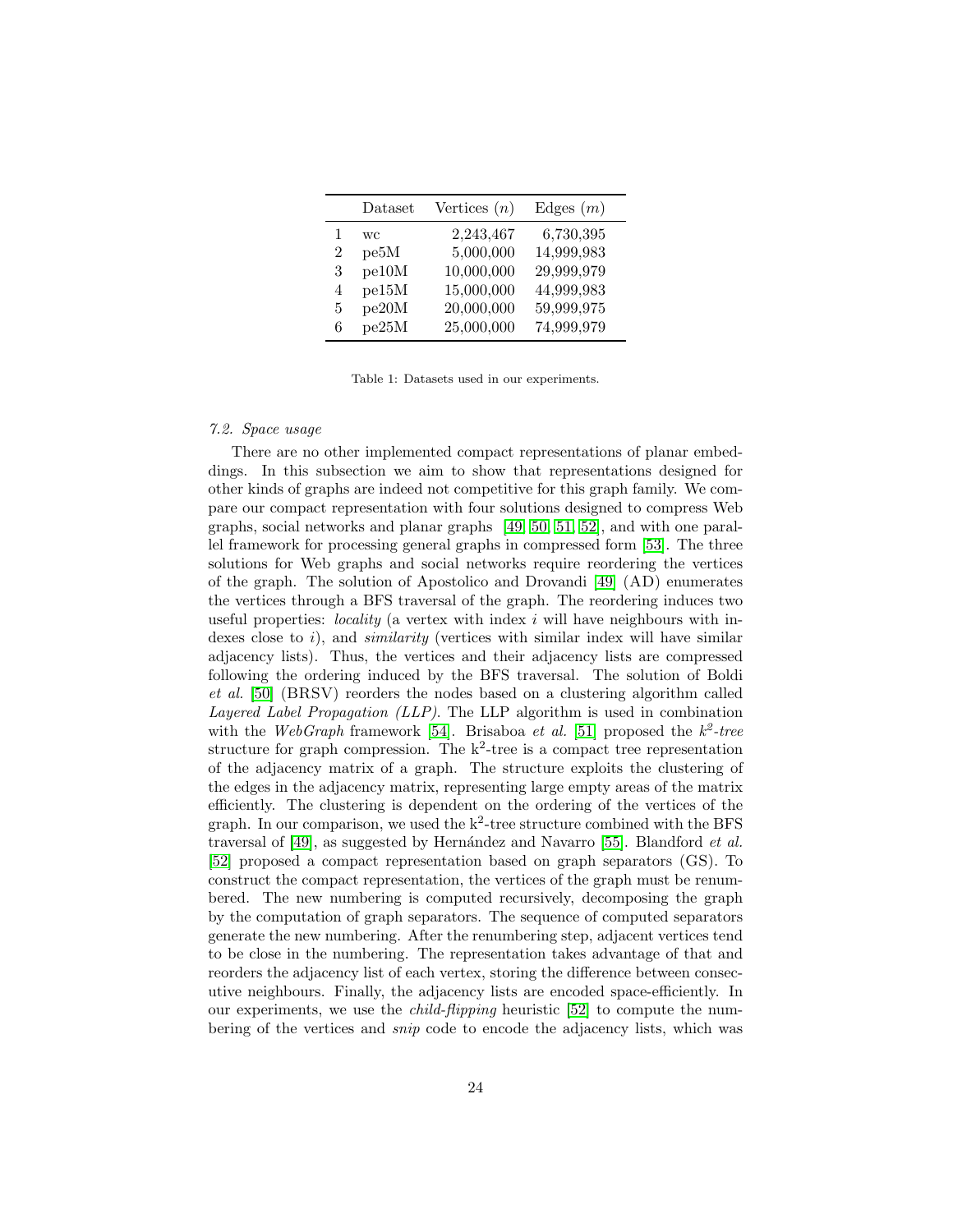<span id="page-24-0"></span>

| Dataset   | <b>PLAIN</b> | $LIGRA+$ | <b>BRSV</b> | AD.   | $K^2$ -TREE | GS    | <b>PEMB</b> |
|-----------|--------------|----------|-------------|-------|-------------|-------|-------------|
| <b>WC</b> | 74.67        | 52.50    | 14.57       | 14.73 | 16.40       | 14.88 | 6.00        |
| pe5M      | 74.67        | 52.99    | 14.97       | 14.14 | 15.33       | 15.12 | 5.93        |
| pe10M     | 74.67        | 53.15    | 15.03       | 14.33 | 14.73       | 15.12 | 5.93        |
| pe15M     | 74.67        | 53.20    | 15.04       | 14.38 | 14.38       | 15.12 | 5.72        |
| pe20M     | 74.67        | 53.24    | 15.07       | 14.43 | 14.15       | 15.12 | 5.93        |
| pe25M     | 74.67        | 53.32    | 15.11       | 14.50 | 13.96       | 15.14 | 5.80        |

Table 2: Bits per edge (bpe) of the plain representation, alternative compressed graph representations, and ours.

the best among the choices we tested. Shun *et al.* [\[53\]](#page-35-0) introduced *Ligra*+, a lightweight graph processing framework for shared-memory multicore machines. In Ligra+, the graph is stored in compressed form, by compressing the adjacency list of each vertex. The adjacency list of each vertex is sorted in increasing order and then the consecutive differences are run-length encoded. Finally, we also consider a plain representation (PLAIN) composed by an array of length  $2m$ , representing the concatenation of the adjacency lists, and an array of length  $n$ , representing the beginning of the adjacency list of each vertex.

Table [2](#page-24-0) shows the bits per edge (bpe) of all the representations, where our solution is called PEMB, for *planar embedding*. In the table, we consider four bytes for each vertex and edge in the plain representation, equivalent to an integer number in common programming languages. Our compact representation reaches the best results, using less than half of the space of its closest competitor. Note that the other results, using widely different techniques, obtain very close results, around 15 bpe. This seems to suggest that exploiting planarity is the key to obtain a drastic reduction in space. Our results, with at most 6 bpe, are in accordance with the  $4m + o(m)$  bits of Theorem [1.](#page-12-0)<sup>[6](#page-24-1)</sup> Notice that due to the reordering needed by the other representations, they are not suitable for representing a particular planar embedding.

#### 7.3. Query times

We test the time to carry out the three basic queries introduced in Section [5:](#page-7-0) degree, listing and face. Additionally, we test a more complex operation: a depth-first search traveral, dfs, starting from an arbitrary vertex and using a stack. We solve degree by sequentially traversing the edges, as we have not built the extra data structures to speed up this query. Observe that, given an adjacency list representation, answering degree and listing queries is straightforward. We measured the time of queries degree and listing 10 times per vertex, face 10 times per edge, and dfs 10 times for 30 random vertices. Table [3](#page-25-0)

<span id="page-24-1"></span><sup>6</sup>We can get closer to 4 bpe by sparsifying the sublinear-size structures used to query bitvectors and parentheses, thus trading space for query time.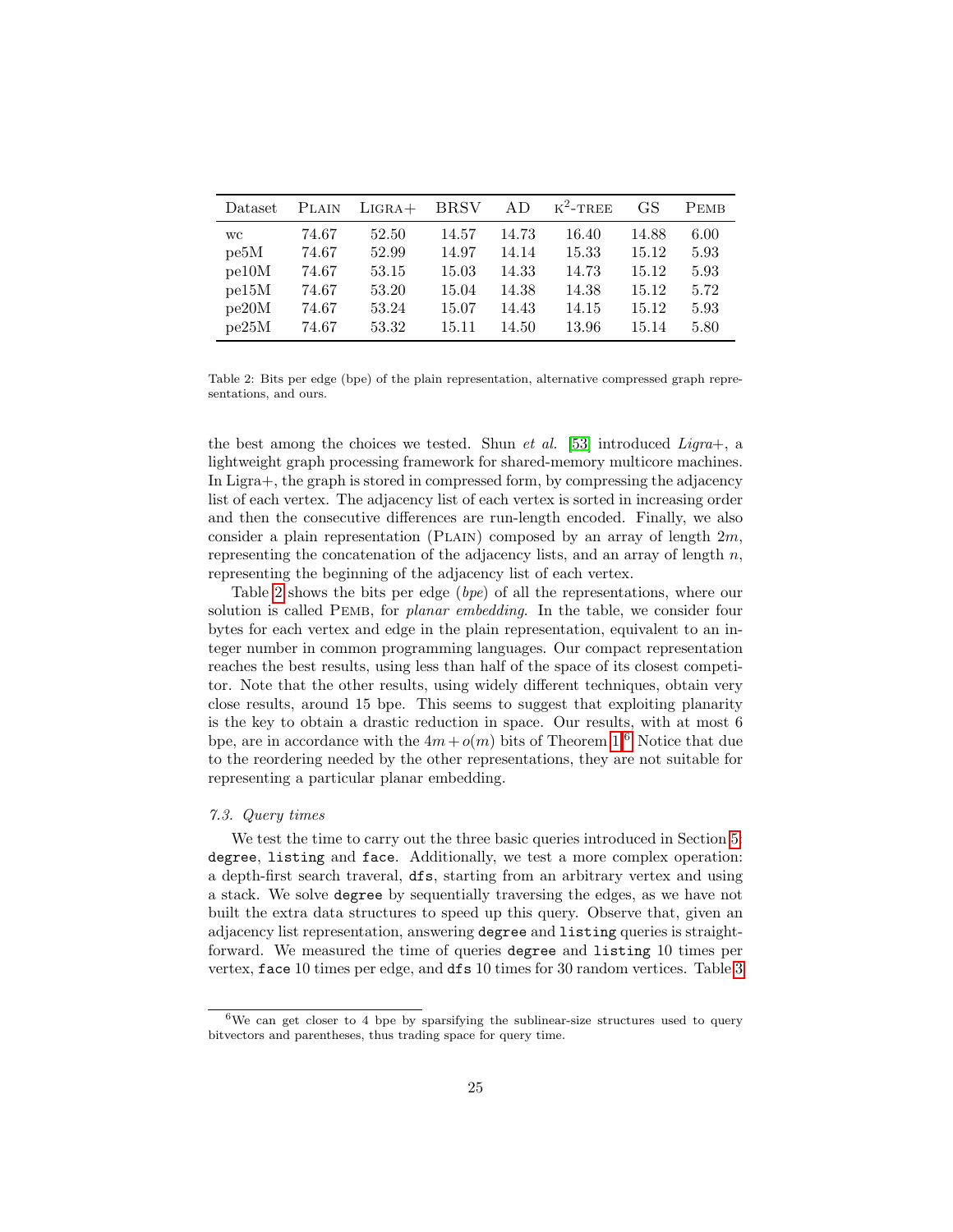<span id="page-25-0"></span>

| Dataset           | Plain  |                   |      |                          | Compact     |                |      |                      |
|-------------------|--------|-------------------|------|--------------------------|-------------|----------------|------|----------------------|
|                   |        | degree listing    | face | dfs                      |             | degree listing | face | dfs                  |
| <b>WC</b>         | 0.01   | 0.12              | 0.35 | 0.51s                    | 4.04        | 20.01          | 8.28 | 14.87s               |
| pe <sub>5</sub> M | 0.02   | 0.14              | 0.51 | 1.39s                    | 4.24        | 20.65          | 8.55 | 34.61s               |
| pe10M             | 0.03   | 0.14              | 0.60 | 2.65s                    | 4.41        | 21.24          | 8.82 | 70.05s               |
| pe15M             | 0.03   | 0.15              | 0.62 | 4.51s                    | 4.51        | 21.61          | 8.98 | 106.50s              |
| pe20M             | 0.03   | 0.15              | 0.64 | 5.66s                    | 4.60        | 21.77          | 9.17 | 142.20s              |
| pe25M             | 0.03   | 0.15              | 0.64 | 7.46s                    | 4.64        | 22.15          | 9.40 | 181.09s              |
| lim25M            | 9.31ms | $42.62ms$ 12.79ms |      | $\overline{\phantom{a}}$ | $2.04\mu s$ | $8.47\mu s$    |      | $5.26 \mu s$ 150.20s |

Table 3: Median times of degree, listing and face queries, and the DFS traversal. All the values are in microseconds  $(\mu s)$ , except the dfs columns and the lim25M row, which explicitly indicate  $\mu s$ ,  $ms$  or  $s$  (seconds).

shows the median time per query, both for the plain representation and for our compact representation. The plain representation answers degree and listing queries 200 and 150 times faster than the compact representation, respectively. This result was expected, since the plain representation we use already has the list of neighbours in counter-clockwise order. For the face query and the dfs traversal, the adjacency list representation is only 16 and 26 times faster, respectively.

This slowdown is the price of a representation that uses about 13 times less space, that is, it could hold graphs 13 times larger in main memory. To illustrate the effect of holding the compressed graph representation in main memory versus having to handle it on disk, we replicate the experiments in a machine with artificially limited memory. For these new experiments we use the pe25M dataset, whose plain representation requires 668MB, whereas its compact representation needs only 52MB. The machine was set to use at most 600MB of RAM memory<sup>[7](#page-25-1)</sup>, just slightly less than the necessary to hold the whole input representation. The results are shown in the last row of Table [3.](#page-25-0) For degree query, the compact representation is around 4,500 times faster than the plain representation. For the listing query, the difference is around 5,000 times. For the face query, the compact representation is around 2,400 times faster than the plain representation. We aborted the experiment on dfs for the adjacency list representation after two hours; a projection of the other results suggests that more than a day would have been needed.

Thus, the compact representation pays off when it is the key to allow holding

<span id="page-25-1"></span><sup>&</sup>lt;sup>7</sup>The computer tested is a Intel® Core<sup>TM</sup> i7-7500U CPU, with four physical cores running at 2.70GHz. The computer runs Linux 4.8.0-53-generic, in 64-bit mode. This machine has per-core L1 and L2 caches of sizes 64KB and 256KB, respectively, and a shared L3 cache of 4MB, with a 8GB DDR4 RAM. To reduce the size of the available physical memory, we set the mem parameter of the Linux Kernel to mem=600MB.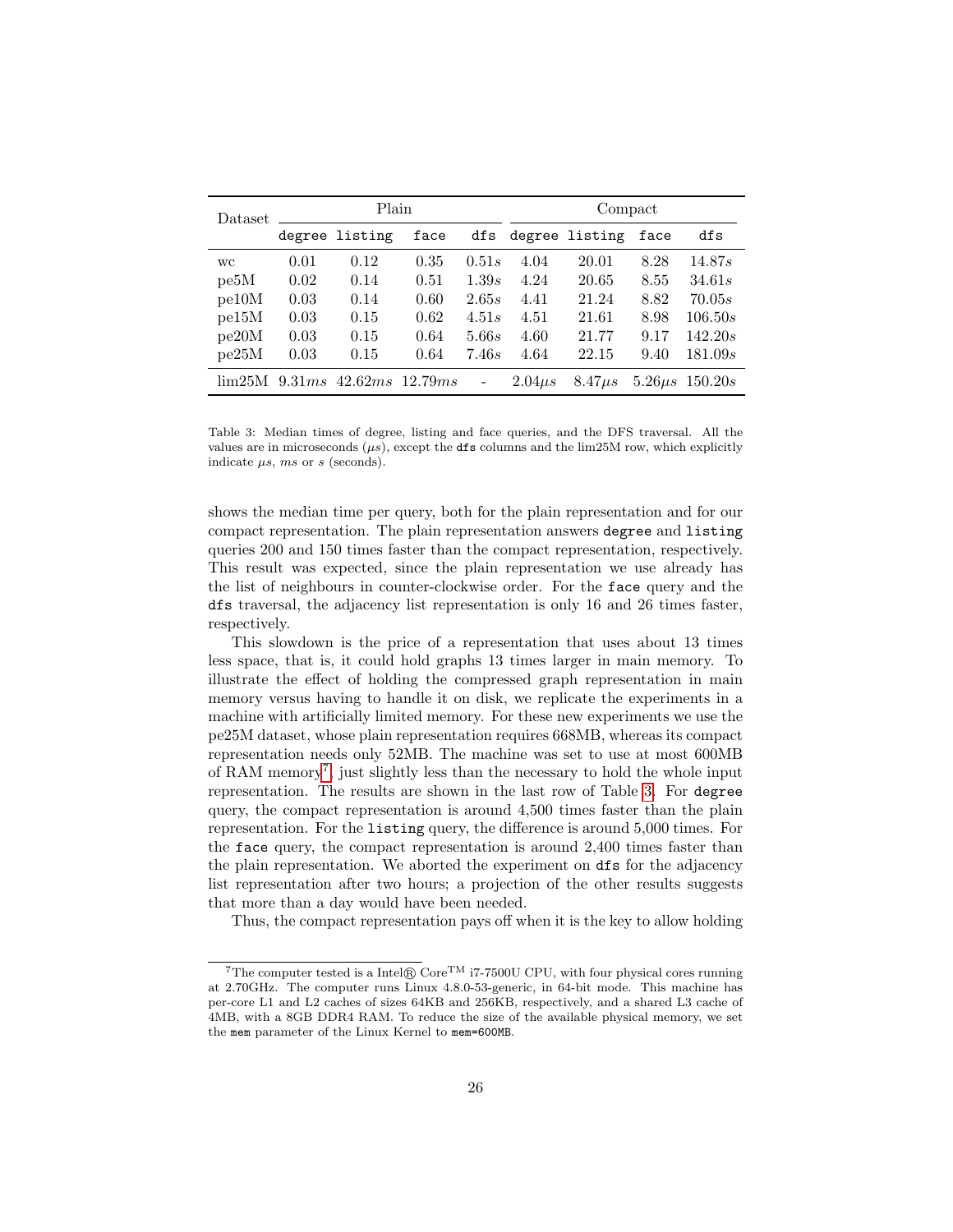<span id="page-26-0"></span>

| $\boldsymbol{p}$ | WС         | pe5M     | pe10M    | pe15M    | pe20M | pe25M    |
|------------------|------------|----------|----------|----------|-------|----------|
| seq              | $2.93\,$   | $7.36\,$ | 15.46    | 23.61    | 31.76 | 40.01    |
| 1                | $3.56\,$   | 8.93     | 18.77    | 28.78    | 39.33 | 49.20    |
| 2                | 2.24       | $5.15\,$ | 10.74    | 16.24    | 21.88 | 27.26    |
| 4                | $1.33\,$   | 2.98     | 5.94     | 8.94     | 12.31 | 15.25    |
| 8                | 0.76       | 1.73     | 3.43     | $5.03\,$ | 6.53  | 8.14     |
| 12               | 0.54       | 1.22     | 2.43     | 3.59     | 4.70  | 5.84     |
| 16               | $0.43\,$   | 1.00     | $1.86\,$ | 2.80     | 3.66  | 4.54     |
| 20               | $\rm 0.36$ | 0.80     | $1.63\,$ | 2.37     | 3.13  | 3.88     |
| 24               | 0.31       | 0.72     | 1.41     | 2.05     | 2.83  | 3.44     |
| 28               | 0.27       | 0.65     | 1.23     | 1.97     | 2.50  | 3.08     |
| 32               | 0.27       | 0.60     | 1.21     | 1.77     | 2.30  | 2.88     |
| 36               | 0.27       | 0.59     | 1.12     | 1.69     | 2.25  | 2.74     |
| 40               | 0.24       | 0.54     | 1.05     | 1.57     | 2.07  | $2.60\,$ |
| 44               | $\rm 0.23$ | 0.52     | 0.99     | 1.49     | 1.96  | 2.46     |
| 48               | $0.22\,$   | 0.49     | 0.95     | 1.42     | 1.91  | 2.35     |
| 52               | $0.22\,$   | 0.48     | 0.92     | 1.38     | 1.82  | 2.28     |
| 56               | $0.22\,$   | 0.47     | 0.91     | 1.34     | 1.78  | 2.23     |

Table 4: Running times of the parallel construction algorithm in seconds.

the graph in main memory.

#### 7.4. Parallel construction

We now evaluate the performance of our parallel construction. In our implementation of the parallel spanning tree algorithm of Bader and Cong [\[41\]](#page-34-2), to limit the worst case, we included a treshold of  $\mathcal{O}(m/p)$  elements in the stack size of each thread. Each time a thread has more nodes that the threshold, it creates a new parallel thread with half of its stack. Additionally, we also return, for each node, the reference to its parent. This yields better performance than forcing the first edge of each node to lead to its parent.

Additionally, we implemented a sequential algorithm called seq, which corresponds to a sequential DFS algorithm to build the spanning tree, followed by the serialization of the parallel algorithm. To serialize a parallel algorithm in the DyM model, we replaced each parfor keyword for the for keyword and deleted the spawn and sync keywords. Each data point is the median of 15 measurements.

Table [4](#page-26-0) shows the running times obtained in our experiments, and Figure [3](#page-27-0) shows the speedups compared with the seq algorithm. On average, the seq algorithm took about 82% of the time obtained by the parallel algorithm running with 1 thread. With  $p \geq 2$ , the parallel algorithm shows better times than the seq algorithm. We observe an almost linear speedup up to  $p = 24$ , with an efficiency of at least 40% for the smaller datasets and almost 50% for the bigger ones. With  $p = 28$  the speedup has a slowdown, due to the topology of our machine. Up to 24 cores, all the threads were running in the same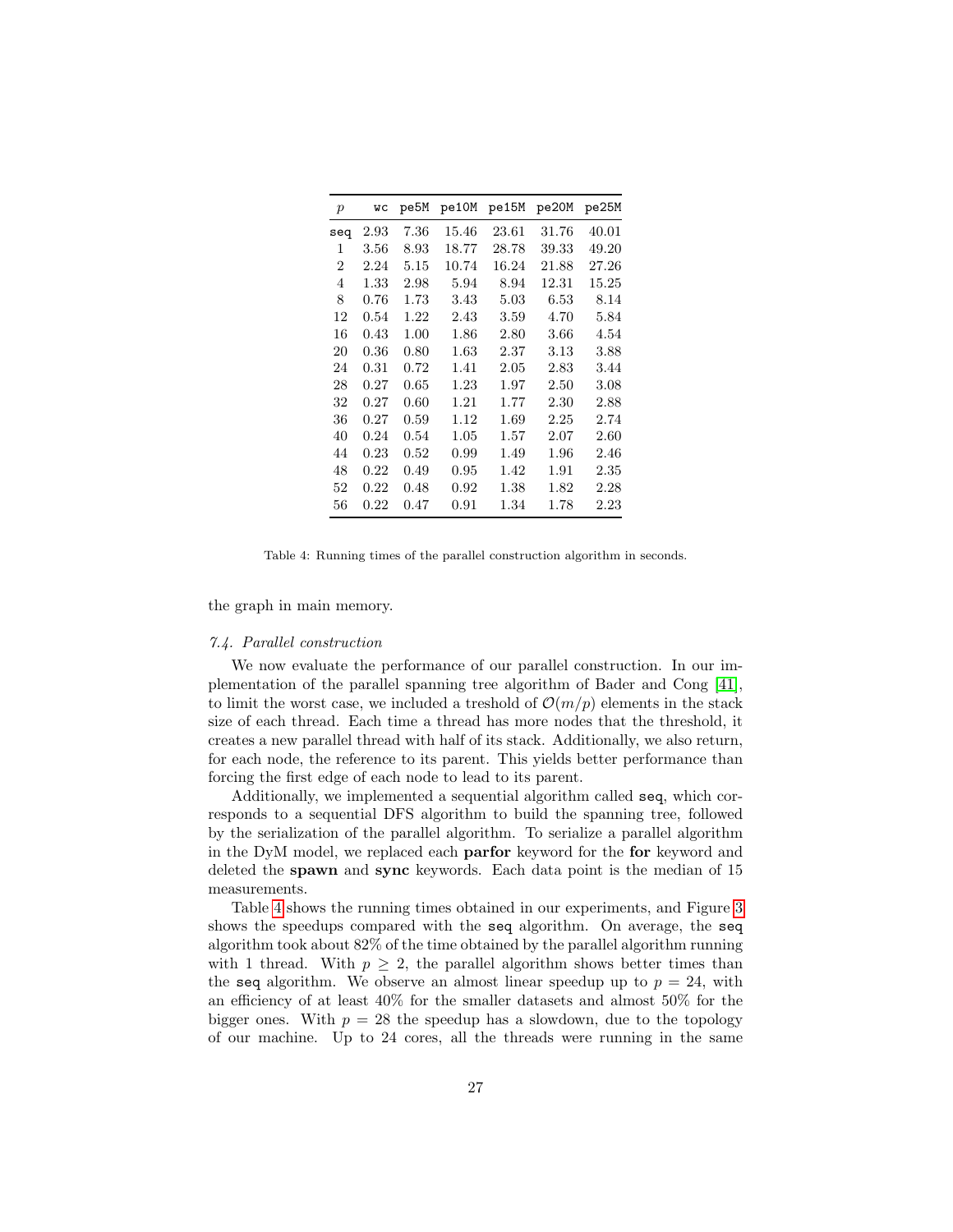<span id="page-27-0"></span>

Figure 3: Speedup of the parallel algorithm.

NUMA node. With  $p > 28$ , both NUMA nodes are used, which implies higher communication costs. The communication costs intra NUMA nodes are lower than the communication costs inter NUMA nodes [\[56\]](#page-35-3). In particular, the case of  $p = 28$  also uses both NUMA nodes, since at least one core on our machine was available to OS processes. For  $p = 56$ , the wc dataset exhibits an efficiency of only  $24\%$ , as it is the smallest one. For the bigger datasets, the lowest efficiency is 32%.

The running times and speedups reported in Table [4](#page-26-0) and Figure [3](#page-27-0) include the construction of bitvectors and balanced parentheses sequences, to support rank, select, parent, and match operations. To measure the efficiency of our algorithm, without the influence of the construction of those additional data structures, we repeated all the construction experiments, excluding the additional data structures. In the new experiments, we observed that the speedup increases on average 2.7% for  $p \le 24$  and 3.2% for  $p \ge 28$ , reaching a maximum speedup of 18.8, compared to the values reported in Figure [3.](#page-27-0)

Table [5](#page-28-0) shows the running time for different edge densities of the dataset pe25M, and Figure [4](#page-29-1) shows the corresponding speedups compared with the algorithm seq. The different densities are generated by deleting  $x$  million edges from the dataset pe25M, with  $x \in \{5, 10, 15, 20, 25, 30\}$ . If several components are generated, we reconnect them by restoring one edge between two components and then choosing new edges to be deleted. Thus, we report results for 45 to 75 (45Me to 75Me) million edges. The dataset 75Me corresponds to the original dataset pe25M. We observe a decrease in the running time for all values of  $p$ , according to the decrease in the number of edges. With respect to 75Me, the rest of the datasets show a greater decrease in the running time for increasing values of  $p$ , reaching speedups of up to 19.5 for 45Me. In the case of datasets with the same number of edges (see columns pe15M and pe20M in Table [4,](#page-26-0) and columns 45Me and 60Me in Table [5\)](#page-28-0), the datasets with higher number of vertices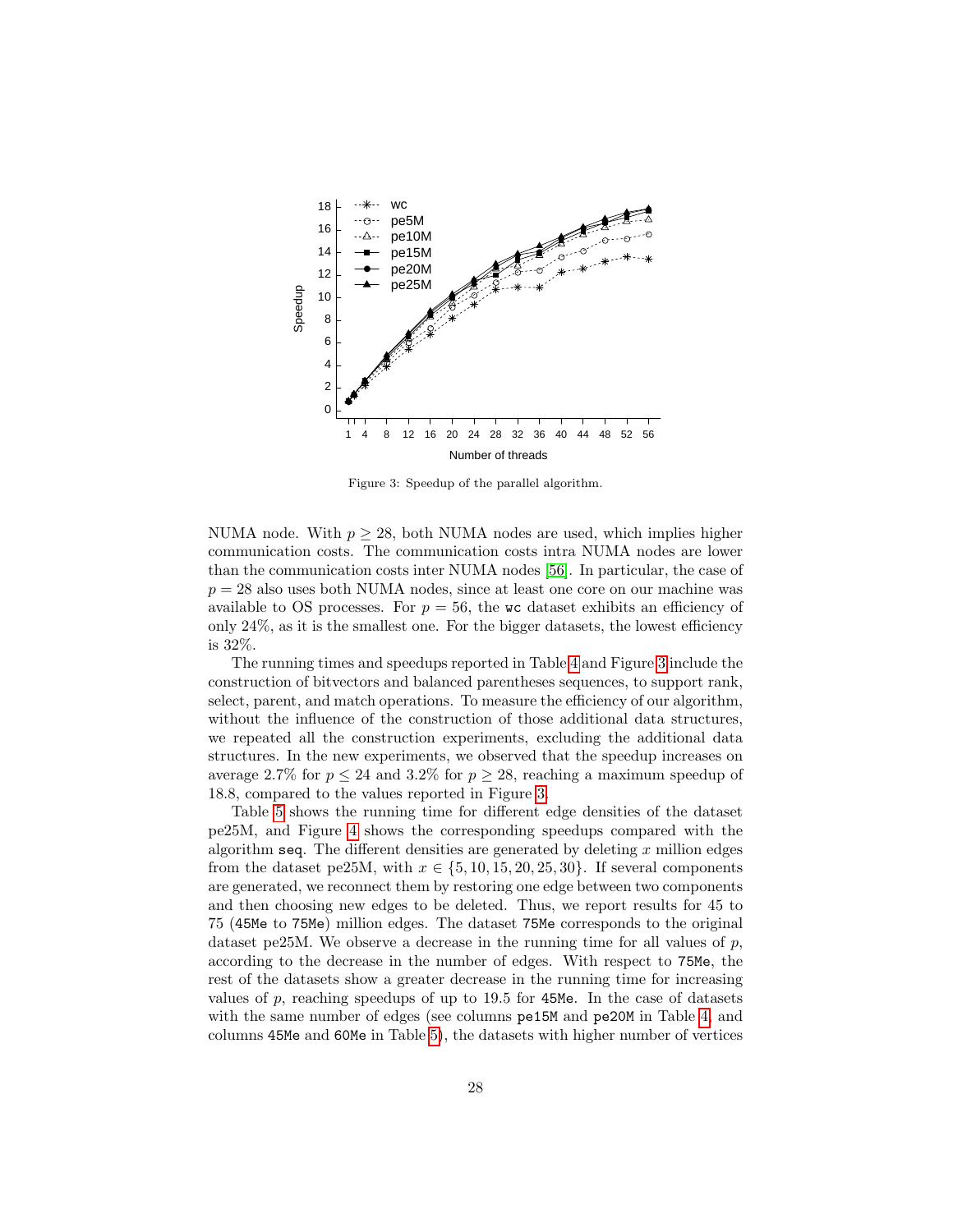<span id="page-28-0"></span>

| $\boldsymbol{p}$ | 45Me     | 50Me  | 55Me     | 60Me     | 65Me     | 70Me  | 75Me  |
|------------------|----------|-------|----------|----------|----------|-------|-------|
| seq              | 33.20    | 34.63 | 36.16    | 37.17    | 38.05    | 38.99 | 40.01 |
| 1                | 38.35    | 40.74 | 43.06    | 44.87    | 46.38    | 47.85 | 49.20 |
| $\overline{2}$   | 21.42    | 22.86 | 24.30    | 25.17    | 26.35    | 26.85 | 27.26 |
| 4                | 12.10    | 12.96 | 13.50    | 14.31    | 14.50    | 15.16 | 15.25 |
| 8                | 6.45     | 6.89  | 7.23     | 7.51     | 7.76     | 7.88  | 8.14  |
| 12               | 4.62     | 4.91  | 5.12     | 5.46     | 5.64     | 5.69  | 5.84  |
| 16               | 3.59     | 3.85  | 4.05     | 4.20     | 4.28     | 4.45  | 4.54  |
| 20               | $3.05\,$ | 3.28  | 3.41     | 3.59     | $3.66\,$ | 3.80  | 3.88  |
| 24               | 2.71     | 2.86  | 3.01     | 3.08     | 3.23     | 3.30  | 3.44  |
| 28               | 2.45     | 2.62  | 2.68     | 2.77     | $2.90\,$ | 2.94  | 3.08  |
| 32               | 2.30     | 2.49  | $2.57\,$ | 2.69     | 2.75     | 2.81  | 2.88  |
| 36               | 2.19     | 2.35  | $2.38\,$ | 2.50     | $2.58\,$ | 2.64  | 2.74  |
| 40               | 2.04     | 2.16  | $2.25\,$ | 2.33     | 2.43     | 2.48  | 2.60  |
| 44               | 1.94     | 2.04  | $2.13\,$ | 2.21     | 2.28     | 2.34  | 2.46  |
| 48               | 1.83     | 1.93  | 2.04     | 2.12     | 2.18     | 2.24  | 2.35  |
| 52               | 1.77     | 1.86  | 1.95     | 2.05     | 2.10     | 2.16  | 2.28  |
| 56               | 1.71     | 1.82  | 1.90     | $2.00\,$ | $2.06\,$ | 2.14  | 2.23  |

Table 5: Running times of the parallel construction algorithm varying the edge density for the dataset pe25M. The running times are measured in seconds.

show higher running times. Comparing Figures [3](#page-27-0) and [4,](#page-29-1) we observe that our algorithm scales similarly for triangulated and non-triangulated graphs.

Figure [5](#page-29-2) shows the memory consumption of our algorithm. Specifically, the figure shows for each dataset the space used by its adjacency list representation (inputGraph), the peak consumption of our construction (peakMem) in addition to the input and the output, the space of its plain representation (plainGraph), and the size of its compact representation (compGraph). The plain representation, consisting of an array of edges of length 2m and an array of vertices of length  $n$ , is enough to navigate a graph, but for the construction we need more information about the embedding of the input graph. This richer adjacency list representation is what we call inputGraph. To measure the peak consumption, we use malloc\_count<sup>[8](#page-28-1)</sup>, which monitors the memory allocated and released with malloc and free, respectively, and reports the peak usage. The observed peak consumption equals the size of the arrays  $LE$ ,  $D_{pos}$  and  $D_{edge}$ . Compared with the space consumption of the input adjacency list representation, our implementation uses 73% of extra space. The final compact representation uses about 8% of the plain representation, as we have seen.

<span id="page-28-1"></span><sup>8</sup>Timo Bingmann. Malloc count - Tools for runtime memory usage analysis and profiling. URL:[https://panthema.net/2013/malloc\\_count/](https://panthema.net/2013/malloc_count/). Last accessed: August 08, 2017.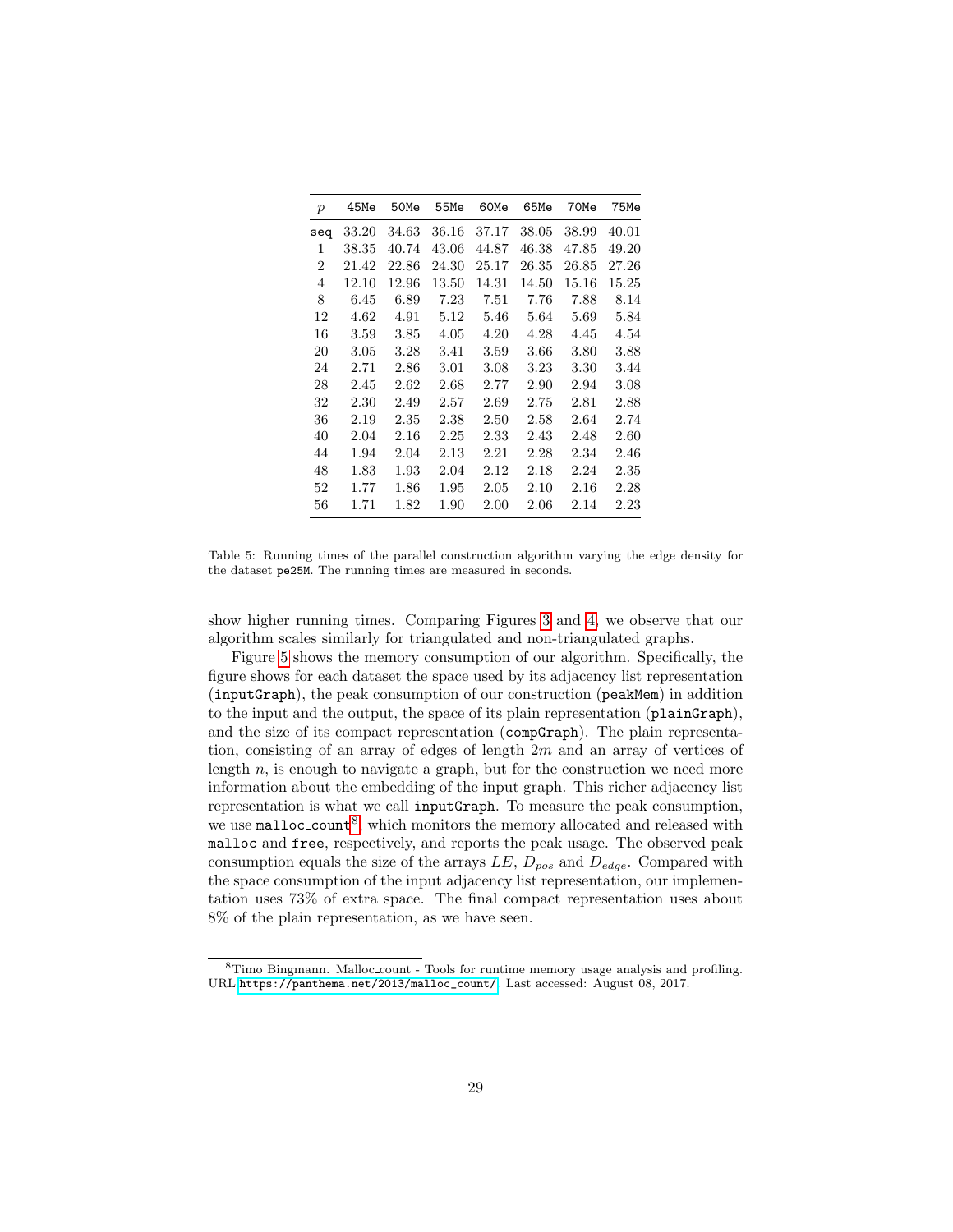<span id="page-29-1"></span>

<span id="page-29-2"></span>Figure 4: Speedup of the parallel algorithm varying the edge density for the dataset pe25M.



Figure 5: Memory consumption of the parallel algorithm and the final compact structure.

#### <span id="page-29-0"></span>8. Conclusions and future work

Turán's representation of planar embeddings [\[4\]](#page-31-3) is much simpler than the known alternatives and encodes any planar embedding of  $m$  edges in just  $4m$ bits, close to the lower bound of 3.58m bits. In this paper we have shown how to add  $o(m)$  bits to this encoding in order to support fast nagivation and queries of the graph, in constant time for the most fundamental operations. While there are asymptotically optimal representations [\[3\]](#page-31-2), the simplicity of Turán's encoding enabled us to introduce the first actual implementation of such a compact data structure, where the basic navigation operations are solved within microseconds. Further, the structure can be built at a rate of about one microsecond per edge, and the construction can be parallelized with linear speedup and an efficiency near 50%. Our parallel construction algorithm has linear work and logarithmic span on the dynamic multithreaded model once a spanning tree of the embedding is computed.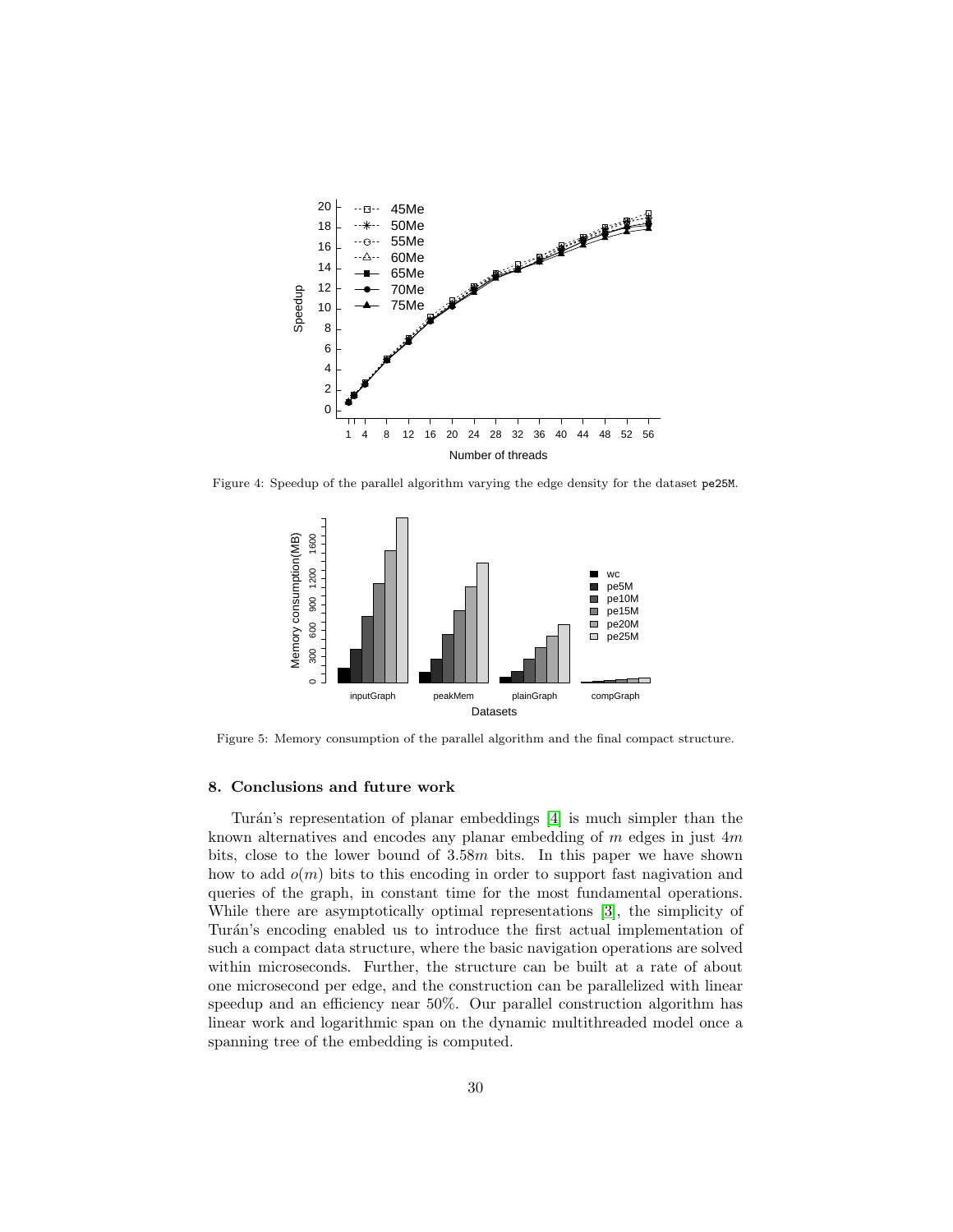One intriguing question is about the queries we do not support in constant time. Some previous representations [\[7,](#page-31-6) [9,](#page-31-8) [3\]](#page-31-2) can compute the degree of a node in  $\mathcal{O}(1)$  time, whereas we can handle any superconstant time. Similarly, they can answer neighbour queries in  $\mathcal{O}(1)$  time, whereas our structure needs superlogarithmic time. The representation closest to ours [\[9\]](#page-31-8) uses the same technique of two types of parentheses, but the arrangement of the parentheses follows a so-called orderly spanning tree. While much more complex to build and unable to represent some embeddings, such spanning tree induces a certain regularity on the representation of the edges leaving each node, which allows determining in constant time the number of such edges, and whether two nodes are connected. It is an interesting question whether we can find a simpler arrangement that retains those properties.

Another future research line is how to make our data structure dynamic. We can use a scheme inspired by Munro *et al.* [\[57\]](#page-35-4). Suppose we store our static data structure and a dynamic buffer that contains information about edges that have been added or deleted. If we want to know if an edge is present, we check our static data structure and then check the buffer to see if its status has changed. Once the buffer becomes too large — e.g., more than  $m/\log^{\epsilon} m$ bits — we rebuild our static structure. Even when updates arrive sequentially, there are some issues to consider, such as how to quickly report the neighbours of a node that originally had many edges but has had most of them deleted (perhaps by moving all the information about a node into the buffer when half its incident edges have been updated) and how to detect if the graph has become non-planar. There are more issues when the updates can be made in parallel, since then we may need locks for nodes and finding a practical design becomes challenging.

Finally, we believe we can generalize our data structure to store efficiently graphs that are almost planar, using for example generalizations of the technique of Fischer and Peters [\[58\]](#page-35-5) to store graphs that are almost trees. Of course, it is NP-hard to find the maximum planar subgraph of an arbitrary graph [\[59\]](#page-35-6), but there have been recent advances in approximating it and in practice bridges and tunnels, for example, might already be identified anyway.

# Acknowledgments

The first author received funding from CORFO 13CEE2-21592 (2013-21592- 1-INNOVA PRODUCCION2013-21592-1). The second author received funding from Conicyt Fondecyt grant 3170534. The second, third and fifth authors received travel funding from EU grant H2020-MSCA-RISE-2015 BIRDS GA No. 690941, and funding from Basal Funds FB0001, Conicyt, Chile. The third author received funding from Academy of Finland grant 268324. The fourth author received funding from NSERC of Canada. The fifth author received funding from Millennium Nucleus Information and Coordination in Networks, ICM/FIC RC130003. Early parts of this work were done while the third author was at the University of Helsinki and while the third and fifth authors were visiting the University of A Coruña.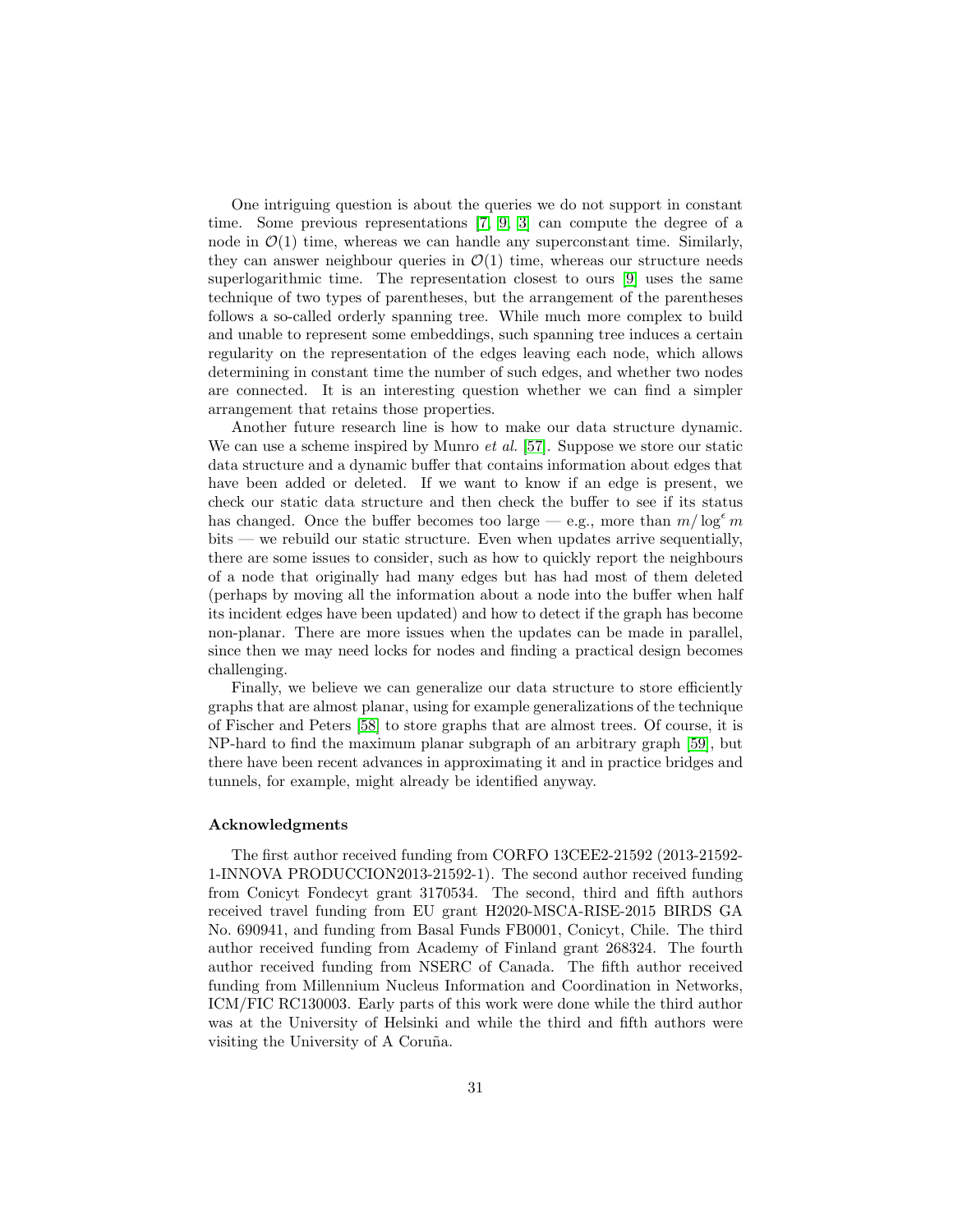Many thanks to Jérémy Barbay, Luca Castelli Aleardi, Guojing Cong, Arash Farzan, Cecilia Hernández, Ian Munro, Pat Nicholson, Romeo Rizzi and Julian Shun for fruitful discussions. We thank Susana Ladra and Guy Blelloch for sharing their  $k^2$ -tree and graph separators code with us. We also thank Telefonica  $I+D$ , in particular, Pablo García, for sharing their computing equipment with us. The third author is grateful to the late David Gregory for his course on graph theory.

# References

#### References

- <span id="page-31-0"></span>[1] L. Ferres, J. Fuentes, T. Gagie, M. He, G. Navarro, Fast and compact planar embeddings, in: Proceedings of the 15th International Symposium, Algorithms and Data Structures (WADS), Springer International Publishing, 2017, pp. 385–396.
- <span id="page-31-1"></span>[2] W. T. Tutte, A census of planar maps, Canadian Journal of Mathematics 15 (1963) 249–271.
- <span id="page-31-2"></span>[3] G. E. Blelloch, A. Farzan, Succinct representations of separable graphs, in: Proceedings of the 21st Annual Conference on Combinatorial Pattern Matching (CPM), Springer-Verlag, 2010, pp. 138–150.
- <span id="page-31-3"></span>[4] G. Turán, On the succinct representation of graphs, Discrete Applied Mathematics 8 (3) (1984) 289 – 294.
- <span id="page-31-4"></span>[5] G. Jacobson, Space-efficient static trees and graphs, in: Proceedings of the 30th Annual Symposium on Foundations of Computer Science (FOCS), IEEE Computer Society, 1989, pp. 549–554.
- <span id="page-31-5"></span>[6] M. Yannakakis, Embedding planar graphs in four pages, Journal of Computer and System Sciences 38 (1) (1989) 36–67.
- <span id="page-31-6"></span>[7] J. I. Munro, V. Raman, Succinct representation of balanced parentheses and static trees, SIAM Journal on Computing 31 (3) (2001) 762–776.
- <span id="page-31-7"></span>[8] K. Keeler, J. Westbrook, Short encodings of planar graphs and maps, Discrete Applied Mathematics 58 (1995) 239–252.
- <span id="page-31-8"></span>[9] Y.-T. Chiang, C.-C. Lin, H.-I. Lu, Orderly spanning trees with applications, SIAM Journal on Computing 34 (2005) 924–945.
- <span id="page-31-9"></span>[10] R. C.-N. Chuang, A. Garg, X. He, M.-Y. Kao, H.-I. Lu, Compact encodings of planar graphs via canonical orderings and multiple parentheses, in: Proceedings of the 25th International Colloquium on Automata, Languages and Programming (ICALP), LNCS 1443, 1998, pp. 118–129.
- <span id="page-31-10"></span>[11] J. Barbay, L. C. Aleardi, M. He, J. I. Munro, Succinct representation of labeled graphs, Algorithmica 62 (2012) 224–257.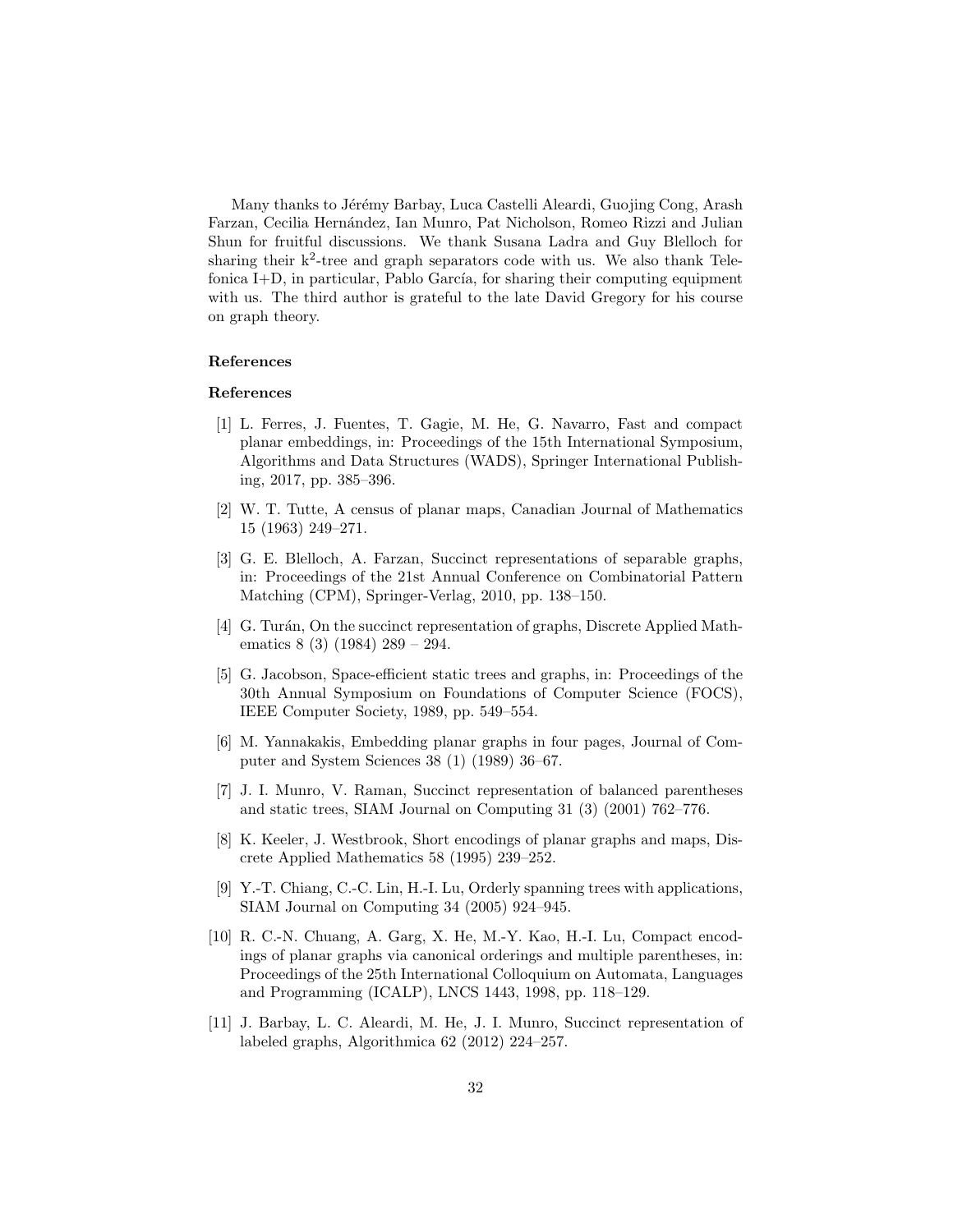- <span id="page-32-0"></span>[12] W. Schnyder, Embedding planar graphs on the grid, in: Proceedings of the 1st Annual ACM-SIAM Symposium on Discrete Algorithms (SODA), Society for Industrial and Applied Mathematics, 1990, pp. 138–148.
- <span id="page-32-1"></span>[13] D. K. Blandford, G. E. Blelloch, I. A. Kash, Compact representations of separable graphs, in: Proceedings of the 14th Annual ACM-SIAM Symposium on Discrete Algorithms (SODA), Society for Industrial and Applied Mathematics, 2003, pp. 679–688.
- <span id="page-32-2"></span>[14] R. J. Lipton, R. E. Tarjan, A separator theorem for planar graphs, SIAM Journal on Applied Mathematics 36 (1979) 177–189.
- <span id="page-32-3"></span>[15] N. Bonichon, C. Gavoille, N. Hanusse, D. Poulalhon, G. Schaeffer, Planar graphs, via well-orderly maps and trees, Graphs and Combinatorics 22 (2) (2006) 185–202.
- <span id="page-32-4"></span>[16] X. He, M. Y. Kao, H.-I. Lu, A fast general methodology for informationtheoretically optimal encodings of graphs, SIAM Journal on Computing 30 (2000) 838–846.
- <span id="page-32-5"></span>[17] L. C. Aleardi, O. Devillers, G. Schaeffer, Succinct representation of triangulations with a boundary, in: Proceedings of the 9th International Conference on Algorithms and Data Structures (WADS), Springer-Verlag, 2005, pp. 134–145.
- <span id="page-32-6"></span>[18] L. Castelli Aleardi, O. Devillers, G. Schaeffer, Succinct representations of planar maps, Theoretical Computer Science 408 (2-3) (2008) 174–187.
- <span id="page-32-7"></span>[19] E. Fusy, G. Schaeffer, D. Poulalhon, Dissections, orientations, and trees with applications to optimal mesh encoding and random sampling, ACM Transactions on Algorithms 4 (2) (2008) 19:1–19:48.
- <span id="page-32-8"></span>[20] K. Yamanaka, S.-I. Nakano, A compact encoding of plane triangulations with efficient query supports, Information Processing Letters 110 (18-19) (2010) 803–809.
- <span id="page-32-9"></span>[21] J. I. Munro, P. K. Nicholson, Compressed representations of graphs, in: Encyclopedia of Algorithms, Springer, 2016, pp. 382–386.
- <span id="page-32-10"></span>[22] G. Navarro, Compact Data Structures: A Practical Approach, Cambridge University Press, 2016.
- <span id="page-32-11"></span>[23] X. He, M.-Y. Kao, Parallel construction of canonical ordering and convex drawing of triconnected planar graphs, in: Proceedings of the 4th International Symposium on Algorithms and Computation (ISAAC), 1993, pp. 303–312.
- <span id="page-32-12"></span>[24] M. Kao, S. Teng, K. Toyama, An optimal parallel algorithm for planar cycle separators, Algorithmica 14 (1995) 398–408.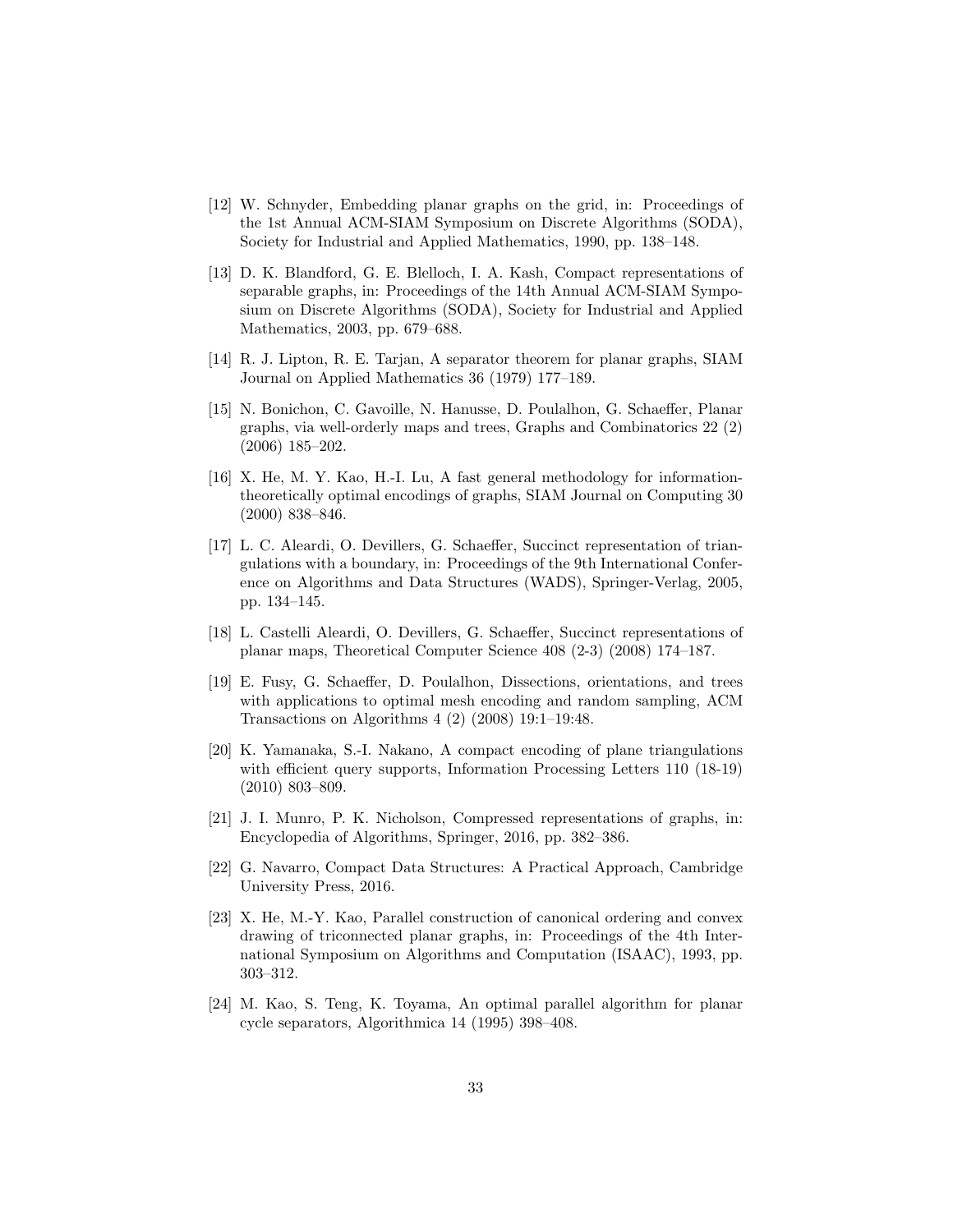- <span id="page-33-0"></span>[25] M. Kao, M. Fürer, X. He, B. Raghavachari, Optimal parallel algorithms for straight-line grid embeddings of planar graphs, SIAM Journal on Discrete Mathematics 7 (4) (1994) 632–646.
- <span id="page-33-1"></span>[26] D. R. Clark, Compact PAT trees, Ph.D. thesis, University of Waterloo, Canada (1996).
- <span id="page-33-2"></span>[27] J. I. Munro, Tables, in: Proceedings of the 16th Conference on Foundations of Software Technology and Theoretical Computer Science (FSTTCS), LNCS 1180, 1996, pp. 37–42.
- <span id="page-33-3"></span>[28] R. Raman, V. Raman, S. R. Satti, Succinct indexable dictionaries with applications to encoding k-ary trees, prefix sums and multisets, ACM Transactions on Algorithms 3 (4).
- <span id="page-33-4"></span>[29] R. F. Geary, N. Rahman, R. Raman, V. Raman, A simple optimal representation for balanced parentheses, Theoretical Computer Science 368 (3) (2006) 231–246.
- <span id="page-33-5"></span>[30] G. Navarro, K. Sadakane, Fully functional static and dynamic succinct trees, ACM Trans. Algorithms 10 (3) (2014) 16:1–16:39.
- <span id="page-33-6"></span>[31] T. H. Cormen, C. E. Leiserson, R. L. Rivest, C. Stein, Multithreaded algorithms, in: Introduction to Algorithms, 3rd Edition, The MIT Press, 2009, pp. 772–812.
- <span id="page-33-7"></span>[32] R. D. Blumofe, C. E. Leiserson, Scheduling multithreaded computations by work stealing, Journal of the ACM 46 (5) (1999) 720–748.
- <span id="page-33-8"></span>[33] N. Biggs, Spanning trees of dual graphs, Journal of Combinatorial Theory, Series B 11 (2) (1971) 127–131.
- <span id="page-33-9"></span>[34] D. Eppstein, Dynamic generators of topologically embedded graphs, in: Proceedings of the 14th Annual ACM-SIAM Symposium on Discrete Algorithms (SODA), Society for Industrial and Applied Mathematics, 2003, pp. 599–608.
- <span id="page-33-10"></span>[35] T. R. Riley, W. P. Thurston, The absence of efficient dual pairs of spanning trees in planar graphs, Electronic Journal of Combinatorics 13 (1).
- <span id="page-33-11"></span>[36] P. Ferragina, R. Venturini, A simple storage scheme for strings achieving entropy bounds, Theoretical Computer Science 371 (1) (2007) 115–121.
- <span id="page-33-12"></span>[37] D. Okanohara, K. Sadakane, Practical entropy-compressed rank/select dictionary, in: Proceedings of the 9th Workshop on Algorithm Engineering and Experiments (ALENEX), 2007, pp. 60–70.
- <span id="page-33-13"></span>[38] D. R. Helman, J. JáJá, Prefix computations on symmetric multiprocessors, Journal of Parallel and Distributed Computing 61 (2001) 265–278.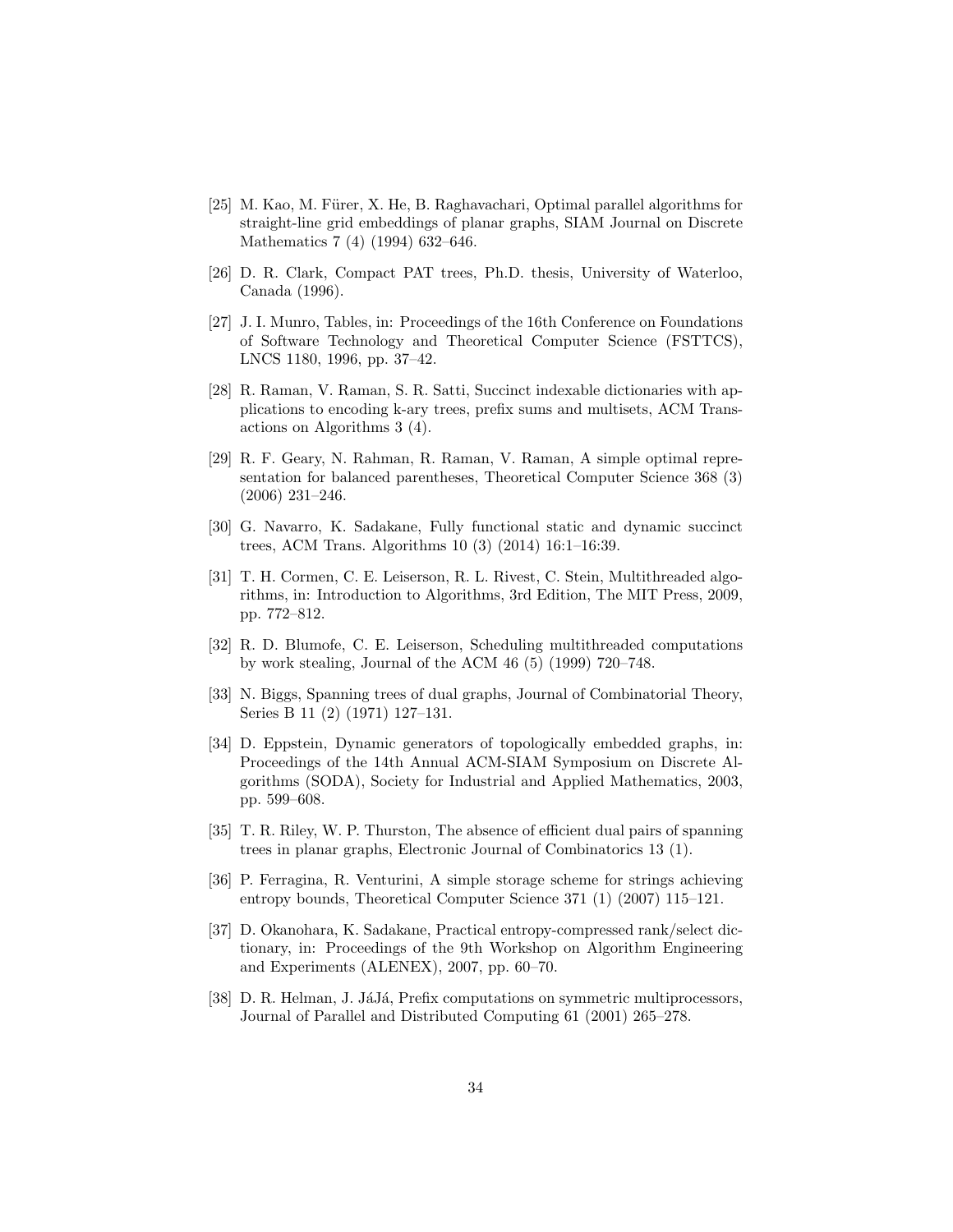- <span id="page-34-0"></span>[39] J. Labeit, J. Shun, G. E. Blelloch, Parallel lightweight wavelet tree, suffix array and fm-index construction, Journal of Discrete Algorithms 43 (2017) 2–17.
- <span id="page-34-1"></span>[40] J. Fuentes-Sepúlveda, L. Ferres, M. He, N. Zeh, Parallel construction of succinct trees, Theoretical Computer Science. To appear.
- <span id="page-34-2"></span>[41] D. A. Bader, G. Cong, A fast, parallel spanning tree algorithm for symmetric multiprocessors (SMPs), Journal of Parallel and Distributed Computing 65 (2005) 994–1006.
- <span id="page-34-3"></span>[42] G. Chapuy, E. Fusy, O. Giménez, M. Noy, On the diameter of random planar graphs, Combinatorics, Probability & Computing 24 (1) (2015) 145– 178.
- <span id="page-34-4"></span>[43] J. Shun, L. Dhulipala, G. Blelloch, A simple and practical linear-work parallel algorithm for connectivity, in: Proceedings of the 26th ACM Symposium on Parallelism in Algorithms and Architectures (SPAA), 2014, pp. 143–153.
- <span id="page-34-5"></span>[44] R. Cole, Parallel merge sort, SIAM Journal on Computing 17 (4) (1988) 770–785.
- <span id="page-34-6"></span>[45] G. Bilardi, A. Nicolau, Adaptive bitonic sorting: An optimal parallel algorithm for shared-memory machines, SIAM Journal on Computing 18 (2) (1989) 216–228.
- <span id="page-34-7"></span>[46] G. E. Shannon, A linear-processor algorithm for depth-first search in planar graphs, Information Processing Letters 29 (3) (1988) 119–123.
- <span id="page-34-8"></span>[47] M. Kao, S. Teng, K. Toyama, An optimal parallel algorithm for planar cycle separators, Algorithmica 14 (5) (1995) 398–408.
- <span id="page-34-9"></span>[48] T. Hagerup, Planar depth-first search in  $O(\log n)$  parallel time, SIAM Journal on Computing 19 (4) (1990) 678–704.
- <span id="page-34-10"></span>[49] A. Apostolico, G. Drovandi, Graph compression by BFS, Algorithms 2 (3) (2009) 1031–1044.
- <span id="page-34-11"></span>[50] P. Boldi, M. Rosa, M. Santini, S. Vigna, Layered label propagation: A multiresolution coordinate-free ordering for compressing social networks, in: Proceedings of the 20th International Conference on World Wide Web (WWW), ACM, 2011, pp. 587–596.
- <span id="page-34-12"></span>[51] N. Brisaboa, S. Ladra, G. Navarro, Compact representation of web graphs with extended functionality, Information Systems 39 (1) (2014) 152–174.
- <span id="page-34-13"></span>[52] D. K. Blandford, G. E. Blelloch, I. A. Kash, Compact representations of separable graphs, in: Proceedings of the 14th Annual ACM-SIAM Symposium on Discrete Algorithms (SODA), 2003, pp. 679–688.